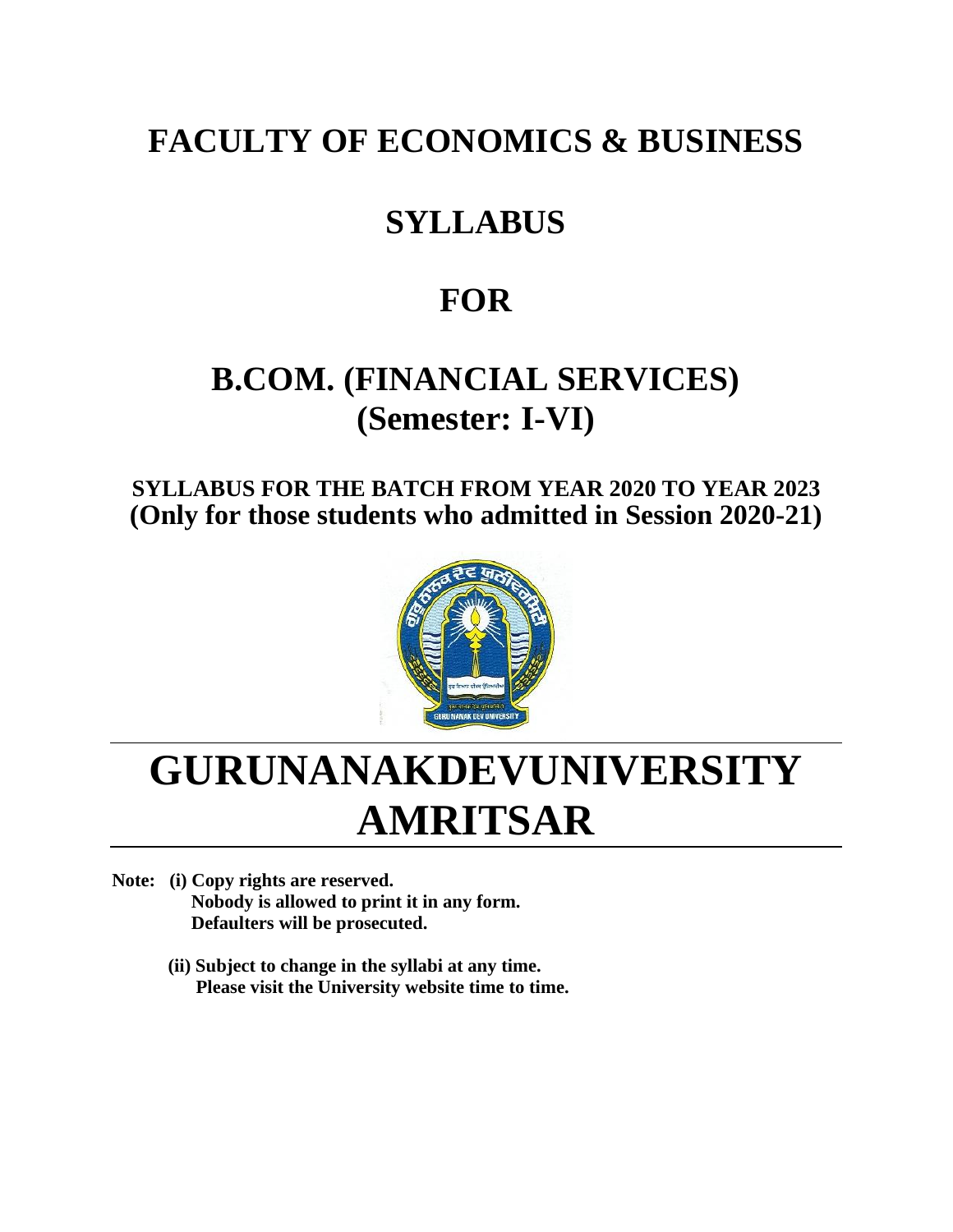### **SCHEME OF EXAMINATION**

|                | <b>SEMESTER-I</b>                                                                                                                                            |                                                                    |                                         |                              |
|----------------|--------------------------------------------------------------------------------------------------------------------------------------------------------------|--------------------------------------------------------------------|-----------------------------------------|------------------------------|
| Course<br>Code | <b>Course Title</b>                                                                                                                                          | Max.<br><b>Marks</b>                                               | <b>Numbe</b><br>r of<br>Lectur<br>es(L) | Tutorials<br>(T)<br>per week |
| Paper-I        | Communication Skills in English-I                                                                                                                            | 50                                                                 |                                         |                              |
| Paper-II       | Punjabi (Compulsory)<br>*ਮੱਢਲੀ ਪੰਜਾਬੀ OR<br>OR<br>**Punjab History & Culture (From Earliest Times to C 320)<br>(Special Paper in lieu of Punjabi Compulsory) | 50                                                                 |                                         |                              |
| Paper-III      | Financial Accounting with Tally                                                                                                                              | <b>Practical Marks 10</b><br>Theory Marks 40<br>Total Marks:<br>50 |                                         |                              |
| Paper-IV       | Quantitative Techniques for Business-I                                                                                                                       | 50                                                                 |                                         |                              |
| Paper-V        | <b>Business Organization &amp; Management</b>                                                                                                                | 50                                                                 |                                         |                              |
| Paper-VI       | <b>Computer Applications</b>                                                                                                                                 | 50                                                                 |                                         |                              |

#### **SEMESTER–II**

| Course<br>Code | <b>Course Title</b>                                                                                                                                                | Max.<br><b>Marks</b> | Number<br>of<br>Lectures | <b>Tutorials</b><br>(T)<br>per | P  |
|----------------|--------------------------------------------------------------------------------------------------------------------------------------------------------------------|----------------------|--------------------------|--------------------------------|----|
| Paper-I        | <b>Communication Skills in English-II</b>                                                                                                                          | 50                   | (L)<br>$\overline{35}$   | week                           | 15 |
|                |                                                                                                                                                                    |                      |                          |                                |    |
| Paper-II       | Punjabi (Compulsory)<br>*ਮੱਢਲੀਪੰਜਾਬੀ<br><b>OR</b><br><b>OR</b><br>**Punjab History & Culture (C 320 to 1000 B.C.)<br>(Special Paper in lieu of Punjabi Compulsory) | 50                   |                          |                                |    |
| Paper-III      | Quantitative Techniques for Business-II                                                                                                                            | 50                   |                          |                                |    |
| Paper-IV       | Mercantile Law                                                                                                                                                     | 50                   |                          |                                |    |
| Paper-V        | Banking Operations & Regulations                                                                                                                                   | 50                   |                          |                                |    |
| Paper-VI       | <b>Indian Financial System</b>                                                                                                                                     | 50                   |                          |                                |    |
| Paper-VII      | Corporate and Bank Accounting                                                                                                                                      | 50                   |                          |                                |    |
| Paper-VIII     | ***Drug Abuse: Problem, Management and<br>Prevention (Compulsory)                                                                                                  | 100                  |                          |                                |    |

**Note.**

**1. \*Special Paper in lieu of Punjabi Compulsory.**

**2. \*\*For those students who are not domicile of Punjab**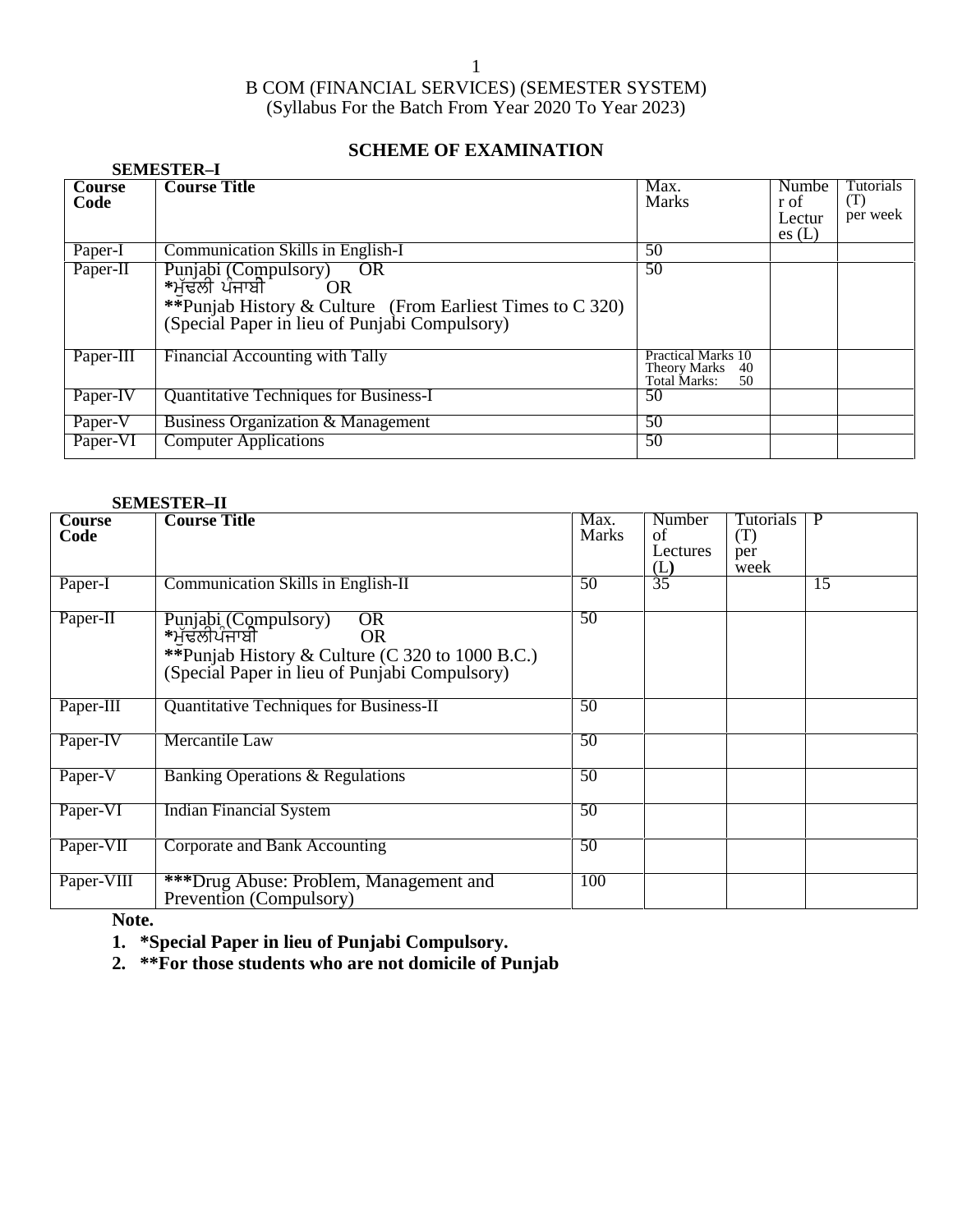### **SEMESTER–III**

| <b>Course</b><br>Code | <b>Course Title</b>                                     | <b>Maximum</b><br><b>Marks</b> | Number of<br>Lectures $(L)$ | Tutorials (T)<br>per week |
|-----------------------|---------------------------------------------------------|--------------------------------|-----------------------------|---------------------------|
| Paper-I               | <b>Cost Accounting</b>                                  | 50                             | 6                           |                           |
| Paper-II              | <b>Financial Market Operations</b>                      | 50                             | 6                           |                           |
| Paper-III             | Contemporary Accounting &<br><b>Reporting Practices</b> | 50                             | 6                           |                           |
| Paper-IV              | <b>Banking Laws and Practice</b>                        | 50                             | 6                           |                           |
| Paper-V               | <b>Business Economics-I</b>                             | 50                             | 6                           |                           |
| Paper-VI              | Goods & Service Tax<br>(GST)                            | 50                             | 6                           | $\overline{2}$            |
| Paper-VII             | Seminar                                                 | 50                             |                             |                           |

### **SEMESTER–IV**

| Course<br>Code | <b>Course Title</b>                                      | <b>Theory</b>            | <b>Practical</b>         | <b>Viva</b><br><b>Voce</b> | <b>Maximum</b><br><b>Marks</b> | <b>Number</b><br><b>of</b> | <b>Tutorials</b><br>(T)  |  |
|----------------|----------------------------------------------------------|--------------------------|--------------------------|----------------------------|--------------------------------|----------------------------|--------------------------|--|
|                |                                                          |                          |                          |                            |                                | <b>Lectures</b><br>(L)     | per week                 |  |
| Paper-I        | Management<br>Accounting $&$<br>Auditing                 | 50                       |                          |                            |                                | 6                          |                          |  |
| Paper-II       | Leadership &<br>Personality<br>Development               | 50                       |                          |                            |                                | 6                          | 2                        |  |
| Paper-III      | Corporate Law<br>& Secretarial<br>Practices              | 40                       | 10                       |                            | 50                             | 6                          |                          |  |
| Paper-IV       | <b>Business</b><br>Economics-II                          | 50                       |                          |                            |                                | 6                          |                          |  |
| Paper-V        | Fundamentals<br>of Insurance &<br>its Accounting         | $\overline{50}$          | $\overline{\phantom{a}}$ |                            | -                              | 6                          | $\qquad \qquad -$        |  |
| Paper-VI       | Fundamentals of<br>Human Resource<br>Management          | 50                       |                          |                            |                                | 6                          |                          |  |
| Paper-VII      | Viva Voce                                                | $\qquad \qquad -$        |                          | 50                         | 50                             | -                          |                          |  |
| Paper-VIII     | Training                                                 | $\overline{\phantom{0}}$ | $\overline{\phantom{a}}$ | $\overline{a}$             | $\overline{a}$                 | $\overline{\phantom{0}}$   | $\overline{\phantom{0}}$ |  |
| ESL:221        | Environmental<br><b>Studies</b><br>(Compulsory<br>Paper) |                          |                          |                            | 100                            |                            |                          |  |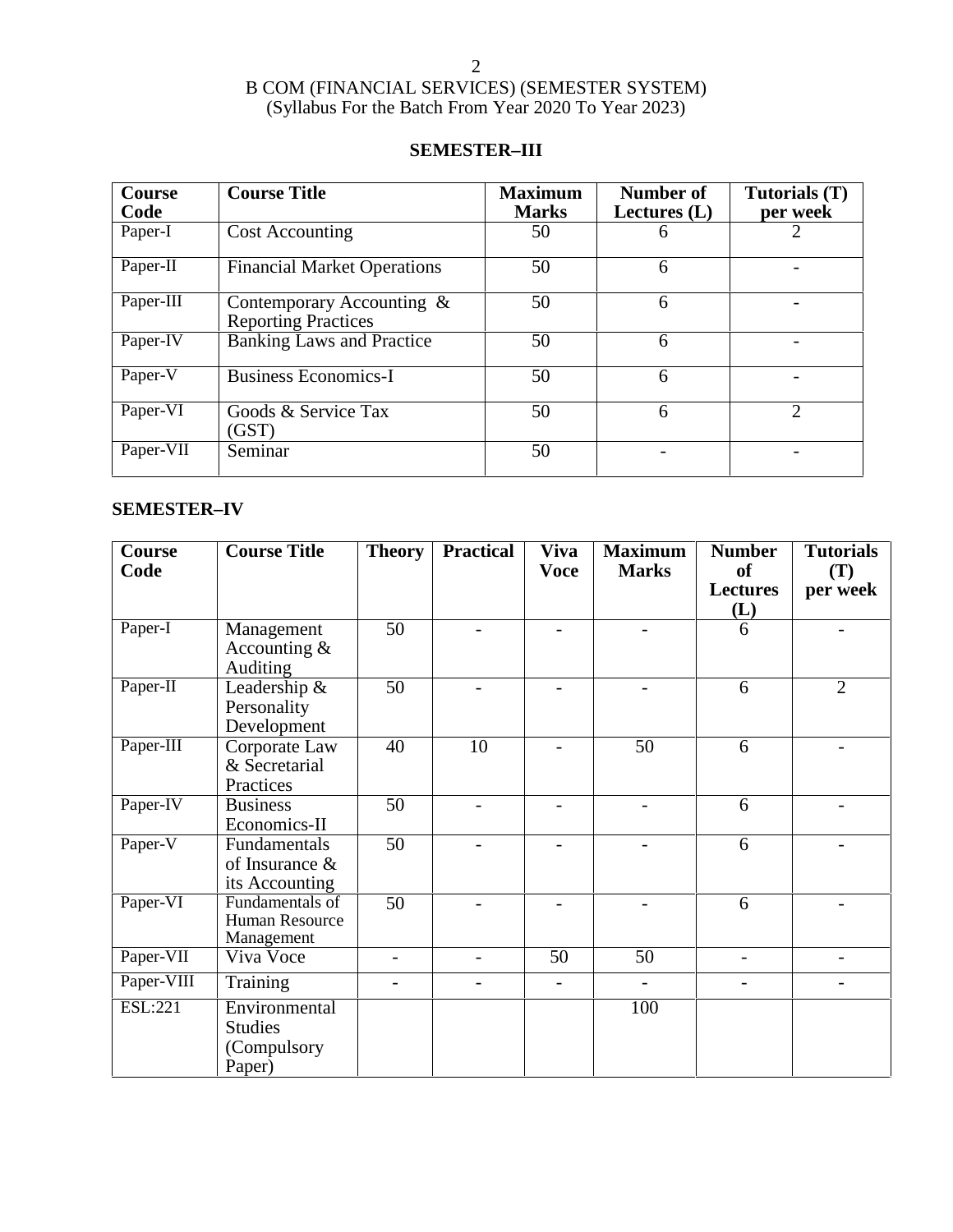### **SEMESTER–V**

| Course<br>Code | <b>Course Title</b>                       | <b>Maximum</b><br><b>Marks</b> | Number of<br><b>Lectures</b><br>(L) | <b>Tutorials</b><br>$(\mathbf{T})$<br>per week |
|----------------|-------------------------------------------|--------------------------------|-------------------------------------|------------------------------------------------|
| Paper-I        | <b>Financial Management</b>               | 50                             | 6                                   |                                                |
| Paper-II       | <b>Operations Research</b>                | 50                             | 6                                   | $\overline{2}$                                 |
| Paper-III      | Income Tax Law-I                          | 50                             | 6                                   | $\overline{2}$                                 |
| Paper-IV       | E-Commerce $&$<br>E-Reporting             | 50                             | 6                                   |                                                |
| Paper-V        | Marketing of Financial<br><b>Services</b> | 50                             | 6                                   |                                                |
| Paper-VI       | Foreign Trade                             | 50                             | 6                                   |                                                |
| Paper-VII      | Seminar<br>(Based on Training)            | 50                             |                                     |                                                |

### **SEMESTER–VI**

| <b>Course</b><br>Code | <b>Course Title</b>                                | <b>Maximum</b><br><b>Marks</b> | Number of<br><b>Lectures</b><br>(L) | Tutorials (T)<br>per week |
|-----------------------|----------------------------------------------------|--------------------------------|-------------------------------------|---------------------------|
| Paper-I               | Entrepreneurship & Small<br><b>Business</b>        | 50                             | 6                                   |                           |
| Paper-II              | Security Analysis & Portfolio<br>Management        | 50                             | 6                                   | $\overline{2}$            |
| Paper-III             | Indian Economy with special<br>reference to Punjab | 50                             | 6                                   |                           |
| Paper-IV              | <b>Mutual Funds</b>                                | 50                             | 6                                   |                           |
| Paper-V               | Corporate Governance                               | 50                             |                                     |                           |
| Paper-VI              | Income Tax Law-II                                  | 50                             | 6                                   | $\overline{2}$            |
| Paper-VII             | General Studies*                                   | 50                             | 6                                   |                           |
| Paper-VIII            | Workshop                                           | 50                             | 3                                   | 3                         |

\* = Qualifying Paper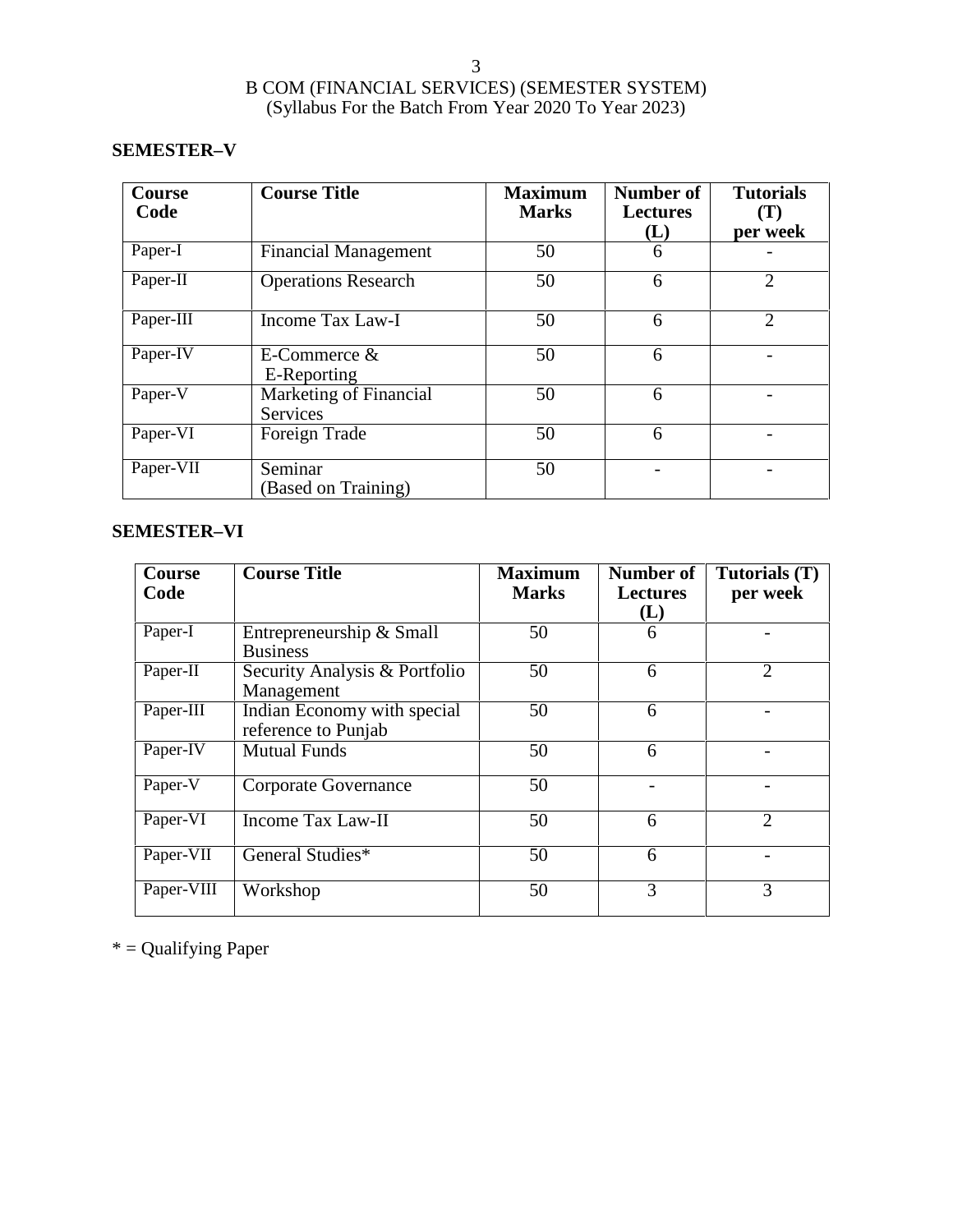#### **PAPER: 1 COMMUNICATION SKILLS IN ENGLISH–I**

#### **Time: 3 Hours Max. Marks: 50**

#### **Instructions for the Paper Setters**

Eight questions of equal marks (Specified in the syllabus) are to be set, two in each of the four Sections (A-D). Questions may be subdivided into parts (not exceeding four). Candidates are required to attempt five questions, selecting at least one question from each Section. The fifth question may be attempted from any Section.

#### **The syllabus is divided in four sections as mentioned below:**

#### **SECTION–A**

**Reading Skills**: Reading Tactics and strategies; Reading purposes–kinds of purposes and associated comprehension; Reading for direct meanings.

#### **SECTION–B**

Reading for understanding concepts, details, coherence, logical progression and meanings of phrases/ expressions.

### **Activities:**

- Comprehension questions in multiple choice format
- Short comprehension questions based on content and development of ideas

#### **SECTION–C**

**Writing Skills**: Guidelines for effective writing; writing styles for application, personal letter, official/ business letter.

### **Activities:**

- Formatting personal and business letters.
- Organising the details in a sequential order

#### **SECTION–D**

Resume, memo, notices etc.; outline and revision. **Activities:**

- Converting a biographical note into a sequenced resume or vice-versa
- Ordering and sub-dividing the contents while making notes.
- Writing notices for circulation/ boards

#### **Recommended Books:**

- *Oxford Guide to Effective Writing and Speaking* by John Seely.
- *English Grammar in Use* (Fourth Edition) by Raymond Murphy, CUP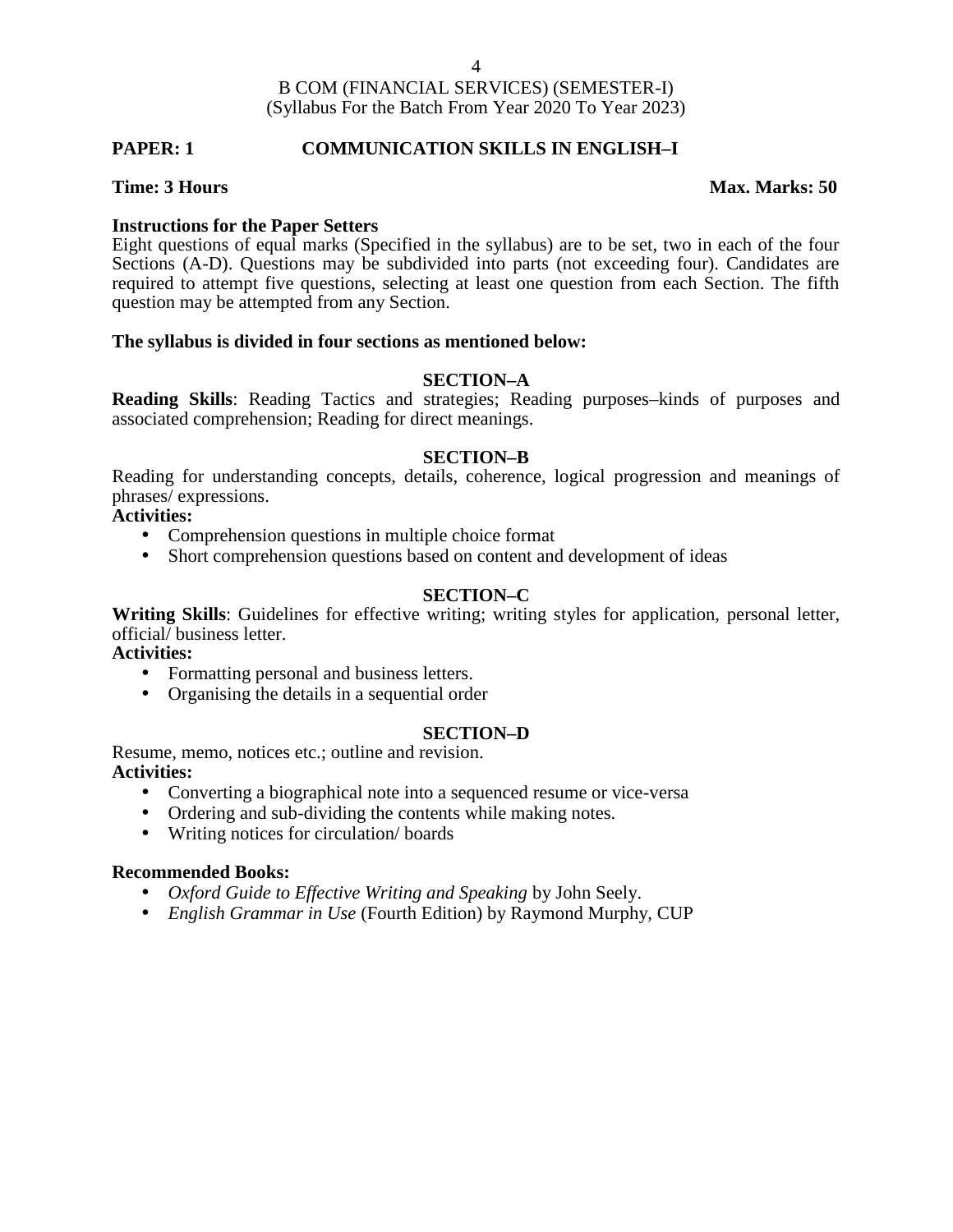B COM (FINANCIAL SERVICES) (SEMESTER-I) (Syllabus For the Batch From Year 2020 To Year 2023) B COM (FINANCIAL SERVICES) (SEMESTER-I)<br>(Syllabus For the Batch From Year 2020 To Year 2023)<br>**PAPER: II** ਪੰਜਾਬੀ (ਲਾਜ਼ਮੀ)<br>ਸਮਾਂ : 3 ਘੰਟੇ s<br>
B COM (FINANCIAL SERVICES) (SEMESTER-I)<br>(Syllabus For the Batch From Year 2020 To Year 2023)<br> **PAPER: II** ਪੰਜਾਬੀ (ਲਾਜ਼ਮੀ)<br>
ਸਮਾਂ : 3 ਘੰਟੇ<br>ਅੰਕ-ਵੰਡ ਅਤੇ ਪਰੀਖਿਅਕ ਲਈ ਹਦਾਇਤਾਂ<br>
ਅੰਕ-ਵੰਡ ਅਤੇ ਪਰੀਖਿਅਕ ਲਈ ਹਦਾਇਤਾਂ M (FINANCIAL SERVICES) (SEMESTER-I<br>us For the Batch From Year 2020 To Year 202<br>**ਪੰਜਾਬੀ (ਲਾਜ਼ਮੀ)**<br>ਅੰਕ<del>-ਵੰਡ ਅਤੇ ਪਰੀਖਿਅਕ ਲਈ ਹਦਾਇਤਾਂ</del><br>ਭਾਗ ਹੋਣਗੇ। ਹਰ ਭਾਗ ਵਿਚੋਂ ਦੋ ਪ੍ਰਸ਼ਨ ਪੁੱਛੇ <sup>;</sup>

- 
- 1H gqFB g `so d / uko Gkr j'Dr /. jo Gkr ftu' \_ d' gqFB g [`S / ikDr /. 2H ftfdnkoEh B / e[`b g zi gqFB eoB / jB. jo Gkr ftu'\_ fJe gqFB bk}wh j?. g zitK 3 **ਘੰਟੇ**<br>ਅੰ<mark>ਕ-ਵੰਡ ਅਤੇ ਪਰੀਖਿਅਕ ਲਈ ਹਦਾ</mark><br>ਪ੍ਰਸ਼ਨ ਪੱਤਰ ਦੇ ਚਾਰ ਭਾਗ ਹੋਣਗੇ। ਹਰ ਭਾਗ ਵਿਚੋਂ ਦੋ ਪ੍ਰ<br>ਵਿਦਿਆਰਥੀ ਨੇ ਕੁੱਲ ਪੰਜ ਪ੍ਰਸ਼ਨ ਕਰਨੇ ਹਨ। ਹਰ ਭਾਗ ਵਿ<br>ਪ੍ਰਸ਼ਨ ਵੇ ਬਰਾਬਰ ਅੰਕ ਹਨ।<br>ਪੇਪਰ ਸੈੱਟ ਕਰਨ ਵਾਲਾ ਜੇਕਰ ਚਾਹੇ ਤਾਂ ਪ੍ਰਸ਼ਨਾਂ ਦੀ ਵੰਡ ਅ
- 
- 
- ਜੰਸਾ : ਤੇ ਜੁਣ<br>1. ਪ੍ਰਸ਼ਨ ਪੱਤਰ ਦੇ ਚਾਰ ਭਾਗ ਹੋਣਗੇ। ਹਰ ਭਾਗ ਵਿਚੋਂ ਦੱ<br>2. ਵਿਦਿਆਰਥੀ ਨੇ ਕੁੱਲ ਪੰਜ ਪ੍ਰਸ਼ਨ ਕਰਨੇ ਹਨ। ਹਰ ਭਾਗ<br>ਪ੍ਰਸ਼ਨ ਕਿਸੇ ਵੀ ਭਾਗ ਵਿਚੋਂ ਕੀਤਾ ਜਾ ਸਕਦਾ ਹੈ।<br>3. ਹਰੇਕ ਪ੍ਰਸ਼ਨ ਦੇ ਬਰਾਬਰ ਅੰਕ ਹਨ।<br>4. ਪੇਪਰ ਸੈਂਟ ਕਰਨ ਵਾਲਾ ਜੇਕਰ ਚਾਹੇ ਤਾਂ **ਅੰਕ-ਵੰਡ ਅਤੇ ਪਰੀਖਿਅਕ ਲਈ ਹਦਾਇਤਾਂ**<br>1. ਪ੍ਰਸ਼ਨ ਪੱਤਰ ਦੇ ਚਾਰ ਭਾਗ ਹੋਣਗੇ। ਹਰ ਭਾਗ ਵਿਚੋਂ ਦੋ ਪ੍ਰਸ਼ਨ ਪੁੱਛੇ ਜਾਣਗੇ।<br>2. ਵਿਦਿਆਰਥੀ ਨੇ ਕੁੱਲ ਪੰਜ ਪ੍ਰਸ਼ਨ ਕਰਨੇ ਹਨ। ਹਰ ਭਾਗ ਵਿਚੋਂ ਇਕ ਪ੍ਰਸ਼ਨ ਲਾਜ਼ਮੀ ਹੈ। ਪੰਜਵਾਂ<br>3. ਹਰੇਕ ਪ੍ਰਸ਼ਨ ਦੇ ਬਰਾਬਰ ਅੰਕ ਹ ਵਿਚ ਕਰ ਸਕਦਾ ਹੈ।<br>**ਪਾਠ-ਕਮ ਅਤੇ ਪਾਠ-ਪੁਸਤਕਾਂ** ਹੋਣਗੇ। ਹਰ ਭਾਗ ਵਿਚੋਂ ਦੋ ਪ੍ਰਸ਼ਨ ਪੁੱਛੇ <sup>;</sup><br>ਮ੍ਰਸ਼ਨ ਕਰਨੇ ਹਨ। ਹਰ ਭਾਗ ਵਿਚੋਂ ਇਕ ਪ੍ਰ<br>ਕੀਤਾ ਜਾ ਸਕਦਾ ਹੈ।<br>ਕ ਹਨ।<br>ਪਾ**ਠ-ਕ੍ਰਮ ਅਤੇ ਪਾਠ-ਪੁਸਤਕਾਂ**<br>**ਪਾਠ-ਕ੍ਰਮ ਅਤੇ ਪਾਠ-ਪੁਸਤਕਾਂ**<br>**ਪਾਠ-ਕ੍ਰਮ ਅਤੇ ਪਾਠ-ਪੁਸਤਕਾਂ**

ਾਹਨ ਹੋਰ ਭਾਗ ਵਿਚ ਇਕ ਪ੍ਰਸ਼ਨ ਨ<br>ਸਕਦਾ ਹੈ।<br>ਭਾਂ ਪ੍ਰਸ਼ਨਾਂ ਦੀ ਵੰਡ ਅੱਗੋਂ ਵੱਧ ਤੋਂ ਵੱਧ<br>**ਅਤੇ ਪਾਠ-ਪੁਸਤਕਾਂ**<br>ਸੈ**ਕਸ਼ਨ-ਏ**<br>ਸੈਕਸ਼ਨ-ਬੀ ਪ੍ਰਸ਼ਨ ਕਿਸ ਵਾ ਭਾਗ ਵਿਚ ਕੀਤਾ ਜਾ ਸਕਦਾ ਹੈ।<br>ਹਰੇਕ ਪ੍ਰਸ਼ਨ ਦੇ ਬਰਾਬਰ ਅੰਕ ਹਨ।<br>ਪੇਪਰ ਸੈੱਟ ਕਰਨ ਵਾਲਾ ਜੇਕਰ ਚਾਹੇ ਤਾਂ ਪ੍ਰਸ਼ਨਾਂ ਦੀ ਵੰਡ ਅੱਗੋਂ ਵੱਧ ਤੋਂ ਵੱਧ ਚਾਰ ਉਪ-ਪ੍ਰਸ਼ਨਾਂ<br>ਵਿਚ ਕਰ ਸਕਦਾ ਹੈ।<br>ਸਰਵੋਤਮ ਪੰਜਾਬੀ ਸਾਹਿਤ (ਸੰਪਾ ਡਾ. ਰਮਿੰਦਰ ਕੌਰ, ਡਾ. ਮੇਘਾ ਸਲ ਖਾਣ<del>ਾ ਪ੍ਰ</del>ਮਾ ਅਤ ਖਾਣ-ਚੁਸਤਕ<br>ਸਰਵੋਤਮ ਪੰਜਾਬੀ ਸਾਹਿਤ (ਸੰਪਾ ਡਾ ਰਮਿੰਦਰ ਕੌਰ, ਡਾ. i<br>ਇਤਿਹਾਸਕ ਯਾਦਾਂ<br>(ਜੀਵਨੀ 1 ਤੋਂ 6 ਤੱਕ)<br>ਵਿਸ਼ਾ ਵਸਤੂ ਸਾਰ ਨਾਇਕ ਬਿੰਬ<br>ਵਿਸ਼ਾ ਵਸਤੂ ਸਾਰ ਨਾਇਕ ਬਿੰਬ

#### **ਇਤਿਹਾਸਕ ਯਾਦਾਂ**

(ਜੀਵਨੀ 1 ਤੋਂ 6 ਤੱਕ)<br>ਵਿਸ਼ਾ ਵਸਤ ⁄ਸਾਰ ⁄ਨਾਇਕ ਬਿੰਬ

### ,ਸੈਕਸ਼ਨ<del>-</del>ਸੀ

**ਇਤਿਹਾਸਕ ਯਾਦਾਂ**<br>(ਜੀਵਨੀ 1 ਤੋਂ 6 ਤੱਕ)<br>ਵਿਸ਼ਾ ਵਸਤੂ ਸਾਰ ਨਾਇਕ ਬਿੰਬ<br>ਵਿਸ਼ਾ ਵਸਤੂ ਸਾਰ ਨਾਇਕ ਬਿੰਬ<br>(ਯ) ਪੈਗ੍ਹਾ ਪੜ੍ਹ ਕੇ ਪ੍ਰਸ਼ਨਾਂ ਦੇ ਉੱਤਰ<br>ਅਮ) ਪੈਗ੍ਹਾ ਪੜ੍ਹ ਕੇ ਪ੍ਰਸ਼ਨਾਂ ਦੇ ਉੱਤਰ<br>ਜੀਕਸ਼ਨ-ਡੀ

### <u>ਸੈਕਸ਼ਨ-ਡੀ</u>

(ੳ) ਪੈਰ੍ਹਾ ਰਚਨਾ<br>(ਅ) ਪੈਰ੍ਹਾ ਪੜ੍ਹ ਕੇ ਪ੍ਰਸ਼ਨਾਂ ਦੇ ਉੱਤਰ<br>**ਭਾਸ਼ਾ ਵੰਨਗੀਆਂ** :<br>ਭਾਸ਼ਾ ਦਾ ਟਕਸਾਲੀ ਰੂਪ, ਭਾਸ਼ਾ ਅਤੇ ਉਪਭਾਸ਼ਾ ਵਿਚਲਾ ਅੰਤਰ,<br>ਪੰਜਾਬੀ ੳਪਭਾਸ਼ਾਵਾਂ ਦੇ ਪਛਾਣ ਚਿੰਨ੍ਹ, ਪੰਜਾਬੀ ਭਾਸ਼ਾ - ਨਿਕਾਸ ਤੇ ਵਿਕਾਸ (ੳ) ਪੈਰ੍ਹਾ ਰਚਨਾ<br>(ਅ) ਪੈਰ੍ਹਾ ਹਚਨਾ<br>(ਅ) ਪੈਰ੍ਹਾ ਪੜ੍ਹ ਕੇ ਪ੍ਰਸ਼ਨਾਂ ਦੇ ਉੱਤਰ<br>ਭਾਸ਼ਾ ਵੰਨਗੀਆਂ :<br><sup>ਗੁ</sup>ਸ਼ਾ ਦਾ ਟਕਸਾਲੀ ਰੂਪ, ਭਾਸ਼ਾ ਅਤੇ ਉਪਭਾਸ਼ਾ ਵਿਚਲਾ ਅੰਤਰ,<br>ਪੰਜਾਬੀ ਉਪਭਾਸ਼ਾਵਾਂ ਦੇ ਪਛਾਣ ਚਿੰਨ੍ਹ, ਪੰਜਾਬੀ ਭਾਸ਼ਾ - ਨਿਕਾਸ ਤੇ ਵਿਕਾਸ<br>**≀ ਪਸਤਕਾਂ** 

### ਸਹਾਇਕ ਪੁਸਤਕਾਂ

- 
- **ਭਾਸ਼ਾ ਵੰਨਗੀਆਂ** :<br>ਭਾਸ਼ਾ ਦਾ ਟਕਸਾਲੀ ਰੂਪ, ਭਾਸ਼ਾ ਅਤੇ ਉਪਭਾਸ਼ਾ ਵਿਚਲਾ ਅੰਤਰ,<br>ਪੰਜਾਬੀ ਉਪਭਾਸ਼ਾਵਾਂ ਦੇ ਪਛਾਣ ਚਿੰਨ੍ਹ, ਪੰਜਾਬੀ ਭਾਸ਼ਾ ਨਿਕਾਸ ਤੇ ਵਿਕਾਸ<br>1. ਰਾਜਿੰਦਰਪਾਲ ਸਿੰਘ ਬਰਾੜ, **ਪੰਜਾਬੀ ਕਵਿਤਾ ਦਾ ਇਤਿਹਾਸ**, ਪੰਜਾਬੀ ਅਕਾਦਮੀ, ਦਿੱਲੀ।<br>2. ਬ੍ਰਹਮਜਗਦੀਸ਼ ਤਾਸ਼ਾ ਦਾ ਟਕਸਾਲੀ ਰੂਪ, ਭਾਸ਼ਾ ਅਤੇ ਉਪਭਾਸ਼ਾ ਵਿਚਲਾ ਅੰਤਰ,<br>ਪੰਜਾਬੀ ਉਪਭਾਸ਼ਾਵਾਂ ਦੇ ਪਛਾਣ ਚਿੰਨ੍ਹ, ਪੰਜਾਬੀ ਭਾਸ਼ਾ – ਨਿਕਾਸ ਤੇ ਵਿਕਾਸ<br>ਸ**ਹਾਇਕ ਪੁਸਤਕਾਂ**<br>1. ਰਾਜਿੰਦਰਪਾਲ ਸਿੰਘ ਬਰਾੜ, **ਪੰਜਾਬੀ ਕਵਿਤਾ ਦਾ ਇਤਿਹਾਸ**, ਪੰਜਾਬੀ ਅਕਾਦਮੀ, ਦਿੱਲੀ।<br>2. ਬ੍ਰਹਮਜਗਦੀਸ਼ ਸ ਪੰਜਾਬੀ ਉਪਭਾਸ਼ਾਵਾਂ ਦੇ ਪਛਾਣ ਚਿੰਨ੍ਹ, ਪ<br>ਸਾਇਕ **ਪੁਸਤਕਾਂ**<br>ਰਾਜਿੰਦਰਪਾਲ ਸਿੰਘ ਬਰਾੜ, **ਪੰਜਾਬੀ ਕਵਿਤਾ**<br>ਬ੍ਰਹਮਜਗਦੀਸ਼ ਸਿੰਘ, **ਆਧੁਨਿਕ ਪੰਜਾਬੀ ਕ**<br>ਫਾਉਂਡੇਸ਼ਨ, ਅੰਮ੍ਰਿਤਸਰ।<br>ਬਲਦੇਵ ਸਿੰਘ ਧਾਲੀਵਾਲ, **ਪੰਜਾਬੀ ਕਹਾਣੀ** ਸ<br>ਸਤਿੰਦਰ ਸਿੰਘ, **ਆਧੁਨਿਕ ਪੰਜਾਬੀ ਵਾਰਤਕ** ਸਹਾਇਕ ਪੁਸਤਕਾਂ<br>ਸਹਾਇਕ ਪੁਸਤਕਾਂ<br>1. ਰਾਜਿੰਦਰਪਾਲ ਸਿੰਘ ਬਰਾੜ, **ਪੰਜਾਬੀ ਕਵਿਤਾ ਦਾ ਇਤਿਹਾਸ**, ਪੰਜਾਬੀ ਅਕਾਦਮੀ, ਦਿੱਲੀ।<br>2. ਬ੍ਰਹਮਜਗਦੀਸ਼ ਸਿੰਘ, **ਆਧੁਨਿਕ ਪੰਜਾਬੀ ਕਾਵਿ ਸਿਧਾਂਤ, ਇਤਿਹਾਸ ਅਤੇ ਪ੍ਰਵਿਰਤੀਆਂ**, ਵਾਰਿਸ<br>ਫਾਉਂਡੇਸ਼ਨ, ਅੰਮ੍ਰਿਤਸਰ।<br>4. ਸਤਿੰਦਰ ਸਿੰਘ, **ਆ ਸਹਾਇਕ ਪੁਸਤਕਾਂ**<br>1. ਰਾਜਿੰਦਰਪਾਲ ਸਿੰਘ ਬਰਾੜ, **ਪੰਜਾਬੀ ਕਵਿਤਾ ਦਾ ਇਤਿਹਾਸ**, ਪੰਜਾਬੀ ਅਕਾਦਮੀ, ਦਿੱਲੀ।<br>2. ਬ੍ਰਹਮਜਗਦੀਸ਼ ਸਿੰਘ, **ਆਧੁਨਿਕ ਪੰਜਾਬੀ ਕਾਵਿ ਸਿਧਾਂਤ, ਇਤਿਹਾਸ ਅਤੇ ਪ੍ਰਵਿਰਤੀਆਂ**, ਵਾਰਿਸ<br>ਫਾਉਂਡੇਸ਼ਨ, ਅੰਮ੍ਰਿਤਸਰ।<br>4. ਸਤਿੰਦਰ ਸਿੰਘ, **ਆਧੁਨਿਕ ਪੰਜਾਬੀ <sup>ਨ</sup>ਾਣਕ ਤੁਸਤਕ**<br>1. ਰਾਜਿੰਦਰਪਾਲ ਸਿੰਘ ਬਰਾੜ, **ਪੰਜਾਬੀ ਕਵਿਤਾ ਦਾ ਇਤਿਹਾਸ**, ਪੰਜਾਬੀ ਅਕਾਦਮੀ, ਦਿੱਲੀ।<br>2. ਬ੍ਰਹਮਜਗਦੀਸ਼ ਸਿੰਘ, **ਆਧੁਨਿਕ ਪੰਜਾਬੀ ਕਾਵਿ ਸਿਧਾਂਤ, ਇਤਿਹਾਸ ਅਤੇ ਪ੍ਰਵਿਰਤੀਆਂ**, ਵਾਰਿਸ ਸ਼ਾਹ<br>ਤ ਰਾਉਂਡੇਸ਼ਨ, ਅੰਮ੍ਰਿਤਸਰ।<br>4. ਸਤਿੰਦਰ ਸਿੰਘ, **ਆਧੁਨਿਕ** 1. ਰਾਜਿੰਦਰਪਾਲ ਸਿੰਘ ਬਰਾੜ, **ਪੰਜਾਬੀ ਕਵਿਤਾ ਦਾ ਇਤਿਹਾਸ**, ਪੰਜਾਬੀ ਅਕਾਦਮੀ, ਦਿੱਲੀ।<br>2. ਬ੍ਰਹਮਜਗਦੀਸ਼ ਸਿੰਘ, **ਆਧੁਨਿਕ ਪੰਜਾਬੀ ਕਾਵਿ ਸਿਧਾਂਤ, ਇਤਿਹਾਸ ਅਤੇ ਪ੍ਰਵਿਰਤੀਆਂ**,<br>ਫਾਉਂਡੇਸ਼ਨ, ਅੰਮ੍ਰਿਤਸਰ।<br>3. ਬਲਦੇਵ ਸਿੰਘ ਧਾਲੀਵਾਲ, **ਪੰਜਾਬੀ ਕਹਾਣੀ ਦਾ ਇਤਿਹਾਸ**, ਪੰਜ 1. ਰਾਜ਼ਵਰਧਾਲਾ ਸਿੰਘ ਧਰਾਵਾ, **ਪੰਜਾਬੀ ਧੀਵਤਾ ਦਾ ਦਿਤਿਹਾਸ, ਪੰਜਾ**ਬੀ ਅਧਾਵਮੀ, ਦਿਲਜ<br>2. ਬ੍ਰਹਮਜਗਦੀਸ਼ ਸਿੰਘ, **ਆਧੁਨਿਕ ਪੰਜਾਬੀ ਕਾਵਿ ਸਿਧਾਂਤ, ਇਤਿਹਾਸ ਅਤੇ ਪ੍ਰਵਿਰਤੀਆਂ**, ਵਾਰਿਸ ਸ਼ਾਹ<br>ਭਾਉਂਡੇਸ਼ਨ, ਅੰਮ੍ਰਿਤਸਰ।<br>4. ਸਤਿੰਦਰ ਸਿੰਘ ਧਾਲੀਵਾਲ, **ਪੰਜਾਬੀ ਕਹਾਣੀ ਦਾ** 2. ਪ੍ਰਹਸਜਗਦਾਜ਼ ਜਿੰਘ, ਅੰਯੁਹਿਕ ਪੰਜਾਬੀ ਪੰਜਵ ਜਿਖਾਤ, ਵਿਤਿਹਾਸ ਅੰਤ ਪ੍ਰਵਰਤੀਆਂ, ਵਾਹਿਸ ਸ਼ਾਹ<br>- ਫਾਉਂਡੇਸ਼ਨ, ਅੰਮ੍ਰਿਤਸਰ।<br>3. ਬਲਦੇਵ ਸਿੰਘ ਧਾਲੀਵਾਲ, **ਪੰਜਾਬੀ ਕਹਾਣੀ ਦਾ ਇਤਿਹਾਸ**, ਪੰਜਾਬੀ ਅਕਾਦਮੀ, ਦਿੱਲੀ।<br>5. ਡਾ. ਰਮਿੰਦਰ ਕੌਰ, **ਪੰਜਾਬੀ ਕਹਾਣੀ ਦਾ ਸਫ਼ਰ ਤੇ**
- 
- 
- 
- 
- 
- 
- 3. ਬਲਦੇਵ ਸਿੰਘ ਧਾਲੀਵਾਲ, **ਪੰਜਾਬੀ ਕਹਾਣੀ ਦਾ ਇਤਿਹਾਸ**, ਪੰਜਾਬੀ ਅਕਾਦਮੀ, ਦਿੱਲੀ।<br>4. ਸਤਿੰਦਰ ਸਿੰਘ, **ਆਧੁਨਿਕ ਪੰਜਾਬੀ ਵਾਰਤਕ ਦਾ ਇਤਿਹਾਸ**, ਪੰਜਾਬੀ ਅਕਾਦਮੀ, ਦਿੱਲੀ।<br>5. ਡਾ. ਰਮਿੰਦਰ ਕੌਰ, **ਪੰਜਾਬੀ ਕਹਾਣੀ ਦਾ ਸਫ਼ਰ ਤੇ ਸ਼ਾਸਤ੍ਰ ਭਾਗ**÷, ਸਿੰਘ ਬ੍ਰਦਰਜ਼, ਅੰਮ੍ਰ ਤ. ਬਲੰਦਵ ਸਿੰਘ ਬਾਲਵਾਲਾ, **ਬਜੰਬੀ ਕਰਾਣੀ ਦਾ ਮੰਤਰਾਸ**, ਬਜੰਬੀ ਅਕਾਦਮੀ, ਦਿੱ<br>4. ਸਤਿੰਦਰ ਸਿੰਘ, **ਆਧੁਨਿਕ ਪੰਜਾਬੀ ਵਾਰਤਕ ਦਾ ਇਤਿਹਾਸ**, ਪੰਜਾਬੀ ਅਕਾਦਮੀ, ਦਿੱ<br>5. ਡਾ. ਰਮਿੰਦਰ ਕੋਰ, **ਪੰਜਾਬੀ ਕਹਾਣੀ ਦਾ ਸਫ਼ਰ ਤੇ ਸ਼ਾਸਤ੍ਰ ਭਾਗ**÷, ਸਿੰਘ ਬ੍ਰਦਰਜ਼,<br>6. ਹਰਕੀਰਤ ਸਿੰ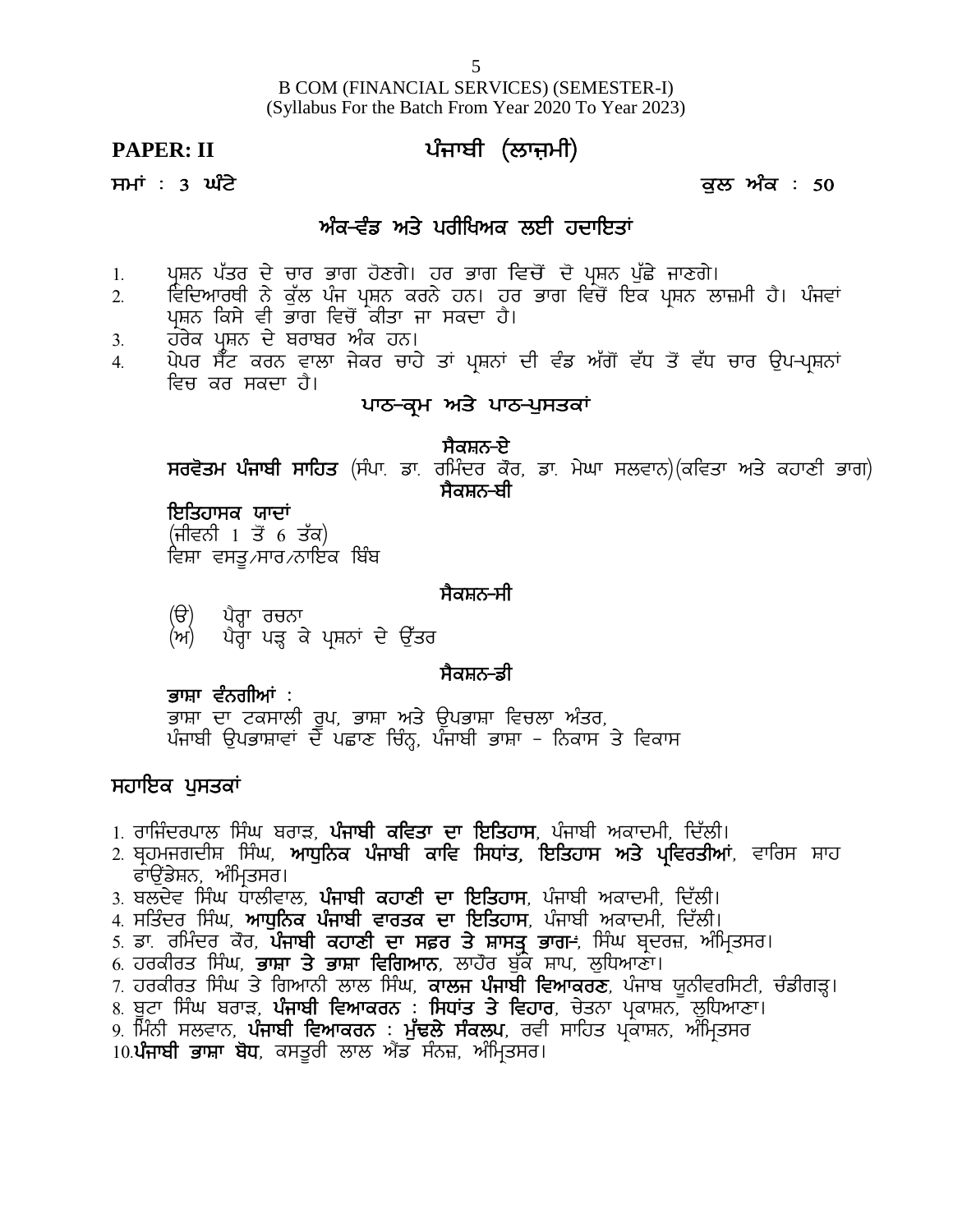# B COM (FINANCIAL SERVICES) (SEMESTER-I) (Syllabus For the Batch From Year 2020 To Year 2023) B COM (FINANCIAL SERVICES) (SEMES<br>(Syllabus For the Batch From Year 2020 To Ye<br>**PAPER: II** ਮੁੱਢਲੀ ਪੰਜਾਬੀ<br>(In lieu of Compulsory Punjabi) **;wK L 3 x zN/ e[b nzeL 50**

## **(In lieu of Compulsory Punjabi)**

- **n ze-tzv ns/ gohfyne bJh jdkfJsK**
- 1H gqFB g`so d/ uko Gkr j'Dr/. jo Gkr ftu' \_ d' gqFB g[ `S/ ikDr/. ---- ---- --<br>2 (In lieu of Compulsory Punjabi)<br>2. ਪ੍ਰਸਨ ਪੱਤਰ ਦੇ ਚਾਰ ਭਾਗ ਹੋਣਗੇ। ਹਰ ਭਾਗ ਵਿਚੋਂ ਦੋ ਪ੍ਰਸ਼ਨ ਪੁੱਛੇ ਜਾਣਗੇ।<br>2. ਵਿਦਿਆਰਥੀ ਨੇ ਕੁੱਲ ਪੰਜ ਪ੍ਰਸ਼ਨ ਕਰਨੇ ਹਨ। ਹਰ ਭਾਗ ਵਿਚੋਂ ਇਕ ਪ੍ਰਸ਼ਨ ਲਾਜ਼ਮੀ ਹੈ।ਪੰਜਵਾਂ ਪ੍ਰਸ਼ਨ<br>ਕਿਸੇ ਵੀ ਭਾਗ ਵਿਚੋਂ ਕਿਸੇ ਵੀ ਭਾਗ ਵਿਚੋਂ ਕੀਤਾ ਜਾ ਸਕਦਾ ਹੈ।<br>ਹਰੇਕ ਪਸ਼ਨ ਦੇ ਬਰਾਬਰ ਅੰਕ ਹਨ। ਸਮਾਂ : 3 **ਘੰਟੇ**<br>1. ਪ੍ਰਸ਼ਨ ਪੱਤਰ ਦੇ ਚਾਰ ਭਾਗ ਹੋਣਗੇ। ਹਰ ਭਾਗ<br>2. ਵਿਦਿਆਰਥੀ ਨੇ ਕੁੱਲ ਪੰਜ ਪ੍ਰਸ਼ਨ ਕਰਨੇ ਹਨ।<br>ਕਿਸੇ ਵੀ ਭਾਗ ਵਿਚੋਂ ਕੀਤਾ ਜਾ ਸਕਦਾ ਹੈ।<br>3. ਹਰੇਕ ਪ੍ਰਸ਼ਨ ਦੇ ਬਰਾਬਰ ਅੰਕ ਹਨ।<br>4. ਪੇਪਰ ਸੈਂਟ ਕਰਨ ਵਾਲਾ ਜੇਕਰ ਚਾਹੇ ਤਾਂ ਪ੍ਰਸ਼ਨ<br>ਕਰ ਸਕਦਾ ਹੈ। 1. ਪ੍ਰਸ਼ਨ ਪੱਤਰ ਦੇ ਚਾਰ ਭਾਗ ਹੋਣਗੇ। ਹਰ ਭਾਗ ਵਿਚੋਂ ਦੋ ਪ੍ਰਸ਼ਨ ਪੁੱਛੇ ਜਾਣਗੇ।<br>2. ਇਦਿਆਰਥੀ ਨੇ ਕੁੱਲ ਪੰਜ ਪ੍ਰਸ਼ਨ ਕਰਨੇ ਹਨ। ਹਰ ਭਾਗ ਵਿਚੋਂ ਇਕ ਪ੍ਰਸ਼ਨ ਲਾਜ਼ਮੀ ਹੈ।ਪੰਜਵਾਂ ਪ੍ਰਸ਼ਨ<br>ਕਿਸੇ ਵੀ ਭਾਗ ਵਿਚੋਂ ਕੀਤਾ ਜਾ ਸਕਦਾ ਹੈ।<br>3. ਹਰੇਕ ਪ੍ਰਸ਼ਨ ਦੇ ਬਰਾਬਰ ਅੰਕ ਹਨ
- 
- ।<br>ਪ੍ਰਸ਼ਨਾਂ ਦੀ ਵੰਡ ਅੱਗੋਂ ਵੱਧ ਤੋਂ ਵੱਧ <del>ਵ</del><br>**ਪਾਠ-ਕ੍ਰਮ**<br>: ਗਰਮਖੀ ਵਰਣਮਾਲਾ, ਅੱਖਰ ਕਮ, ਸ<sup>੍</sup> ਹਰੇਕ ਪ੍ਰਸ਼ਨ ਦੇ ਬਰਾਬਰ ਅੰਕ ਹਨ।<br>ਪੇਪਰ ਸੈੱਟ ਕਰਨ ਵਾਲਾ ਜੇਕਰ ਚਾਹੇ ਤਾਂ ਪ੍ਰਸ਼<br>ਕਰ ਸਕਦਾ ਹੈ।<br>ਪੰਜਾਬੀ ਭਾਸ਼ਾ ਤੇ ਗੁਰਮੁਖੀ ਲਿਪੀ<br>(ੳ) ਨਾਮਕਰਣ ਤੇ ਸੰਖੇਪ ਜਾਣ-ਪਛਾਣ : ਰ੍<br>ਲਗਾਂ-ਮਾਤਰਾਂ, ਪੈਰ ਵਿਚ ਬਿੰਦੀ ਵਾਲੇ

### ਪਾਠ<del>-</del>ਕਮ

- (T) BkweoD s / ;zy/g ikD-gSkD L r[ow[yh toDwkbk, n`yo eqw, ;to tkje (T n J), brK-wksoK, g?o ftu fpzdh tkb/ toD, g?o ftu g?D tkb / toD, fpzdh, fN `gh, n`Xe. **ਪਾਠ–ਕ੍ਰਮ**<br>ਪੰਜਾਬੀ ਭਾਸ਼ਾ ਤੇ ਗੁਰਮੁਖੀ ਲਿਪੀ<br>(ੳ) ਨਾਮਕਰਣ ਤੇ ਸੰਖੇਪ ਜਾਣ–ਪਛਾਣ : ਗੁਰਮੁਖ<br>ਲਗਾਂ–ਮਾਤਰਾਂ, ਪੈਰ ਵਿਚ ਬਿੰਦੀ ਵਾਲੇ ਵਰਕ<br>(ਅ) ਸਿਖਲਾਈ ਤੇ ਅਭਿਆ<br>ਸੈਕਸ਼ਨ-ਬ **ਸੈਕਸ਼ਨ-ਏ**<br>: ਗੁਰਮੁਖੀ ਵਰਣਮਾਲਾ, ਅੱਖਰ<br>ਾਲੇ ਵਰਣ, ਪੈਰ ਵਿਚ ਪੈਣ ਵਾਲੇ<br><mark>ਸੈਕਸ਼ਨ-ਬੀ</mark><br>:ਰ, ਵਿਅੰਜਨ : ਮੁੱਢਲੀ ਜਾਣ-ਪ ਪੰਜਾਬੀ ਭਾਸ਼ਾ ਤੇ ਗੁਰਮੁਖੀ ਲਿਪੀ<br>(ੳ) ਨਾਮਕਰਣ ਤੇ ਸੰਖੇਪ ਜਾਣ-ਪਛਾਣ : ਗੁਰਮੁਖੀ ਵਰਣਮਾਲਾ, ਅੱਖਰ ਕ੍ਰਮ, ਸਵਰ ਵਾਹਕ (ੳ ਅ ੲ),<br>ਲਗਾਂ-ਮਾਤਰਾਂ, ਪੈਰ ਵਿਚ ਬਿੰਦੀ ਵਾਲੇ ਵਰਣ, ਪੈਰ ਵਿਚ ਪੈਣ ਵਾਲੇ ਵਰਣ, ਬਿੰਦੀ, ਟਿੱਪੀ, ਅੱਧਕ।<br>(ਅ) ਸਿਖਲਾਈ ਤੇ ਅਭਿਆ<br>ਗੁਰਮੁਖੀ ਆਰਥੋਗ੍ਰਾ
- 

ਲਗਾਂ-ਮਾਤਰਾਂ ਦੀ ਪਛਾਣ। <mark>ਸੈਕਸ਼ਨ<del>-</del>ਬੀ</mark><br>:ਰ, ਵਿਅੰਜਨ : ਮੁੱਢਲੀ ਜਾਣ-ਪ<br>ਸੈਕਸ਼ਨ-ਸੀ<br>ਵਾਲੇ ਸ਼ਬਦ, ਤਿੰਨ ਅੱਖਰਾਂ ਵਾਲੇ<br>ਦਲੈਂਕੜ ਵਾਲੇ ਸ਼ਬਦ, ਲਾਂ ਵਾ<sub>ਾ</sub>

ੱ<sup>ਂ</sup><br>ਗੁਰਮੁਖੀ ਆਰਥੋਗ੍ਰਾਫੀ ਅਤੇ ਉਚਾਰਨ : ਸਵਰ, ਵਿਅੰਜਨ : ਮੁੱਢਲੀ ਜਾਣ-ਪਛਾਣ ਅਤੇ ਉਚਾਰਣ, ਮੁਹਾਰਨੀ,<br>"ਸੈਕਸ਼ਨ-ਸੀ<br>ਪੰਜਾਬੀ ਸ਼ਬਦ ਜੋੜ : ਮੁਕਤਾ (ਦੋ ਅੱਖਰਾਂ ਵਾਲੇ ਸ਼ਬਦ, ਤਿੰਨ ਅੱਖਰਾਂ ਵਾਲੇ ਸ਼ਬਦ), ਸਿਹਾਰੀ ਵਾਲੇ ਸ਼ਬਦ,<br>ਬਿਹਾਰੀ ਵਾਲੇ ਸ਼ਬਦ, ਔਕੜ ਵਾਲੇ ਸ਼ਬਦ, ਦੁ ਗੁਰਮੁਖੀ ਆਰਥੋਗ੍ਰਾਫੀ ਅਤੇ ਉਚਾਰਨ : ਸਵਰ, ਵਿਅੰਜਨ : ਮੁੱਢਲੀ ਜਾਣ-ਪਛਾਣ ਅਤੇ ਉਚਾਰਣ, ਮੁਹਾਰਨੀ,<br>ਲਗਾਂ-ਮਾਤਰਾਂ ਦੀ ਪਛਾਣ।<br>ਪੰਜਾਬੀ ਸ਼ਬਦ ਜੋੜ : ਮੁਕਤਾ (ਦੋ ਅੱਖਰਾਂ ਵਾਲੇ ਸ਼ਬਦ, ਤਿੰਨ ਅੱਖਰਾਂ ਵਾਲੇ ਸ਼ਬਦ), ਸਿਹਾਰੀ ਵਾਲੇ ਸ਼ਬਦ,<br>ਬਿਹਾਰੀ ਵਾਲੇ ਸ਼ਬਦ, ਔਕੜ ਵਾਲੇ ਸ਼ਬ ਗੁਰਮੁਖੀ ਆਰਥੋਗ੍ਰਾਫੀ ਅਤੇ ਉਚਾਰਨ : ਸਵਰ, ਵਿਅੰਜਨ : ਮੁੱ<br>ਲਗਾਂ-ਮਾਤਰਾਂ ਦੀ ਪਛਾਣ।<br>ਪੰਜਾਬੀ ਸ਼ਬਦ ਜੋੜ : ਮੁਕਤਾ (ਦੋ ਅੱਖਰਾਂ ਵਾਲੇ ਸ਼ਬਦ, ਤਿੰਨ<br>ਬਿਹਾਰੀ ਵਾਲੇ ਸ਼ਬਦ, ਔਕੜ ਵਾਲੇ ਸ਼ਬਦ, ਦੁਲੈਂਕੜ ਵਾਲੇ ਸ਼<br>ਹੋੜੇ ਵਾਲੇ ਸ਼ਬਦ, ਕਨੋੜੇ ਵਾਲੇ ਸ਼ਬਦ।<br>ਸੈਕਸ਼ਨ-ਡੀ **ਸੈਕਸ਼ਨ-ਸੀ**<br>ਵਾਲੇ ਸ਼ਬਦ, ਤਿੰਨ ਅੱਖਰਾਂ ਵਾਲੇ<br>ਦੁਲੈਂਕੜ ਵਾਲੇ ਸ਼ਬਦ, ਲਾਂ ਵਾ<br>ਦੈ)<br><sup>ਸੁੰ</sup> ਨੌ ਸ਼ੱਧ ਕਰਨਾ) ਪੰਜਾਬੀ ਸ਼ਬਦ ਜੋੜ : ਮੁਕਤਾ (ਦੋ ਅੱਖਰਾਂ ਵਾਲੇ ਸ਼ਬ<br>ਬਿਹਾਰੀ ਵਾਲੇ ਸ਼ਬਦ, ਔਕੜ ਵਾਲੇ ਸ਼ਬਦ, ਦੁਲੈਂਕੜ<br>ਹੋੜੇ ਵਾਲੇ ਸ਼ਬਦ, ਕਨੋੜੇ ਵਾਲੇ ਸ਼ਬਦ।<br>ਲਗਾਖ਼ਰ (ਬਿਦੀ, ਟਿੱਪੀ, ਅੱਧਕ ਵਾਲੇ ਸ਼ਬਦ)<br>ਸ਼ੁੱਧ, ਅਸ਼ੁੱਧ (ਪੈਰ੍ਹੇ ਵਿਚ ਲਿਖੇ ਅਸ਼ੁੱਧ ਸ਼ਬਦਾਂ ਨੂੰ ਸ਼ੁੱਧ ਪੰਜਾਬੀ ਸ਼ਬਦ ਜੋੜ : ਮੁਕਤਾ (ਦੋ ਅੱਖਰਾਂ ਵਾਲੇ ਸ਼ਬਦ, ਤਿੰਨ ਅੱਖਰਾਂ ਵਾਲੇ ਸ਼ਬਦ<br>ਬਿਹਾਰੀ ਵਾਲੇ ਸ਼ਬਦ, ਔਕੜ ਵਾਲੇ ਸ਼ਬਦ, ਦੁਲੈਂਕੜ ਵਾਲੇ ਸ਼ਬਦ, ਲਾਂ ਵਾਲੇ ਸ਼ਬ<br>ਹੋੜੇ ਵਾਲੇ ਸ਼ਬਦ, ਕਨੌੜੇ ਵਾਲੇ ਸ਼ਬਦ।<br>ਲਗਾਖ਼ਰ (ਬਿਦੀ, ਟਿੱਪੀ, ਅੱਧਕ ਵਾਲੇ ਸ਼ਬਦ)<br>ਸ਼ੁੱਧ, ਅਸ਼ੁੱਧ (ਪੈ

ਬਿਹਾਰੀ ਵਾਲੇ ਸ਼ਬਦ, ਔਕੜ ਵਾਲੇ<br>ਹੋੜੇ ਵਾਲੇ ਸ਼ਬਦ, ਕਨੋੜੇ ਵਾਲੇ ਸ਼ਬ<br>ਲਗਾਖ਼ਰ (ਬਿਦੀ, ਟਿੱਪੀ, ਅੱਧਕ ਵਾਲ<br>ਸੁਹ**ਇਕ ਪੁਸਤਕਾਂ**<br>1. ਬ੍ਰਹਮਜਗਦੀਸ਼ ਸਿੰਘ, **ਪੰਜਾਬੀ ਭਾਸ਼ਾ**<br>2. ਪ੍ਰੋ. ਸ਼ੈਰੀ ਸਿੰਘ, ਪ੍ਰੋ. ਬ੍ਰਹਮਜਗਦੀਸ਼

- 
- ੱਤੇ ਵਾਲ ਸ਼ਬਦ, ਬਲੇਵ ਵਾਲ ਸ਼ਬਦ।<br>19 ਸ਼ਰੂਗਮੁਰ (ਬਿਦੀ, ਟਿੱਪੀ, ਅੱਧਕ ਵਾਲੇ ਸ਼ਬਦ)<br>ਸੁੱਧ, ਅਸ਼ੁੱਧ (ਪੈਰ੍ਹੇ ਵਿਚ ਲਿਖੇ ਅਸ਼ੁੱਧ ਸ਼ਬਦਾਂ ਨੂੰ ਸ਼ੁੱਧ ਕਰਨਾ)<br>1. ਬ੍ਰਹਮਜਗਦੀਸ਼ ਸਿੰਘ, **ਪੰਜਾਬੀ ਭਾਸ਼ਾ ਅਤੇ ਗੁਰਮੁਖੀ ਲਿਪੀ**, ਵਾਰਿਸ ਸ਼ਾਹ ਫਾਉਂਡੇਸ਼ਨ, ਅੰਮ੍ਰਿਤਸਰ।<br>2. **ਲ**ਗਾਖ਼ਰ (ਬਿਦੀ, ਟਿੱਪੀ, ਅੱਧਕ ਵਾਲੇ ਸ਼ਬਦ)<br>ਸੁਹਾਇਕ ਪੁਸਤਕਾਂ<br>ਸਹਾਇਕ ਪੁਸਤਕਾਂ<br>1. ਬ੍ਰਹਮਜਗਦੀਸ਼ ਸਿੰਘ, **ਪੰਜਾਬੀ ਭਾਸ਼ਾ ਅਤੇ ਗੁਰਮੁਖੀ ਲਿਪੀ**, ਵਾਰਿਸ ਸ਼ਾਹ ਫਾਉਂਡੇਸ਼ਨ, ਅੰਮ੍ਰਿਤਸਰ।<br>2. ਪ੍ਰੋ. ਸ਼ੈਰੀ ਸਿੰਘ, ਪ੍ਰੋ. ਬ੍ਰਹਮਜਗਦੀਸ਼ ਸਿੰਘ, ਭਾਸ਼ਾ ਵਿਗਿਆਨ : **ੱ**ਲਗਾਖ਼ਰ (ਬਿਦੀ, ਟਿੱਪੀ, ਅੱਧਕ ਵਾਲੇ ਸ਼ਬਦ)<br>ਸੁਹਾ**ਇਕ ਪੁਸਤਕਾਂ**<br>ਸੁਹਾ**ਇਕ ਪੁਸਤਕਾਂ**<br>1. ਬ੍ਰਹਮਜਗਦੀਸ਼ ਸਿੰਘ, **ਪੰਜਾਬੀ ਭਾਸ਼ਾ ਅਤੇ ਗੁਰਮੁਖੀ ਲਿਪੀ**, ਵਾਰਿਸ ਸ਼ਾਹ ਫਾਉਂਡੇਸ਼ਨ, ਅੰਮ੍ਰਿਤਸਰ।<br>2. ਪ੍ਰੋ. ਸ਼ੈਰੀ ਸਿੰਘ, ਪ੍ਰੋ. ਬ੍ਰਹਮਜਗਦੀਸ਼ ਸਿੰਘ, **ਭਾਸ਼ਾ ਵਿਗਿਆਨ** ੱਤਾ ਬਾਰ (ਜ਼ਿੰਦਰ, ਜ਼ਿੰਦਰ, ਜ਼ਿੰਦਰ ਦੇ ਸ਼ਿੰਦਰ<br>ਸੁੱਧ, ਅਸ਼ੁੱਧ (ਪੈਰ੍ਹੇ ਵਿਚ ਲਿਖੇ ਅਸ਼ੁੱਧ ਸ਼ਬਦਾਂ ਨੂੰ ਸ਼ੁੱਧ ਕਰਨਾ)<br>1. ਬ੍ਰਹਮਜਗਦੀਸ਼ ਸਿੰਘ, **ਪੰਜਾਬੀ ਭਾਸ਼ਾ ਅਤੇ ਗੁਰਮੁਖੀ ਲਿਪੀ**, ਵਾਰਿਸ ਸ਼ਾਹ<br>2. ਪ੍ਰੋ. ਸ਼ੈਰੀ ਸਿੰਘ, ਪ੍ਰੋ. ਬ੍ਰਹਮਜਗਦੀਸ਼ ਸਿੰਘ, **ਭਾਸ਼ਾ ਵ** ਸ**ਹਾਇਕ ਪੁਸਤਕਾਂ**<br>1. ਬ੍ਰਹਮਜਗਦੀਸ਼ ਸਿੰਘ, **ਪੰਜਾਬੀ ਭਾਸ਼ਾ ਅਤੇ ਗੁਰਮੁਖੀ ਲਿਪੀ**, ਵਾਰਿਸ ਸ਼ਾਹ ਫਾਉਂਡੇਸ਼ਨ, ਅੰਮ੍ਰਿਤਸਰ।<br>2. ਪ੍ਰੋ. ਸ਼ੈਰੀ ਸਿੰਘ, ਪ੍ਰੋ. ਬ੍ਰਹਮਜਗਦੀਸ਼ ਸਿੰਘ, **ਭਾਸ਼ਾ ਵਿਗਿਆਨ : ਪੰਜਾਬੀ ਭਾਸ਼ਾ ਤੇ ਗੁਰਮੁਖੀ ਲਿਪੀ**, ਵਾਰਿਸ<br>ਸ਼ਾਹ ਫਾਉਂਡੇਸ਼ਨ, ਅੰਮ
- 
-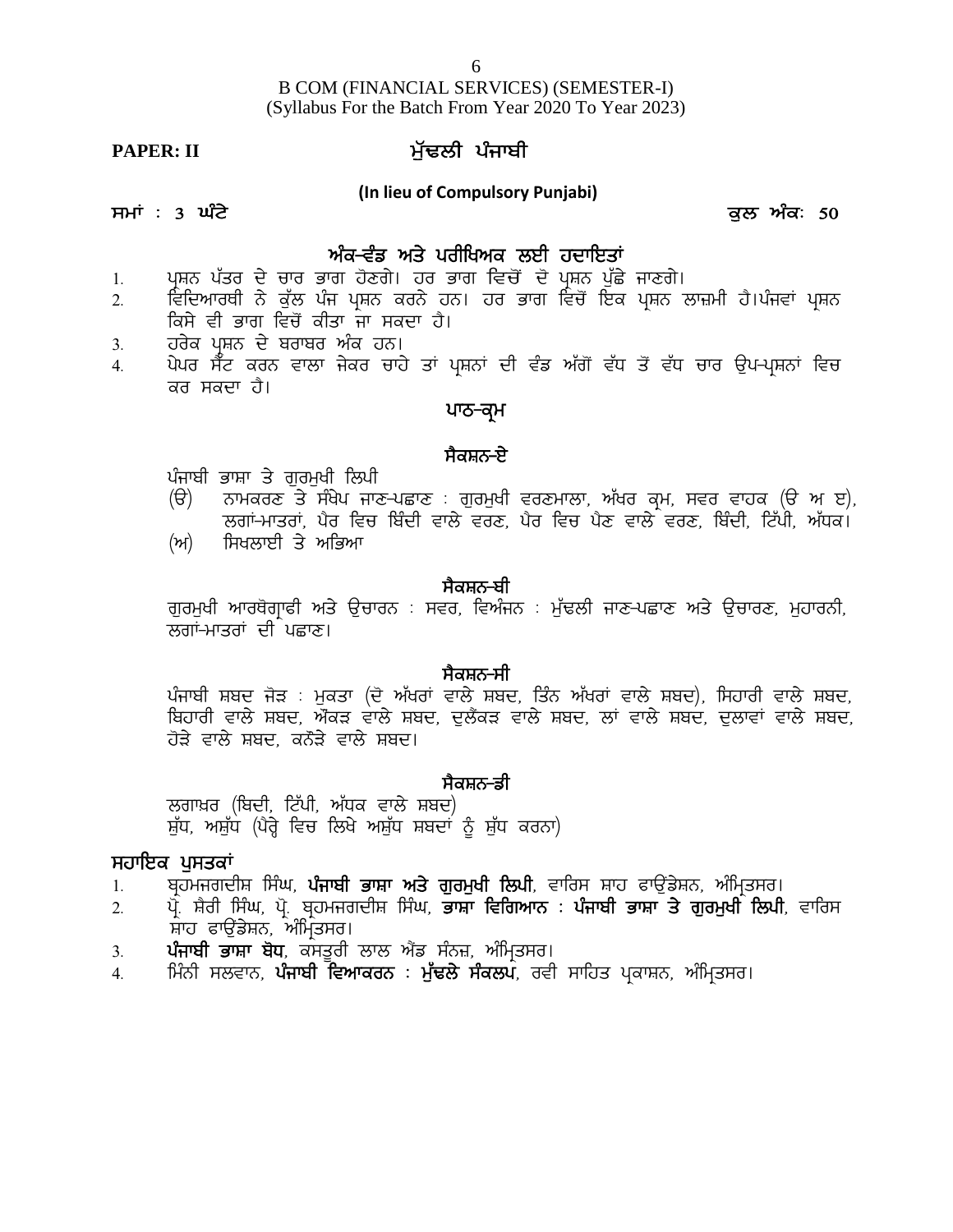### **PAPER: II Punjab History & Culture (From Earliest Times to C 320) (Special Paper in lieu of Punjabi compulsory)**

#### **Time: 3 Hours Max. Marks: 50**

### **Instructions for the Paper Setters**

Eight questions of equal marks (Specified in the syllabus) are to be set, two in each of the four Sections (A-D). Questions may be subdivided into parts (not exceeding four). Candidates are required to attempt five questions, selecting at least one question from each Section. The fifth question may be attempted from any Section.

### **SECTION- A**

- 1. Physical features of the Punjab and its impact on history.
- 2. Sources of the ancient history of Punjab

### **SECTION- B**

- 3. Harappan Civilization: Town planning; social, economic and religious life of the Indus Valley People.
- 4. The Indo-Aryans: Original home and settlements in Punjab.

### **SECTION- C**

- 5. Social, Religious and Economic life during *Rig* Vedic Age.
- 6. Social, Religious and Economic life during Later Vedic Age.

#### **SECTION- D**

- 7. Teachings and impact of Buddhism
- 8. Jainism in the Punjab **Suggested Readings**
- 1. L. M Joshi (ed.), *History and Culture of the Punjab*, Art-I, Patiala, 1989 (3rd edition)
- 2. L.M. Joshi and Fauja Singh (ed.), *History of Punjab*, Vol.I, Patiala 1977.
- 3. Budha Parkash, *Glimpses of Ancient Punjab*, Patiala, 1983.
- 4. B.N. Sharma, *Life in Northern India*, Delhi. 1966.
- *5.* Chopra, P.N., Puri, B.N., & Das, M.N.(1974). *A Social, Cultural & Economic History of India,* Vol. I, New Delhi: Macmillan India.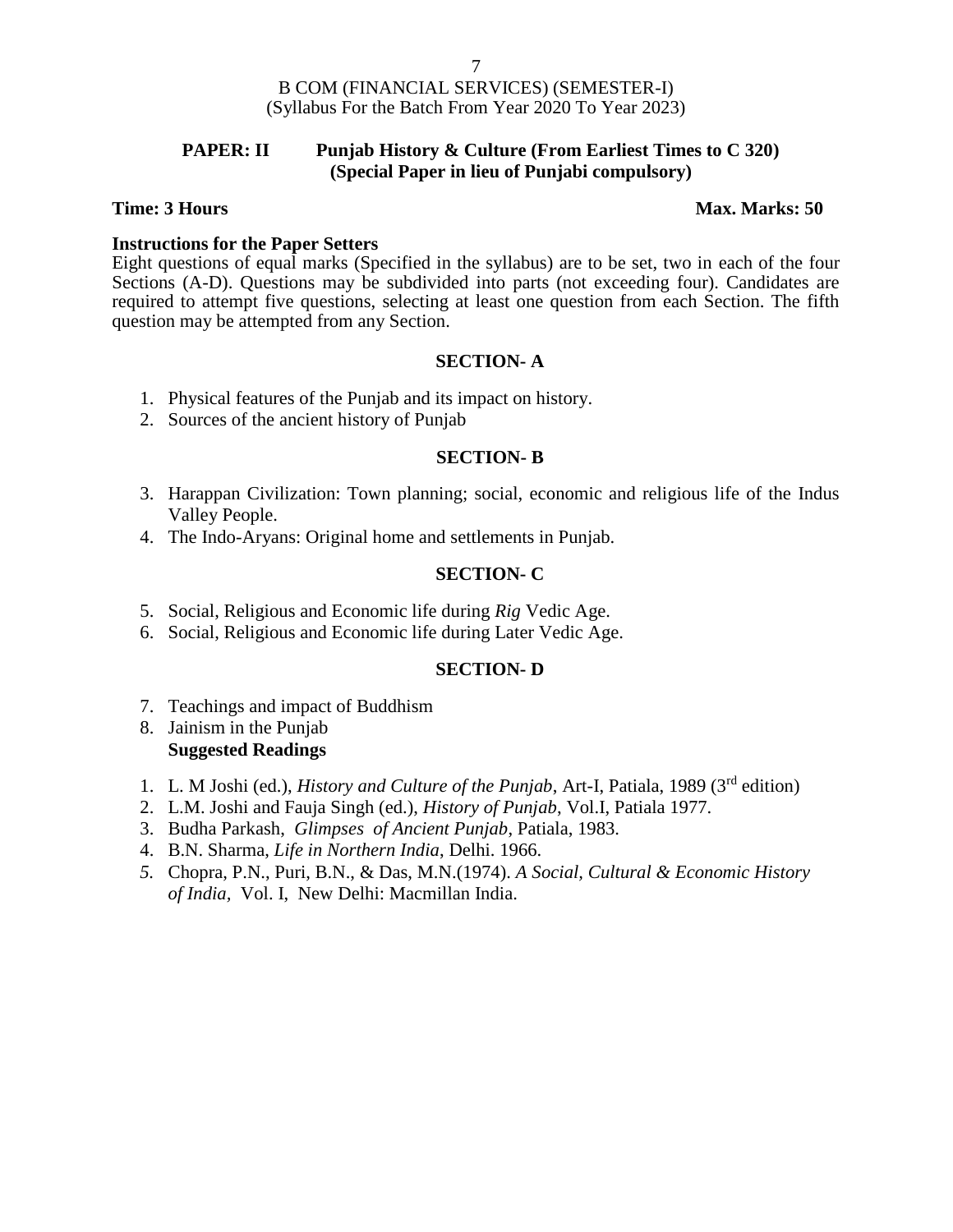### **PAPER-III: FINANCIAL ACCOUNTING WITH TALLY**

**Time: 3 Hours Max. Marks: 50 Theory Marks 40 Practical Marks 10**

#### **Instructions for the Paper Setters:-**

Eight questions of equal marks (Specified in the syllabus) are to be set, two in each of the four Sections (A-D). Questions may be subdivided into parts (not exceeding four). Candidates are required to attempt five questions, selecting at least one question from each Section. The fifth question may be attempted from any Section.

#### **SECTION-A**

Nature of Financial Accounting- Scope, Objects, Limitations. Accounting concepts and conventions, IFRS. Double Entry System, Accounting Cycle with GST

#### **SECTION-B**

Capital and Revenue items, Preparation of Final Accounts of Sole Trader. Computerized Accounting- Tally ERP 9

#### **SECTION-C**

Nature of partnership firm, partnership deed, final accounts of partnership firm: fixed vs fluctuating capital, division of profit among partners, preparation of profit and loss appropriation account. Calculation of goodwill

#### **SECTION-D**

Reconstitution of partnership firm: change in profit sharing, Admission, Retirement, Dissolution of Firm (including Garner vs. Murray Rule)

#### **Suggested Readings:**

- 1. Tulsian, PC, "Financial Accounting", Pearson Education
- 2. Sehgal Ashok, Sehgal Deepak, "Financial Accounting", Fifth Edition Taxmann.
- 3. Maheshwari, S.N. and Maheshwari, S.K, "*Financial Accounting*", 2009, Vikas Publishing House, New Delhi.
- 4. Narayanswami, R., "*Financial Accounting*: *A Managerial Perspective*", 3rd Edition, 2008, Prentice Hall of India, New Delhi.
- 5. Mukherjee, A. and Hanif, M., "*Financial Accounting*", 1st Edition, 2003, Tata McGraw Hill.
- 6. Ramchandran, N. and Kakani, R.K., "*Financial Accounting for Management*", 2nd Edition, 2007, Tata McGraw Hill.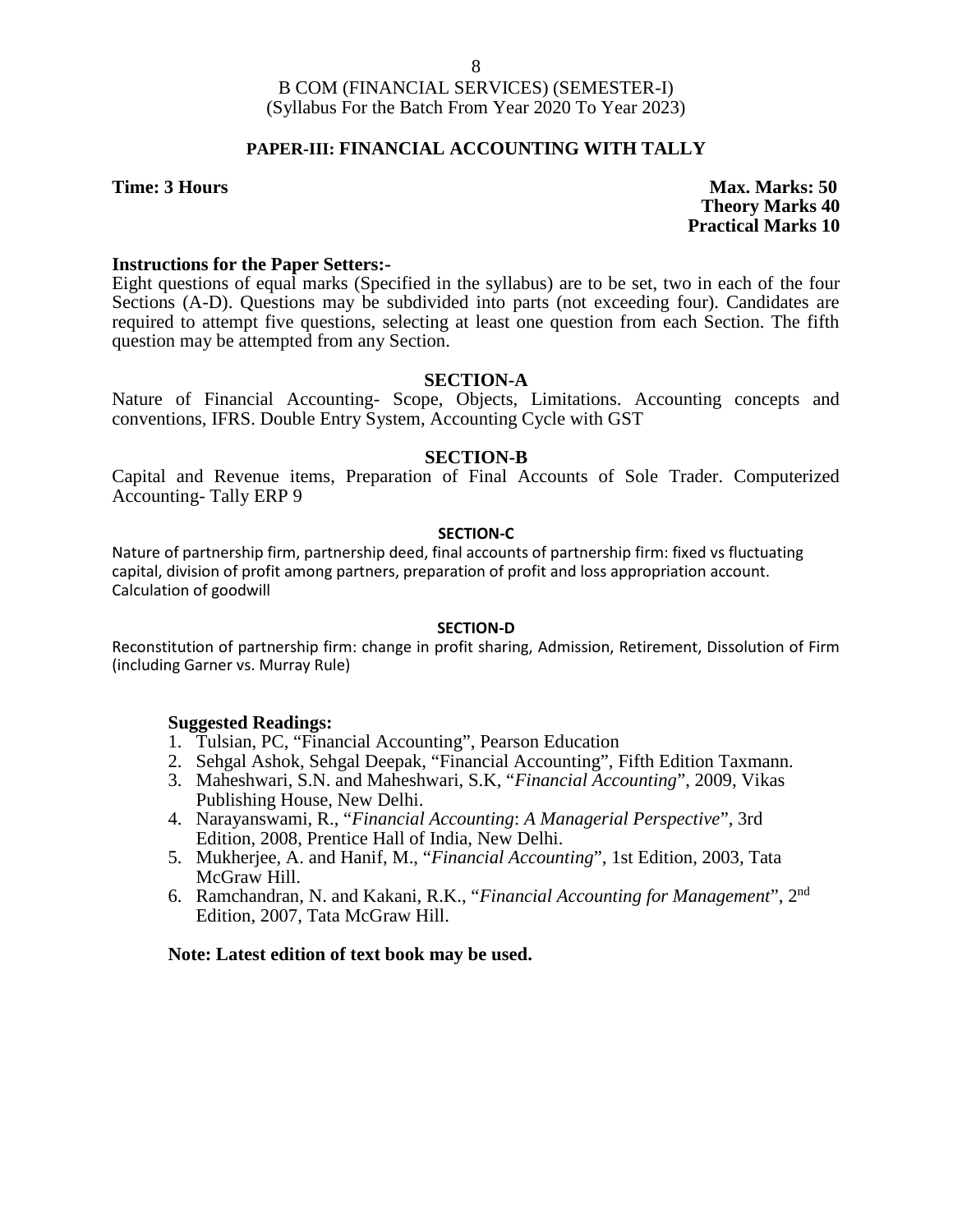### **PAPER-IV: QUANTITATIVE TECHNIQUES FOR BUSINESS-I**

#### **Time: 3 Hours Max. Marks: 50**

#### **Instructions for the Paper Setters:-**

Eight questions of equal marks (Specified in the syllabus) are to be set, two in each of the four Sections (A-D). Questions may be subdivided into parts (not exceeding four). Candidates are required to attempt five questions, selecting at least one question from each Section. The fifth question may be attempted from any Section.

#### **SECTION-A**

Measures of Central Tendency:- Mean, Median, Mode, Geometric Mean and Harmonic Mean

#### **SECTION-B**

Measures of Dispersion: - Range, Quartile Deviation, Mean Deviation and Standard Deviation. Skewness and Kurtosis

#### **SECTION-C**

Index Numbers:- Meaning and importance, Methods of Construction of Index Numbers: weighted and unweighted, fixed base and chain base index numbers, Time Series Analysis:- Trend cycles, seasonal and irregular components, estimation of trend(Graphical Method, Semi Average method, moving averages and method of least squares)(fitting straight lines only)

#### **SECTION-D**

Simple and Compound Interest, Discounting and factoring techniques

#### **Suggested Readings:**

- 1. Gupta, SC:Fundamentals of Statistic, Himalaya Publishing House,  $7<sup>th</sup>$  Edition, 2018, Delhi
- 2. Gupta, SP: Statistical Methods, Sultan Chand & Sons, 43rd Edition ,2014, Delhi
- 3. Levin, Richard and David S. Rubin. "*Statistics for Management*". 7th Edition, Prentice Hall of India, New Delhi.
- 4. Chandan, J.S., "*Statistics for Business and Economics*", Ist Edition, (1998), Vikas Publishing House Pvt. Ltd.
- 5. Render, B. and Stair, R. M. Jr., "*Quantitative Analysis for Management*", 7th Edition, Prentice–Hall of India, New Delhi.
- 6. Gupta C B, Gupta V, "*An Introduction to Statistical Methods*", 23rd Edition (1995), Vikas Publications.
- 7. Siegel, Andrew F, *Practical Business Statistics.* International Edition, 5th Edition (2001),McGraw Hill Irwin.
- 8. Berenson, L.M., Krehbiel, T.C., Vishwanathan, P.K. and Levine, D.M., "Business Statistics: A First Course", 4th Edition (2008), Pearson Education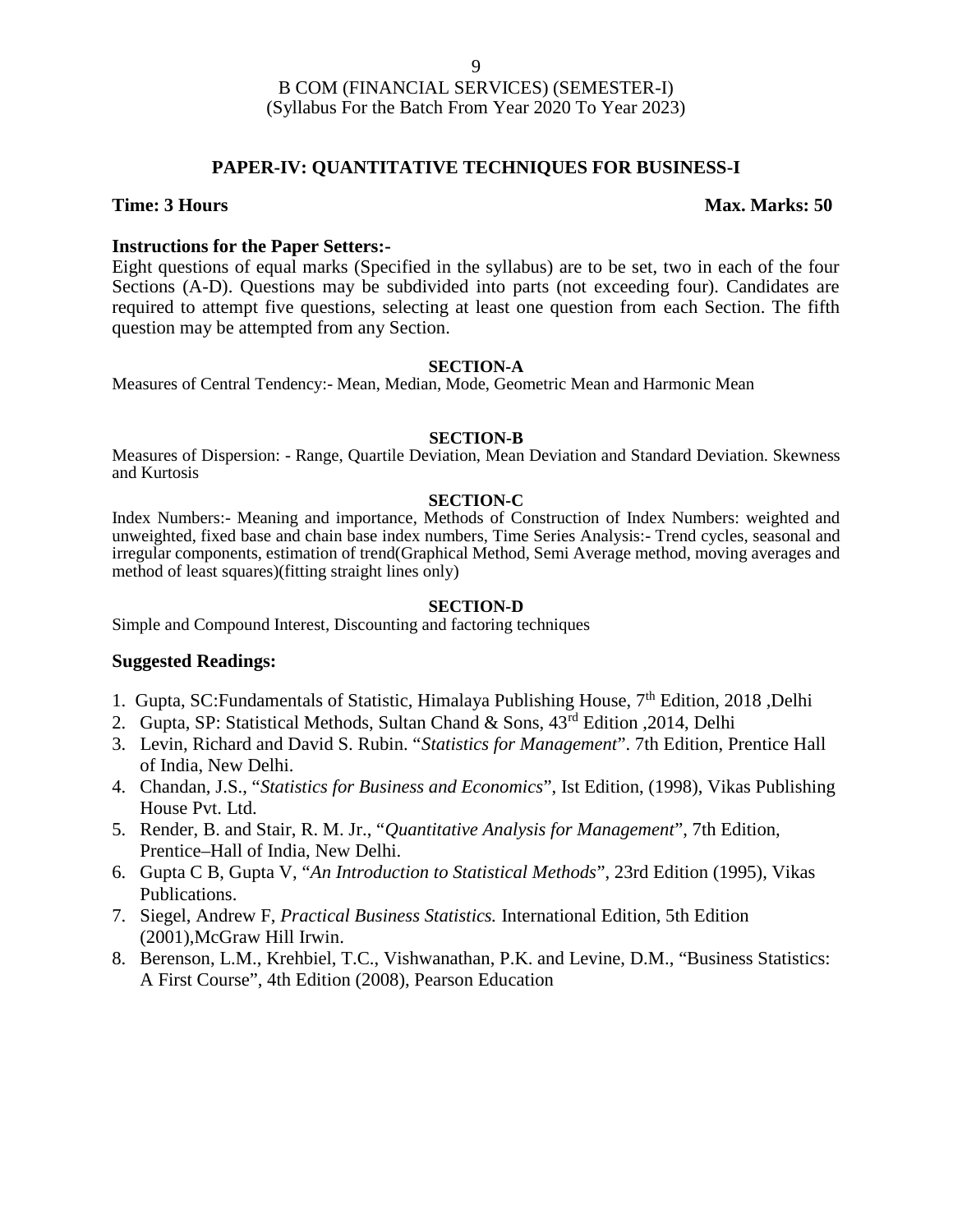### **PAPER-V: BUSINESS ORGANIZATION & MANAGEMENT**

#### **Time: 3 Hours Max. Marks: 50**

#### **Instructions for the Paper Setters:-**

Eight questions of equal marks (Specified in the syllabus) are to be set, two in each of the four Sections (A-D). Questions may be subdivided into parts (not exceeding four). Candidates are required to attempt five questions, selecting at least one question from each Section. The fifth question may be attempted from any Section.

#### **SECTION-A**

Business :- Meaning, types, profession, social responsibility of business, business ethics

#### **SECTION-B**

Forms of organization, public sector Vs private sector,

#### **SECTION-C**

Introduction to Management, meaning, features, Scope functional areas, Management Vs Administration, Contribution to Management Thought(Henry Fayol, Elton Mayo, FW Taylor) Principles of Management(Henry Fayol), Scientific Management

#### **SECTION-D**

**Personnel Management**: Meaning, Significance & Functions, Recruitment, Selection and training. Job Evaluation and Merit Rating, Worker's participation in Management. **Marketing Management:** Concept of Marketing, Functions of Marketing, Marketing Research– Meaning and Techniques, Advertising and Salemanship. **Strategic Management**: Meaning, Need, Importance, Process and Role of C.E.O. (Chief Executive Officer) in Strategic Management

#### **Suggested Readings:**

- 1. Tulsian, P.C.and Pandey V., "*Business Organisation and Management*", 2009, Pearson Education, New Delhi
- 2 . Basu, C.R., "*Business Organisation and Management*", 2010, Tata McGraw Hill Company, New Delhi
- 3. Stoner, J. Freeman, R. & Gilbert, D., "*Management*", 1995, Prentice Hall of India.
- 4. Koontz, H., "*Principles of Management (Ascent Series)"*, 2004, Tata McGraw Hill Publishing.
- 5. Robbins, S.P. and Coulter, M., "*Management*", 9th Edition, 2008, Prentice Hall of India.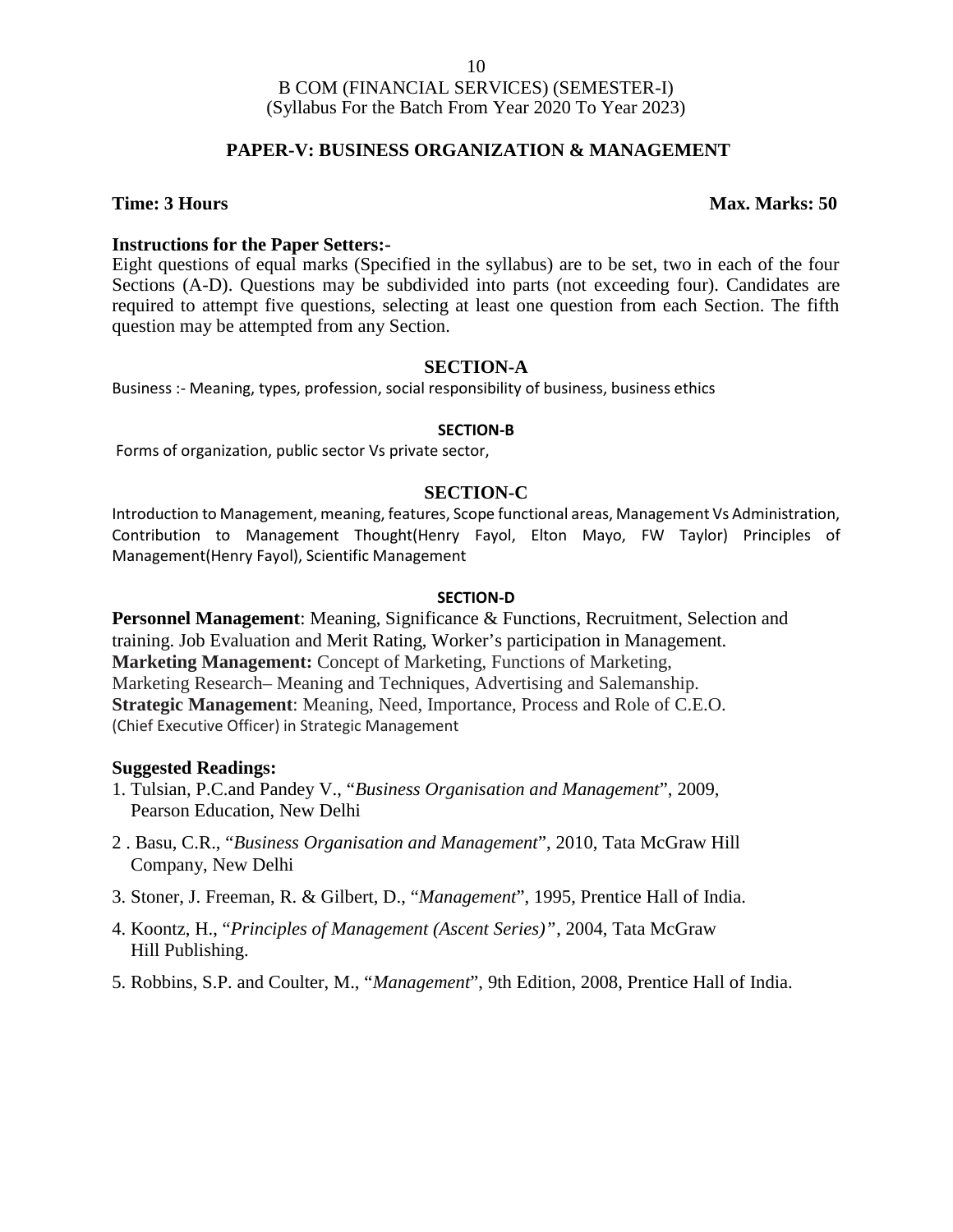### **PAPER-VI: COMPUTER APPLICATIONS**

#### **Time: 3 Hours Max. Marks: 50**

#### **Instructions for the Paper Setters:-**

Eight questions of equal marks (Specified in the syllabus) are to be set, two in each of the four Sections (A-D). Questions may be subdivided into parts (not exceeding four). Candidates are required to attempt five questions, selecting at least one question from each Section. The fifth question may be attempted from any Section.

#### **SECTION-A**

General Features of Computers, Generations of Computer, Workstation, Mainframe Computer and Supercomputers, Computer Software and Hardware–System

#### **SECTION-B**

Computer Applications – Data Processing, Information Processing, Commercial, Office Automation, Industry and Engineering, Healthcare, Education, Graphics and Multimedia.

#### **SECTION-C**

Computer memory: primary and secondary memory Secondary storage devices –magnetic and optical media input and output writs – printer, plotter, scanner–OMR, OCR, MICR, Mouse, Keyboard, Modem.

#### **SECTION-D**

Application, Service Software, Machine and Assembly Language, High Level Language, Operating System – Basic, Functions and Types. Fundamentals of DOS, Internal and External Commands of DOS, Batch Files, Booting and its Types.

#### **Suggested Readings:**

1. Hunt, R., J. Shelley, *Computers and Commonsense*, Prentice Hall of India.

- 2. Sinha, Pradeep K. and Preeti Sinha, *Foundation of Computing*, BPB Publication.
- 3. Saxena, Sanjay, *A First Course in Computers*, Vikas Publishing House.
- 4. Leon A. & Leon M., *Introduction to Computers*, Leon Vikas Publications.

5. Leon, *Fundamentals of Information Technology*, Vikas Publications.

6. Kakkar D.N., Goyal R., *Computer Applications in Management*, New Age.

7. Basandra S.K., *Computers Today*, Galgotia.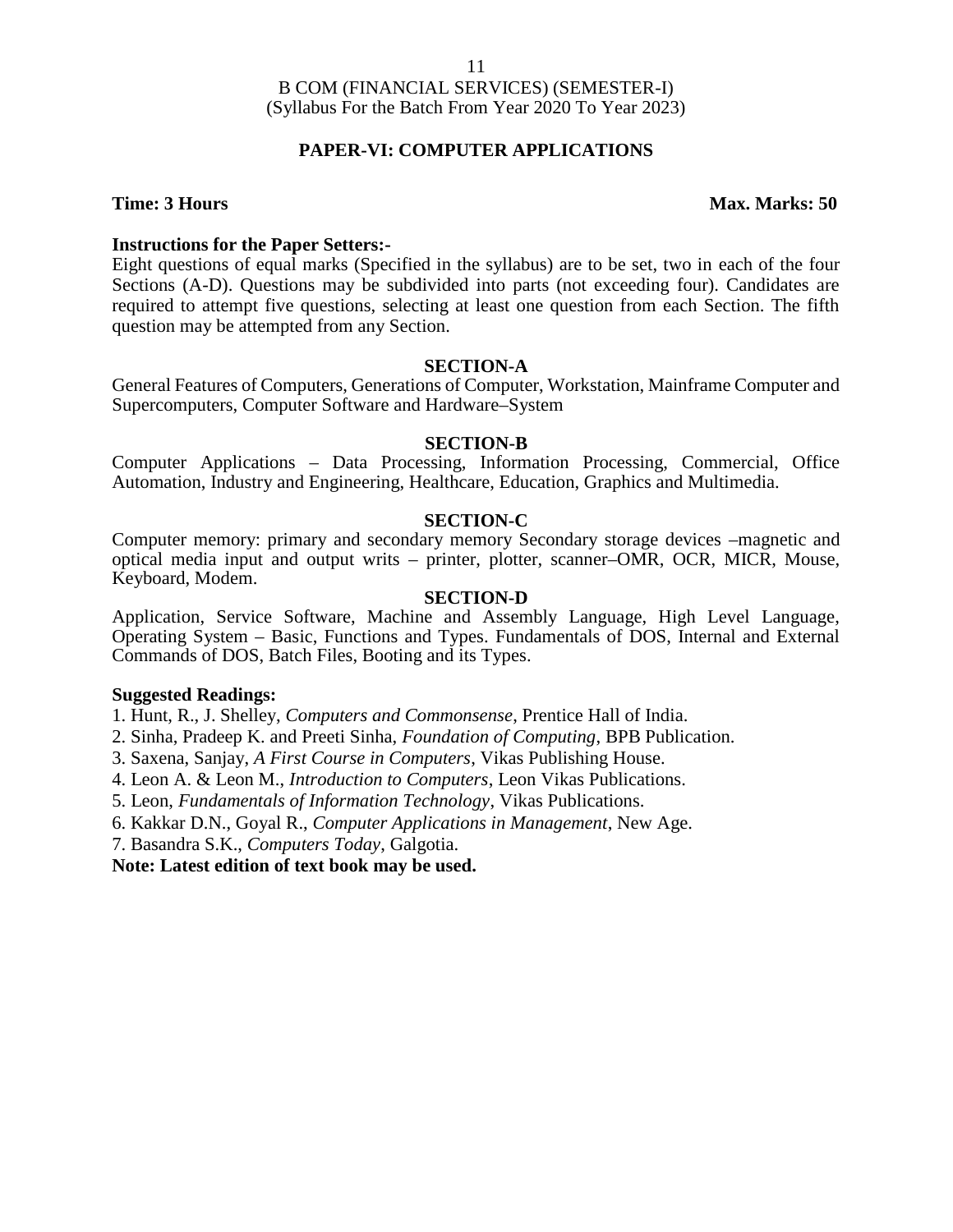### **PAPER-I: COMMUNICATION SKILLS IN ENGLISH – II**

**Time: 3 Hours Max. Marks: 50 Theory Marks: 35 Practical Marks: 15**

#### **Instructions for the Paper Setters:-**

Eight questions of equal marks (Specified in the syllabus) are to be set, two in each of the four Sections (A-D). Questions may be subdivided into parts (not exceeding four). Candidates are required to attempt five questions, selecting at least one question from each Section. The fifth question may be attempted from any Section.

#### **Course Contents:**

#### **SECTION–A**

**Listening Skills:** Barriers to listening; effective listening skills; feedback skills. **Activities:** Listening exercises – Listening to conversation, News and TV reports

#### **SECTION–B**

Attending telephone calls; note taking and note making. **Activities:** Taking notes on a speech/lecture

#### **SECTION–C**

**Speaking and Conversational Skills:** Components of a meaningful and easy conversation; understanding the cue and making appropriate responses; forms of polite speech; asking and providing information on general topics.

**Activities: 1)** Making conversation and taking turns

**2)** Oral description or explanation of a common object, situation or concept

#### **SECTION–D**

The study of sounds of English, Stress and Intonation, Situation based Conversation in English, Essentials of Spoken English. **Activities:** Giving Interviews

#### **PRACTICAL / ORAL TESTING**

**Marks: 15**

#### **Course Contents:-**

- 1. Oral Presentation with/without audio visual aids.
- 2. Group Discussion.
- 3. Listening to any recorded or live material and asking oral questions for listening comprehension.

#### **Questions:-**

- 1. Oral Presentation will be of 5 to 10 minutes duration (Topic can be given in advance or it can be student's own choice). Use of audio visual aids is desirable.
- 2. Group discussion comprising 8 to 10 students on a familiar topic. Time for each group will be 15 to 20 minutes.

**Note:** Oral test will be conducted by external examiner with the help of internal examiner.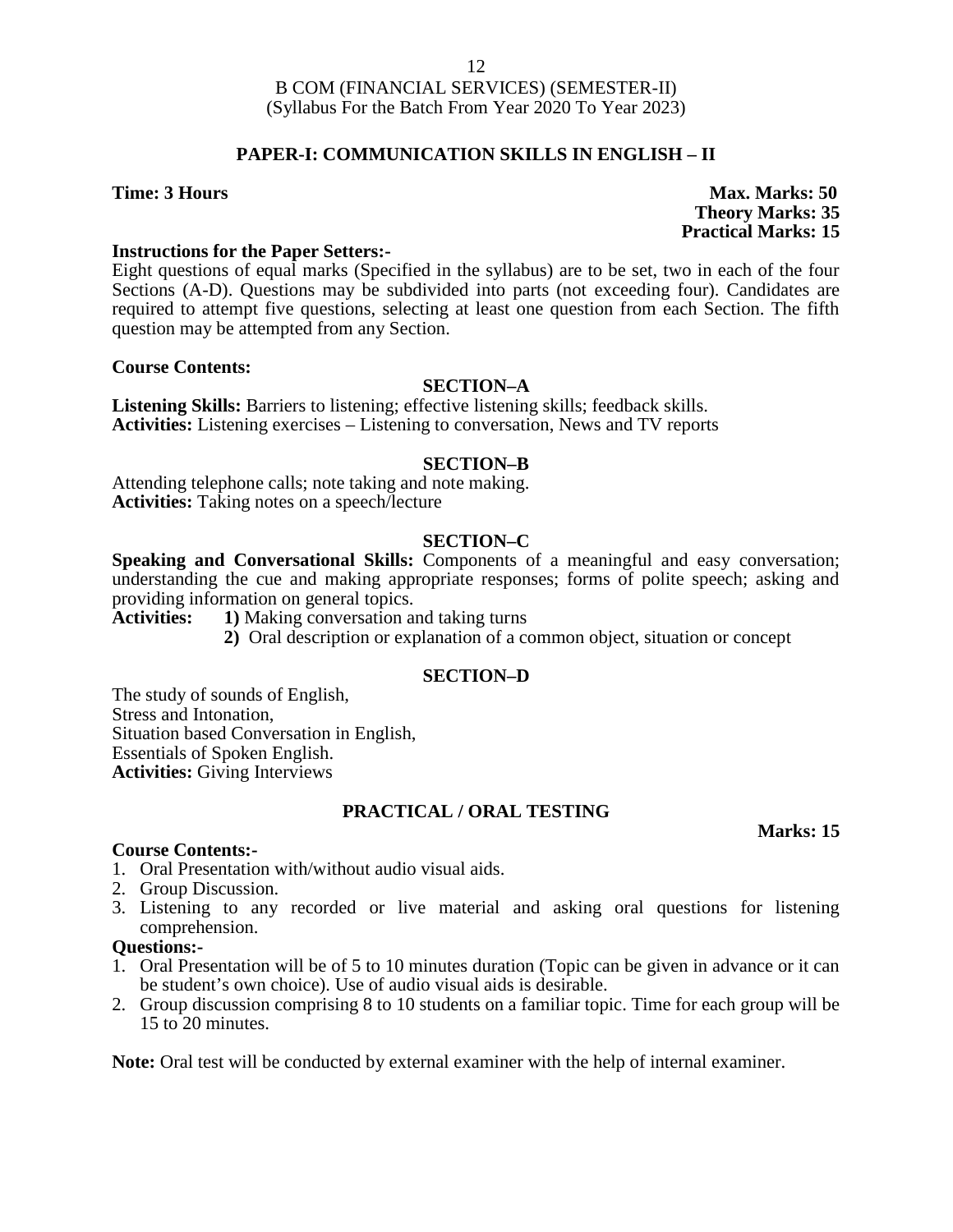# B COM (FINANCIAL SERVICES) (SEMESTER-II) (Syllabus For the Batch From Year 2020 To Year 2023) <u>13</u><br>INANCIAL SERVICES) (SEMESTER-II)<br>pr the Batch From Year 2020 To Year 2023)<br>**PAPER-II: ਪੰਜਾਬੀ (ਲਾਜ਼ਮੀ)**<br>ਕੁਲ ਅੰ 13<br>B COM (FINANCIAL SERVICES) (SEMESTER-II)<br>(Syllabus For the Batch From Year 2020 To Year 2023)<br>**PAPER-II: ਪੰਜਾਬੀ (ਲਾਜ਼ਮੀ)**<br>ਕੁਲ ਅੰਕ : 50<br>ਅੰਕ-ਵੰਡ ਅਤੇ ਪਰੀਖਿਅਕ ਲਈ ਹਦਾਇਤਾਂ 13<br>1 (FINANCIAL SERVICES) (SEMESTER-<br>s For the Batch From Year 2020 To Year 20<br>**PAPER-II: ਪੰਜਾਬੀ (ਲਾਜ਼ਮੀ)**<br>ਅੰਕ-ਵੰਡ ਅਤੇ ਪਰੀਖਿਅਕ ਲਈ ਹਦਾਇਤਾਂ<br>ਗ ਹੋਣਗੇ। ਹਰ ਭਾਗ ਵਿਚੋਂ ਦੋ ਪੁਸ਼ਨ ਪੁੱਛੇ ਜਾਣ

- 
- (Syllabus For the Batch From Year 2020 To Year 2023)<br>PAPER-II: ਪੰਜਾਬੀ (ਲਾਜ਼ਮੀ)<br>ਕੁਲ ਅੰਕ -ਵੰਡ ਅਤੇ ਪਰੀਖਿਅਕ ਲਈ ਹਦਾਇਤਾਂ<br>1. ਪ੍ਰਸ਼ਨ ਪੱਤਰ ਦੇ ਚਾਰ ਭਾਗ ਹੋਣਗੇ। ਹਰ ਭਾਗ ਵਿਚੋਂ ਦੋ ਪ੍ਰਸ਼ਨ ਪੁੱਛੇ ਜਾਣਗੇ।<br>2. ਵਿਦਿਆਰਥੀ ਨੇ ਕੁੱਲ ਪੰਜ ਪ੍ਰਸ਼ਨ ਕਰਨੇ 2H ftfdnkoEh B/ e[ `b gzi gqFB eoB/ jB. jo Gkr ftu'\_ fJe gqFB bk}wh j?. gzitK ਪਸ਼ਨ ਕਿਸੇ ਵੀ ਭਾਗ ਵਿਚੋਂ ਕੀਤਾ ਜਾ ਸਕਦਾ ਹੈ।
- 
- 1. ਪ੍ਰਸ਼ਨ ਪੱਤਰ ਦੇ ਚਾਰ ਭਾਗ ਹੋਣਗੇ। ਹਰ ਭਾਗ<br>2. ਵਿਦਿਆਰਥੀ ਨੇ ਕੁੱਲ ਪੰਜ ਪ੍ਰਸ਼ਨ ਕਰਨੇ ਹਨ।<br>ਪ੍ਰਸ਼ਨ ਕਿਸੇ ਵੀ ਭਾਗ ਵਿਚੋਂ ਕੀਤਾ ਜਾ ਸਕਦਾ<br>3. ਹਰੇਕ ਪ੍ਰਸ਼ਨ ਦੇ ਬਰਾਬਰ ਅੰਕ ਹਨ।<br>4. ਪੇਪਰ ਸੈਂਟ ਕਰਨ ਵਾਲਾ ਜੇਕਰ ਚਾਹੇ ਤਾਂ ਪ੍ਰਸ਼ਨ<br>ਕਰ ਸਕਦਾ ਹੈ। 1. ਪ੍ਰਸ਼ਨ ਪੱਤਰ ਦੇ ਚਾਰ ਭਾਗ ਹੋਣਗੇ। ਹਰ ਭਾਗ ਵਿਚੋਂ ਦੋ ਪ੍ਰਸ਼ਨ ਪੁੱਛੇ ਜਾਣਗੇ।<br>2. ਵਿਦਿਆਰਥੀ ਨੇ ਕੁੱਲ ਪੰਜ ਪ੍ਰਸ਼ਨ ਕਰਨੇ ਹਨ। ਹਰ ਭਾਗ ਵਿਚੋਂ ਇਕ ਪ੍ਰਸ਼ਨ ਲਾਜ਼ਮੀ ਹੈ। ਪੰਜਵਾਂ<br>ਪ੍ਰਸ਼ਨ ਕਿਸੇ ਵੀ ਭਾਗ ਵਿਚੋਂ ਕੀਤਾ ਜਾ ਸਕਦਾ ਹੈ।<br>3. ਹਰੇਕ ਪ੍ਰਸ਼ਨ ਦੇ ਬਰਾਬਰ ਅੰਕ ਪ੍ਰਸ਼ਨ ਪੱਤਰ ਦੇ ਚਾਰ ਭਾਗ ਹੋਣਗੇ। ਹਰ ਭਾਗ ਵਿਚੋਂ ਦੋ ਪ੍ਰਸ਼ਨ ਪੁੱਛੇ ਜਾਣਗੇ।<br>ਵਿਦਿਆਰਥੀ ਨੇ ਕੁੱਲ ਪੰਜ ਪ੍ਰਸ਼ਨ ਕਰਨੇ ਹਨ। ਹਰ ਭਾਗ ਵਿਚੋਂ ਇਕ ਪ੍ਰਸ਼ਨ ਲਾਜ਼ਮੀ ਹੈ।<br>ਪ੍ਰਸ਼ਨ ਕਿਸੇ ਵੀ ਭਾਗ ਵਿਚੋਂ ਕੀਤਾ ਜਾ ਸਕਦਾ ਹੈ।<br>ਹਰੇਕ ਪ੍ਰਸ਼ਨ ਦੇ ਬਰਾਬਰ ਅੰਕ ਹਨ।<br>ਪੇਪਰ ਸੈੱਟ ਕਰ ਦਾ ਹੈ।<br>ਪ੍ਰਸ਼ਨਾਂ ਦੀ ਵੰਡ ਅੱਗੋਂ ਵੱਧ ਤੋਂ ਵੱਧ <del>ਜ</del><br>ਅਤੇ **ਪਾਠ-ਪੁਸਤਕਾਂ**<br>ਸੈਕਸ਼ਨ-ਏ<br>ਦਰ ਕੋਰ, ਡਾ. ਮੇਘਾ ਸਲਵਾਨ)

<sup>3. ਹ</sup>ਰੇਕ ਪ੍ਰਸ਼ਨ ਦੇ ਬਰਾਬਰ ਅੰਕ ਹਨ।<br>1. ਪੇਪਰ ਸੈਂਟ ਕਰਨ ਵਾਲਾ ਜੇਕਰ ਚਾਹੇ ਤਾਂ ਪ੍ਰਸ਼ਨਾਂ ਦੀ ਵੰਡ ਅੱਗੋਂ ਵੱਧ ਤੋਂ ਵੱਧ<br>ਕਰ ਸਕਦਾ ਹੈ।<br>1. **ਸਰਵੋਤਮ ਪੰਜਾਬੀ ਸਾਹਿਤ** (ਸੰਪਾ. ਡਾ. ਰਮਿੰਦਰ ਕੌਰ, ਡਾ. ਮੇਘਾ ਸਲਵਾਨ)<br>(ਨਿਬੰਧ ਅਤੇ ਰੇਖਾ ਚਿੱਤਰ)<br>ਰੇਖਾ ਚਿੱਤਰ ਦਾ ਨਾਇ ਪੇਪਰ ਸੈੰਟ ਕਰਨ ਵਾਲਾ ਜੇਕਰ ਚਾਹੇ ਤਾਂ<br>ਕਰ ਸਕਦਾ ਹੈ।<br>ਸਰਵੋਤਮ <mark>ਪੰਜਾਬੀ ਸਾਹਿਤ</mark> (ਸੰਪਾ ਡਾ ਰਮਿੰ<br>(ਨਿਬੰਧ ਅਤੇ ਰੇਖਾ ਚਿੱਤਰ)<br>ਰੇਖਾ ਚਿੱਤਰ ਦਾ ਨਾਇਕ ਬਿੰਬ, ਵਿਸ਼ਾ ਵਸ ਰੇਖਾ ਚਿੱਤਰ ਦਾ ਨਾਇਕ ਬਿੰਬ, ਵਿਸ਼ਾ ਵਸਤੂ –<br>ਸੈਕਸ਼ਨ<del>-ਏ</del><br>ਦਰ ਕੋਰ*,* ਡਾ<sub>.</sub> ਮੇਘਾ ਸਲਵਾਨ)<br>ਤੂ<br>ਸੈਕਸ਼ਨ<del>-ਬੀ</del> ਸਰਵੋ**ਤਮ ਪੰਜਾਬੀ ਸਾਹਿਤ** (ਸੰਪਾ ਡਾ ਰਮਿੰਦਰ ਕੋਰ*,*<br>(ਨਿਬੰਧ ਅਤੇ ਰੇਖਾ ਚਿੱਤਰ)<br>ਰੇਖਾ ਚਿੱਤਰ ਦਾ ਨਾਇਕ ਬਿੰਬ, ਵਿਸ਼ਾ ਵਸਤੂ<br>**ਇਤਿਹਾਸਕ ਯਾਦਾਂ**<br>(ਜੀਵਨੀ 7 ਤੋਂ 12 ਤੱਕ)<br>ਵਿਸ਼ਾ ਵਸਤੂ*,*ਸਾਰ*,*ਨਾਇਕ ਬਿੰਬ

**ਇਤਿਹਾਸਕ ਯਾਦਾਂ**<br>(ਜੀਵਨੀ 7 ਤੋਂ 12 ਤੱਕ) ਵਿਸ਼ਾ ਵਸਤੂ ⁄ਸਾਰ ∕ਨਾਇਕ ਬਿੰਬ

-<br>ਸੈਕਸ਼ਨ<del>-ਬੀ</del><br>ਸੈਕਸ਼ਨ<del>-</del>ਸੀ<br>, ਪਰਿਭਾਸ਼ਾ, ਮੁਢਲੇ ਸੰਕਲਪ **ਇਤਿਹਾਸਕ ਯਾਦਾਂ**<br>(ਜੀਵਨੀ 7 ਤੋਂ 12 ਤੱਕ)<br>ਵਿਸ਼ਾ ਵਸਤੂ ਸਾਰ ਨਾਇਕ ਬਿੰਬ<br>ਵਿਸ਼ਾ ਵਸਤੂ ਸਾਰ ਨਾਇਕ ਬਿੰਬ<br>(ਉ) ਸ਼ਬਦ ਬਣਤਰ ਅਤੇ ਸ਼ਬਦ ਰਚਨਾ, ਪਰਿਭਾਸ਼ਾ, ਮੁਢਲੇ ਸੰਕਲਪ<br>(ਅ) ਸ਼ਬਦ ਸ਼੍ਰੇਣੀਆਂ (ਅ) ਸ਼ਬਦ ਸ਼ੇਣੀਆਂ ਸੈਕਸ਼ਨ<del>-</del>ਸੀ<br>, ਪਰਿਭਾਸ਼ਾ, ਮੁਢਲੇ ਸੰਕਲਪ<br>ਸੈਕਸ਼ਨ-ਡੀ (ੳ) ਸ਼ਬਦ ਬਣਤਰ ਅਤੇ ਸ਼ਬਦ ਰਚਨਾ,<br>(ਅ) ਸ਼ਬਦ ਸ਼੍ਰੇਣੀਆਂ<br>ਦਫ਼ਤਰੀ ਚਿੱਠੀ ਪੱਤਰ<br>ਮੁਹਾਵਰੇ ਅਤੇ ਅਖਾਣ<br>'ਪੁਸਤਕਾਂ (ੳ) ਸ਼ਬਦ ਬਣਤਰ ਅਤੇ ਸ਼ਬਦ<br>(ਅ) ਸ਼ਬਦ ਸ਼੍ਰੇਣੀਆਂ<br>ਦਫ਼ਤਰੀ ਚਿੱਠੀ ਪੱਤਰ<br>ਮੁਹਾਵਰੇ ਅਤੇ ਅਖਾਣ<br>**ਸਹਾਇਕ ਪੁਸਤਕਾਂ**<br>1. ਸਤਿੰਦਰ ਸਿੰਘ, **ਆਧੁਨਿਕ ਪੰਜਾਬੀ** ਵ

ਦਫ਼ਤਰੀ ਚਿੱਠੀ ਪੱਤਰ<br>ਮਹਾਵਰੇ ਅਤੇ ਅਖਾਣ

- ਦਫ਼ਤਰੀ ਚਿੱਠੀ ਪੱਤਰ<br>ਮੁਹਾਵਰੇ ਅਤੇ ਅਖਾਣ<br>ਸ**ਹਾਇਕ ਪੁਸਤਕਾਂ**<br>1. ਸਤਿੰਦਰ ਸਿੰਘ, **ਆਧੁਨਿਕ ਪੰਜਾਬੀ ਵਾਰਤਕ ਦਾ ਇਤਿਹਾਸ**, ਪੰਜਾਬੀ ਅਕਾਦਮੀ, ਦਿੱਲੀ।<br>2. ਪ੍ਰੋ. ਪਿਆਰਾ ਸਿੰਘ, **ਪੰਜਾਬੀ ਵਾਰਤਕ : ਸਿਧਾਂਤ ਇਤਿਹਾਸ ਪ੍ਰਵਿਰਤੀਆਂ**, ਨਿਊ ਬੁੱਕ ਕੰਪਨੀ, ਜਲੰਧ<br>3. ਇੰ
- ਦਫ਼ਤਰੀ ਚਿੱਠੀ ਪੱਤਰ<br>ਮੁਹਾਵਿਰੇ ਅਤੇ ਅਖਾਣ<br>ਸ**ਹਾਇਕ ਪੁਸਤਕਾਂ**<br>2. ਪ੍ਰੋ. ਪਿਆਰਾ ਸਿੰਘ, **ਪੰਜਾਬੀ ਵਾਰਤਕ : ਸਿਧਾਂਤ ਇਤਿਹਾਸ ਪ੍ਰਵਿਰਤੀਆਂ**, ਨਿਊ ਬੁੱਕ ਕੰਪਨੀ, ਜਲੰਧਰ।<br>3. ਇੰਦਰਪ੍ਰੀਤ ਸਿੰਘ ਧਾਮੀ, **ਪੰਜਾਬੀ ਰੇਖਾ ਚਿਤਰ : ਰੂਪ ਤੇ ਪ੍ਰਕਾਰਜ**, ਰਵੀ ਸਾਹਿਤ ਪ੍ਰਕ ਮੁਹਾਵਰੇ ਅਤੇ ਅਖਾਣ<br>ਸਹਾਇਕ ਪੁਸਤਕਾਂ<br>1. ਸਤਿੰਦਰ ਸਿੰਘ, **ਆਧੁਨਿਕ ਪੰਜਾਬੀ ਵਾਰਤਕ ਦਾ ਇਤਿਹਾਸ**, ਪੰਜਾਬੀ ਅਕਾਦਮੀ, ਦਿੱਲੀ।<br>2. ਪ੍ਰੋ. ਪਿਆਰਾ ਸਿੰਘ, **ਪੰਜਾਬੀ ਵਾਰਤਕ : ਸਿਧਾਂਤ ਇਤਿਹਾਸ ਪ੍ਰਵਿਰਤੀਆਂ**, ਨਿਊ ਬੁੱਕ ਕੰਪਨੀ, ਜਲੰਧਰ।<br>3. ਇੰਦਰਪ੍ਰੀਤ ਸਿੰਘ ਧਾਮੀ,
- 
- **ਸਹਾਇਕ ਪੁਸਤਕਾਂ**<br>1. ਸਤਿੰਦਰ ਸਿੰਘ, **ਆਧੁਨਿਕ ਪੰਜਾਬੀ ਵਾਰਤਕ ਦਾ ਇਤਿਹਾਸ**, ਪੰਜਾਬੀ ਅਕਾਦਮੀ, ਦਿੱਲੀ।<br>2. ਪ੍ਰੋ. ਪਿਆਰਾ ਸਿੰਘ, **ਪੰਜਾਬੀ ਵਾਰਤਕ : ਸਿਧਾਂਤ ਇਤਿਹਾਸ ਪ੍ਰਵਿਰਤੀਆਂ**, ਨਿਊ ਬੁੱਕ ਕੰਪਨੀ, ਜਲੰਧਰ।<br>3. ਇੰਦਰਪ੍ਰੀਤ ਸਿੰਘ ਧਾਮੀ, **ਪੰਜਾਬੀ ਰੇਖਾ**
- **ਸਹਾਇਕ ਪੁਸਤਕਾਂ**<br>1. ਸਤਿੰਦਰ ਸਿੰਘ, **ਆਧੁਨਿਕ ਪੰਜਾਬੀ ਵਾਰਤਕ ਦਾ ਇਤਿਹਾਸ**, ਪੰਜਾਬੀ ਅਕਾਦਮੀ, ਦਿੱਲੀ।<br>2. ਪ੍ਰੋ. ਪਿਆਰਾ ਸਿੰਘ, **ਪੰਜਾਬੀ ਵਾਰਤਕ : ਸਿਧਾਂਤ ਇਤਿਹਾਸ ਪ੍ਰਵਿਰਤੀਆਂ**, ਨਿਊ ਬੁੱਕ ਕੰਪਨੀ, ਜਲੰਧਰ।<br>3. ਇੰਦਰਪ੍ਰੀਤ ਸਿੰਘ ਧਾਮੀ, **ਪੰਜਾਬੀ ਨੇਖੰ** 1. ਸਤਿੰਦਰ ਸਿੰਘ, **ਆਧੁਨਿਕ ਪੰਜਾਬੀ ਵਾਰਤਕ ਦਾ ਇਤਿਹਾਸ**, ਪੰਜਾਬੀ ਅਕਾਦਮੀ, ਦਿੱਲੀ।<br>2. ਪ੍ਰੋ. ਪਿਆਰਾ ਸਿੰਘ, **ਪੰਜਾਬੀ ਵਾਰਤਕ : ਸਿਧਾਂਤ ਇਤਿਹਾਸ ਪ੍ਰਵਿਰਤੀਆਂ**, ਨਿਊ ਬੁੱਕ ਕੰਪਨੀ, ਜਲੰਧਰ।<br>3. ਇੰਦਰਪ੍ਰੀਤ ਸਿੰਘ ਧਾਮੀ, **ਪੰਜਾਬੀ ਰੇਖਾ ਚਿਤਰ : ਰੂਪ ਤੇ ਪ੍ਰ** 1. ਸਤਿੰਦਰ ਸਿੰਘ, **ਆਧੁਨਿਕ ਪੰਜਾਬੀ ਵਾਰਤਕ ਦਾ ਇਤਿਹਾਸ**, ਪੰਜਾਬੀ ਅਕਾਦਮੀ, ਦਿੱ<br>2. ਪ੍ਰੋ. ਪਿਆਰਾ ਸਿੰਘ, **ਪੰਜਾਬੀ ਵਾਰਤਕ : ਸਿਧਾਂਤ ਇਤਿਹਾਸ ਪ੍ਰਵਿਰਤੀਆਂ**, ਨਿਊ ਬੁੱਕ<br>3. ਇੰਦਰਪ੍ਰੀਤ ਸਿੰਘ ਧਾਮੀ, **ਪੰਜਾਬੀ ਨੇਖਾ ਚਿਤਰ : ਰੂਪ ਤੇ ਪ੍ਰਕਾਰਜ**, ਰਵੀ ਸਾਹਿਤ 2. ਪ੍ਰੋ. ਪਿਆਰਾ ਸਿੰਘ, **ਪੰਜਾਬੀ ਵਾਰਤਕ : ਸਿਧਾਂਤ ਇਤਿਹਾਸ ਪ੍ਰਵਿਰਤੀਆਂ**, ਨਿਊ ਬੁੱਕ ਕੰਪਨੀ, ਜਲੰਧਰ।<br>3. ਇੰਦਰਪ੍ਰੀਤ ਸਿੰਘ ਧਾਮੀ, **ਪੰਜਾਬੀ ਰੇਖਾ ਚਿਤਰ : ਰੂਪ ਤੇ ਪ੍ਰਕਾਰਜ**, ਰਵੀ ਸਾਹਿਤ ਪ੍ਰਕਾਸ਼ਨ, ਅੰਮ੍ਰਿਤਸਰ।<br>4. ਬਲਬੀਰ ਸਿੰਘ ਦਿਲ, **ਪੰਜਾਬੀ ਨਿਬੰਧ :** 3. ਇੰਦਰਪ੍ਰੀਤ ਸਿੰਘ ਧਾਮੀ, **ਪੰਜਾਬੀ ਰੇਖਾ ਚਿਤਰ : ਰੂਪ ਤੇ ਪ੍ਰਕਾਰਜ**, ਰਵੀ ਸਾਹਿਤ ਪ੍ਰਕਾਸ਼ਨ, ਅੰਮ੍ਰਿਤਸਰ।<br>4. ਬਲਬੀਰ ਸਿੰਘ ਦਿਲ, **ਪੰਜਾਬੀ ਨਿਬੰਧ : ਸਰੂਪ, ਸਿੰਧਾਂਤ ਅਤੇ ਵਿਕਾਸ**, ਪੰਜਾਬੀ ਯੂਨੀਵਰਸਿਟੀ, ਪਟਿਆਲਾ।<br>5. ਹਰਕੀਰਤ ਸਿੰਘ ਤੇ ਗਿਆਨੀ ਲਾਲ ਸਿੰਘ,
- 
- 
-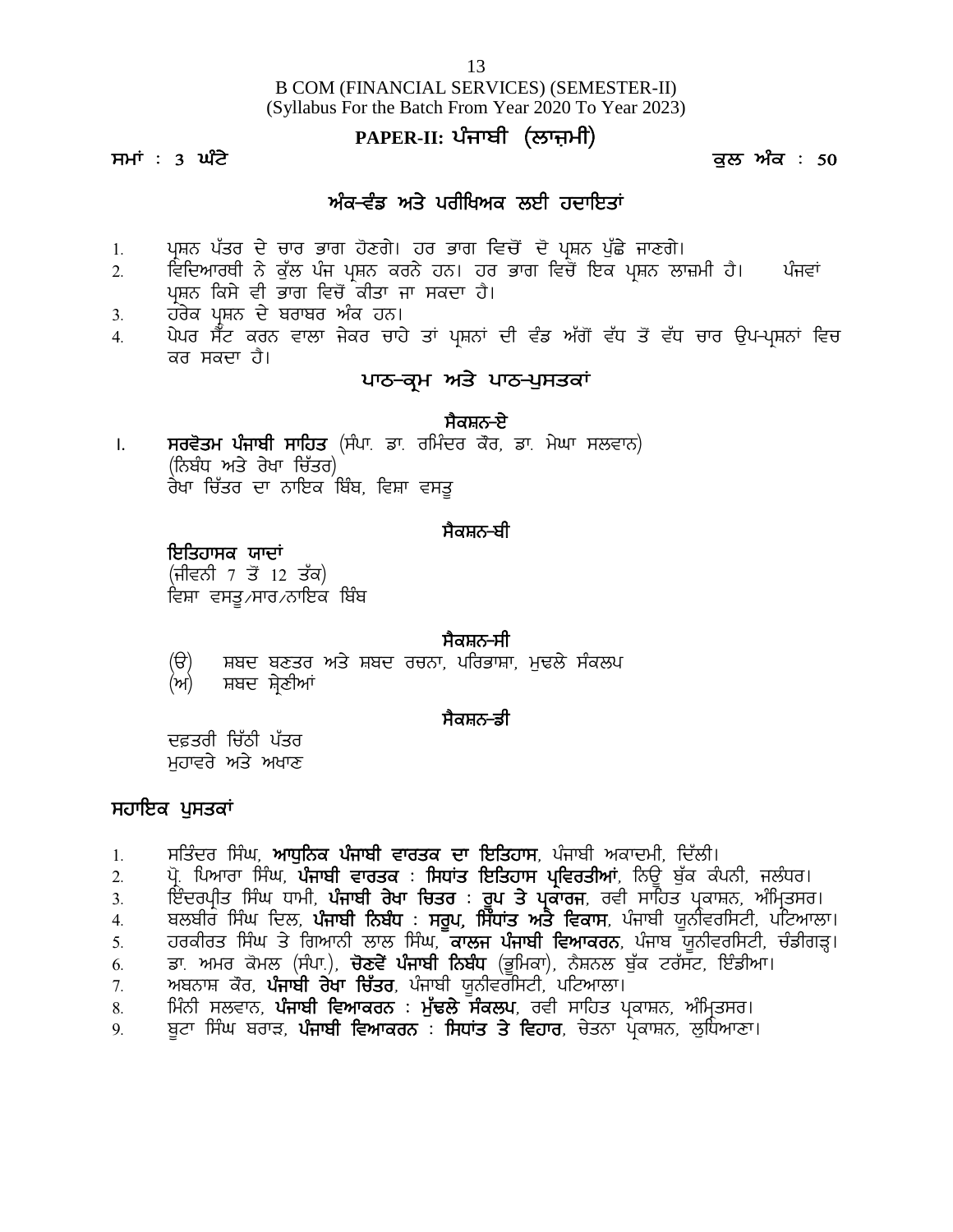B COM (FINANCIAL SERVICES) (SEMESTER-II) (Syllabus For the Batch From Year 2020 To Year 2023) 14<br>PANCIAL SERVICES) (SEMESTER-II)<br>Paper Prom Year 2020 To Year 2023)<br>**PAPER-II: ਮੁੱਢਲੀ ਪੰਜਾਬੀ**<br>In lieu of Compulsory Punjabi)  $^{14}$ <br>M (FINANCIAL SERVICES) (SEMESTER-II<br>us For the Batch From Year 2020 To Year 202<br>**PAPER-II: ਮੁੱਢਲੀ ਪੰਜਾਬੀ**<br>(In lieu of Compulsory Punjabi)<br>ਅੰਕ-ਵੰਡ ਅਤੇ ਪਰੀਖਿਅਕ ਲਈ ਹਦਾਇਤਾਂ<br>ਭਾਗ ਹੋਣਗੇ। ਹਰ ਭਾਗ ਵਿਚੋਂ ਦੋ ਪਸ਼ਨ ਪੁੱਛੇ <sup>,</sup>

# **(In lieu of Compulsory Punjabi)**

**smath: 3 ਘੰਟੇ** ਕਲ ਅੰਕ: 50

- 
- 1H grap are all the sof the compulsory Punjabi)<br>1. ਪ੍ਰਸ਼ਨ ਪੱਤਰ ਦੇ ਚਾਰ ਭਾਗ ਹੋਣਗੇ। ਹਰ ਭਾਗ ਵਿਚੋਂ ਦੋ ਪ੍ਰਸ਼ਨ ਪੁੱਛੇ ਜਾਣਗੇ।<br>2. ਵਿਦਿਆਰਥੀ ਨੇ ਕੁੱਲ ਪੰਜ ਪ੍ਰਸ਼ਨ ਕਰਨੇ ਹਨ। ਹਰ ਭਾਗ ਵਿਚੋਂ ਇਕ ਪ੍ਰਸ਼ਨ ਲਾਜ਼ਮੀ ਹੈ।ਪੰਜਵਾਂ<br>ਪੁਸ਼ਨ ਪੱਤਰ ਦੇ ਚਾਰ ਭਾਗ ਹ 2H ftfdnkoEh B / e[`b g zi gqFB eoB / jB. jo Gkr ftu '\_ fJe gqFB bk}wh j?.g zitK ; **ਘੰਟੇ**<br>ਪ੍ਰਸ਼ਨ ਪੱਤਰ ਦੇ ਚਾਰ ਭਾਗ ਹੋਣਗੇ। ਹਰ ਭਾਗ ਵਿਚੋਂ ਦੋ ਪ੍ਰ<br>ਵਿਦਿਆਰਥੀ ਨੇ ਕੁੱਲ ਪੰਜ ਪ੍ਰਸ਼ਨ ਕਰਨੇ ਹਨ। ਹਰ ਭਾਗ <sup>ਵਿ</sup><br>ਪ੍ਰਸ਼ਨ ਕਿਸੇ ਵੀ ਭਾਗ ਵਿਚੋਂ ਕੀਤਾ ਜਾ ਸਕਦਾ ਹੈ।<br>ਹਰੇਕ ਪ੍ਰਸ਼ਨ ਦੇ ਬਰਾਬਰ ਅੰਕ ਹਨ।<br>ਪੇਪਰ ਸੈੱਟ ਕਰਨ ਵਾਲਾ ਜੇਕਰ ਚਾਹੇ ਤਾਂ ਪਸ਼ਨਾਂ ਦ 1. ਪ੍ਰਸ਼ਨ ਪੱਤਰ ਦੇ ਚਾਰ ਭਾਗ ਹੋਣਗੇ। ਹਰ ਭਾਗ ਵਿਚੋਂ ਦੱ<br>2. ਵਿਦਿਆਰਥੀ ਨੇ ਕੁੱਲ ਪੰਜ ਪ੍ਰਸ਼ਨ ਕਰਨੇ ਹਨ। ਹਰ ਭਾਰ<br>ਪ੍ਰਸ਼ਨ ਕਿਸੇ ਵੀ ਭਾਗ ਵਿਚੋਂ ਕੀਤਾ ਜਾ ਸਕਦਾ ਹੈ।<br>3. ਹਰੇਕ ਪ੍ਰਸ਼ਨ ਦੇ ਬਰਾਬਰ ਅੰਕ ਹਨ।<br>4. ਪੇਪਰ ਸੈਂਟ ਕਰਨ ਵਾਲਾ ਜੇਕਰ ਚਾਹੇ ਤਾਂ ਪ੍ਰਸ਼ਨਾਂ ਦੀ ਵੰ - ਅੰਕ<del>-ਵੰਡ ਅਤੇ ਪਰੀਖਿਅਕ ਲਈ ਹਦਾਇਤਾਂ</del><br>1. ਪ੍ਰਸ਼ਨ ਪੱਤਰ ਦੇ ਚਾਰ ਭਾਗ ਹੋਣਗੇ। ਹਰ ਭਾਗ ਵਿਚੋਂ ਦੋ ਪ੍ਰਸ਼ਨ ਪੁੱਛੇ ਜਾਣਗੇ।<br>2. ਵਿਦਿਆਰਥੀ ਨੇ ਕੁੱਲ ਪੰਜ ਪ੍ਰਸ਼ਨ ਕਰਨੇ ਹਨ। ਹਰ ਭਾਗ ਵਿਚੋਂ ਇਕ ਪ੍ਰਸ਼ਨ ਲਾਜ਼ਮੀ ਹੈ।ਪੰਜਵਾਂ<br>3. ਹਰੇਕ ਪ੍ਰਸ਼ਨ ਦੇ ਬਰਾਬਰ ਅੰਕ ਹਨ।<br>4. ਪ <sup>ਰ</sup> ਭਾਗ ਵਿਚੋਂ ਦੋ ਪ੍ਰਸ਼ਨ ਪੁੱਛੇ ਜਾਣਗੇ।<br>਼ਹਨ। ਹਰ ਭਾਗ ਵਿਚੋਂ ਇਕ ਪ੍ਰਸ਼ਨ<br>ਸਕਦਾ ਹੈ।<br><sup>ਹਾਂ</sup> ਪ੍ਰਸ਼ਨਾਂ ਦੀ ਵੰਡ ਅੱਗੋਂ ਵੱਧ ਤੋਂ ਵੱਧ<br>**ਪਾਠ–ਕ੍ਰਮ**<br>ਸੈਕਸ਼ਨ–ਏ
- 
- ਵਿਚ ਕਰ ਸਕਦਾ ਹੈ। ਪ੍ਰਸ਼ਨ ਕਿਸੇ ਵੀ ਭਾਗ ਵਿਚੋਂ ਕੀਤਾ ਜਾ ਸਕਦਾ ਹੈ।<br>ਹਰੇਕ ਪ੍ਰਸ਼ਨ ਦੇ ਬਰਾਬਰ ਅੰਕ ਹਨ।<br>ਪੇਪਰ ਸੈੱਟ ਕਰਨ ਵਾਲਾ ਜੇਕਰ ਚਾਹੇ ਤਾਂ ਪ੍ਰਸ਼ਨਾਂ ਦੀ ਵੰਡ ਅੱਗੋਂ ਵੱਧ ਤੋਂ ਵੱਧ ਚਾਰ ਉਪ<del>-</del>ਪ੍ਰਸ਼ਨਾਂ<br>ਵਿਚ ਕਰ ਸਕਦਾ ਹੈ।<br>ਪੰਜਾਬੀ ਸ਼ਬਦ ਬਣਤਰ : ਧਾਤੁ, ਵਧੇਤਰ (ਅਗੇਤਰ, ਮਧੇਤਰ, ਪਿ

ਹਰੇਕ ਪ੍ਰਸ਼ਨ ਦੇ ਬਰਾਬਰ ਅੰਕ ਹਨ।<br>ਪੇਪਰ ਸੈਂਟ ਕਰਨ ਵਾਲਾ ਜੇਕਰ ਚਾਹੇ ਤਾਂ ਪ੍ਰਸ਼ਨਾਂ ਦੀ ਵੰਡ ਅੱਗੋਂ ਵੱਧ ਤੋਂ ਵੱਧ ਚਾਰ ਉਪ-ਪ੍ਰਸ਼ਨਾਂ<br>ਵਿਚ ਕਰ ਸਕਦਾ ਹੈ।<br>ਪੰਜਾਬੀ ਸ਼ਬਦ ਬਣਤਰ : ਧਾਤੂ, ਵਧੇਤਰ (ਅਗੇਤਰ, ਮਧੇਤਰ, ਪਿਛੇਤਰ), ਪੰਜਾਬੀ ਕੋਸ਼ਗਤ ਸ਼ਬਤ ਅਤੇ<br>ਵਿਆਕਰਣਿਕ ਸ਼ਬਦ

**ਂ ਸੈਕਸ਼ਨ−ਬੀ**<br>ਸੰਯੁਕਤ ਸ਼ਬਦ, ਸਮਾਸੀ ਸ਼ਬਦ, ਦੋਜਾਤੀ ਸ਼ਬਦ, ਦੋਹਰੇ ਵਹਰਕਤੀ ਸ਼ਬਦ ਅਤੇ ਮਿਸ਼ਰਤ ਸ਼ਬਦ ੱਜਾਬੀ ਸ਼ਬਦ ਬਣਤਰ : ਧਾਤੂ, ਵਧੇਤਰ (ਅਗੇਤਰ, ਮਧੇਤਰ, ਪਿਛੇਤਰ), ਪੰਜਾਬੀ ਕੋਸ਼ਗਤ ਸ਼ਬਤ ਅਤੇ<br>ਵਿਆਕਰਣਿਕ ਸ਼ਬਦ<br>(ੳ) ਸੰਯੁਕਤ ਸ਼ਬਦ, ਸਮਾਸੀ ਸ਼ਬਦ, ਦੋਜਾਤੀ ਸ਼ਬਦ, ਦੋਹਰੇ ਦੁਹਰੁਕਤੀ ਸ਼ਬਦ ਅਤੇ ਮਿਸ਼ਰਤ ਸ਼ਬਦ<br>(ਅ) ਸਿਖਲਾਈ ਤੇ ਅਭਿਆਸ  $\overline{m}$ ) - ਸਿਖਲਾਈ ਤੇ ਅਭਿਆਸ **(**ੳ) ਸੰਯੁਕਤ ਸ਼ਬਦ, ਸਮਾਸੀ ਸ਼ਬਦ, ਦੋਜਾਤੀ ਸ਼ਬਦ, ਦੋਹਰੇ ਵਹਰੁਕਤੀ ਸ਼ਬਦ ਅਤੇ ਮਿਸ਼ਰਤ ਸ਼ਬਦ<br>(ਅ) ਸਿਖਲਾਈ ਤੇ ਅਭਿਆਸ<br>ਸੈਕਸ਼ਨ-ਸੀ<br>ਇਕ-ਵਚਨ, ਬਹੁ-ਵਚਨ, ਲਿੰਗ-ਪੁਲਿੰਗ, ਬਹੁ-ਅਰਥਕ ਸ਼ਬਦ, ਸਮਾਨ-ਅਰਥਕ ਸ਼ਬਦ, ਬਹੁਤੇ ਸ਼ਬਦਾਂ ਲਈ<br>ਇਕ ਸ਼ਬਦ, ਸ਼ਬਦ ਜੋੜ, ਵਿਰੋਧਆਰਥਕ ਸ਼ਬਦ ਉੇ) ਸੰਯੁਕਤ ਸ਼ਬਦ, ਸਮਾਸੀ ਸ਼ਬਦ, ਦੋਜਾਤੀ ਸ਼ਬਦ, ਦੋਹਰੇ<br>ਅ) ਸਿਖਲਾਈ ਤੇ ਅਭਿਆਸ<br>ਸੈਕਸ਼ਨ-ਸੀ<br>ਇਕ-ਵਚਨ, ਬਹੁ-ਵਚਨ, ਲਿੰਗ-ਪੁਲਿੰਗ, ਬਹੁ-ਅਰਥਕ ਸ਼ਬਦ, ਸ<br>ਇਕ ਸ਼ਬਦ, ਸ਼ਬਦ ਜੋੜ, ਵਿਰੋਧਆਰਥਕ ਸ਼ਬਦ।<br>ਸੈਕਸ਼ਨ-ਡੀ

### ,ਸੈਕਸ਼ਨ<del>-</del>ਸੀ

**ੱ**<br>ਇਕ-ਵਚਨ, ਬਹੁ-ਵਚਨ, ਲਿੰਗ-ਪੁਲਿੰਗ, ਬਹੁ-ਅਰਥਕ ਸ਼ਬਦ, ਸਮਾਨ-ਅਰਥਕ ਸ਼ਬਦ, ਬਹੁਤੇ ਸ਼ਬਦਾਂ ਲਈ<br>ਇਕ ਸ਼ਬਦ, ਸ਼ਬਦ ਜੋੜ, ਵਿਰੋਧਆਰਥਕ ਸ਼ਬਦ।<br>ਨਿੱਤ ਵਰਤੋਂ ਦੀ ਪੰਜਾਬੀ ਸ਼ਬਦਾਵਲੀ : ਖਾਣ-ਪੀਣ, ਸਾਕਾਦਾਰੀ, ਰੁੱਤਾਂ, ਮਹੀਨਿਆਂ, ਗਿਣਤੀ, ਮੌਸਮ,<br>ਮਾਰਕੀਟ<sub>⁄</sub>ਬਾਜ਼ਾਰ, ਵਪਾਰ,

**: ਸੈਕਸ਼ਨ-ਡੀ**<br>ਨਿੱਤ ਵਰਤੋਂ ਦੀ ਪੰਜਾਬੀ ਸ਼ਬਦਾਵਲੀ : ਖਾਣ-ਪੀਣ, ਸਾਕਾਦਾਰੀ, ਰੱਤਾਂ, ਮਹੀਨਿਆਂ, ਗਿਣਤੀ, ਮੌਸਮ, ਇਕ–ਵਚਨ, ਬਹੁ–ਵਚਨ, ਲਿੰਗ–ਪੁਲਿੰਗ, ਬਹੁ–ਅਰਥਕ ਸ਼ਬਦ, ਸਮਾਨ–ਅਰਥਕ ਸ਼ਬਦ,<br>ਇਕ ਸ਼ਬਦ, ਸ਼ਬਦ ਜੋੜ, ਵਿਰੋਧਆਰਥਕ ਸ਼ਬਦ।<br>ਨਿੱਤ ਵਰਤੋਂ ਦੀ ਪੰਜਾਬੀ ਸ਼ਬਦਾਵਲੀ : ਖਾਣ–ਪੀਣ, ਸਾਕਾਦਾਰੀ, ਰੁੱਤਾਂ, ਮਹੀਨਿਆਂ,<br>ਮਾਰਕੀਟ ਬਾਜ਼ਾਰ, ਵਪਾਰ, ਧੰਦਿਆਂ ਆਦਿ ਨਾਲ ਸੰਬੰਧਿਤ।<br>ਸਾਰਕੀਟ ਬਾਜ਼ **- ਸਕਸ਼ਨ-ਡਾ**<br>1H ਸ਼ੋਨ ਸ਼ੁਰਾਦਾਰੀ, ਰੁੱਤਾਂ, ਮਹੀਨਿਆਂ, ਗਿਣਤੀ, ਮੌ<br>ਮਾਰਕੀਟ ਬਾਜ਼ਾਰ, ਵਪਾਰ, ਧੰਦਿਆਂ ਆਦਿ ਨਾਲ ਸੰਬੰਧਿਤ।<br>1. ਜੋਤੀ ਸ਼ਰਮਾ, **ਪੰਜਾਬੀ ਵਿਆਕਰਨ**, ਵਾਰਿਸ ਸ਼ਾਹ ਫਾਉਂਡੇਸ਼ਨ, ਅੰਮ੍ਰਿਤਸਰ।<br>2. ਪੰਜਾਬੀ ਭਾਸ਼ਾ ਬੋਧ, ਕਸਤੂਰੀ ਲਾਲ ਐਂਡ ਸੰਨਜ਼, ਅੰਮ੍

### ਸਹਾਇਕ ਪਸਤਕਾਂ

- 
- 
- ਮਾਰਕੀਟ<sub>⁄</sub>ਬਾਜ਼ਾਰ, ਵਪਾਰ, ਧੰਦਿਆਂ ਆਦਿ ਨਾਲ ਸੰਬੰਧਿਤ।<br>**ਸਹਾਇਕ ਪੁਸਤਕਾਂ**<br>1. ਜੋਤੀ ਸ਼ਰਮਾ, **ਪੰਜਾਬੀ ਵਿਆਕਰਨ**, ਵਾਰਿਸ ਸ਼ਾਹ ਫਾਉਂਡੇਸ਼ਨ, ਅੰਮ੍ਰਿਤਸਰ।<br>2. **ਪੰਜਾਬੀ ਭਾਸ਼ਾ ਬੋਧ**, ਕਸਤੂਰੀ ਲਾਲ ਐਂਡ ਸੰਨਜ਼, ਅੰਮ੍ਰਿਤਸਰ।<br>3. ਮਿੰਨੀ ਸਲਵਾਨ, **ਪੰਜਾਬੀ ਵਿਆਕ** ਮਾਰਕੋਟਿ/ਬਾਜ਼ਾਰ, ਵਧਾਰ, ਧੋਦਿਆ ਆਦਿ ਨਾਲ ਸੰਬੋਧਿਤ।<br>ਸ**ਹਾਇਕ ਪੁਸਤਕਾਂ**<br>1. ਜੋਤੀ ਸ਼ਰਮਾ, **ਪੰਜਾਬੀ ਵਿਆਕਰਨ**, ਵਾਰਿਸ ਸ਼ਾਹ ਫਾਉਂਡੇਸ਼ਨ, ਅੰਮ੍ਰਿਤਸਰ।<br>2. **ਪੰਜਾਬੀ ਭਾਸ਼ਾ ਬੋਧ**, ਕਸਤੂਰੀ ਲਾਲ ਐਂਡ ਸੰਨਜ਼, ਅੰਮ੍ਰਿਤਸਰ।<br>3. ਮਿੰਨੀ ਸਲਵਾਨ, **ਪੰਜਾਬੀ ਵਿਆਕਰ**
- ਰੰਜੂ ਬਾਲਾ, **ਅਰਥ ਵਿਗਿਆਨ**, ਆਰਸੀ ਪਬਲਿਸ਼ਰਜ਼, ਦਿੱਲੀ।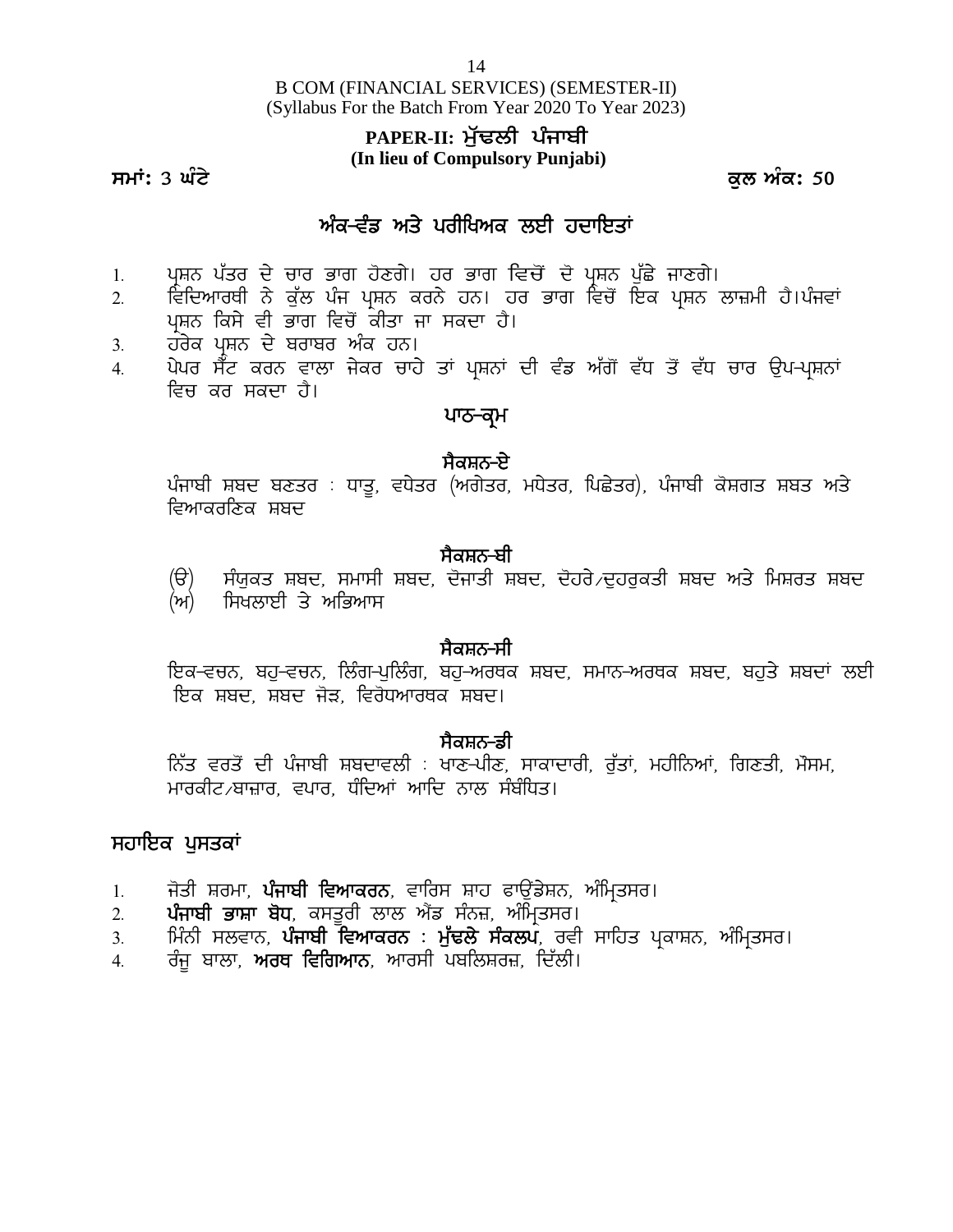#### **PAPER-II: Punjab History & Culture (C. 320 to 1000 B. C) (Special Paper in lieu of Punjabi compulsory)**

#### **Instructions for the Paper Setters**

Eight questions of equal marks (Specified in the syllabus) are to be set, two in each of the four Sections (A-D). Questions may be subdivided into parts (not exceeding four). Candidates are required to attempt five questions, selecting at least one question from each Section. The fifth question may be attempted from any Section.

#### **SECTION- A**

1. Alexander's Invasion and its Impact Punjab under Chandragupta Maurya and Ashoka.

#### **SECTION- B**

- 2. The Kushans and their Contribution to the Punjab.
- 3. The Panjab under the Gupta Empire.

#### **SECTION- C**

- 4. The Punjab under the Vardhana Emperors
- 5. Socio-cultural History of Punjab from  $7<sup>th</sup>$  to 1000 A.D.

#### **SECTION- D**

- 6. Development of languages and Education with Special reference to Taxila
- 7. Development of Art & Architecture

#### **Suggested Readings**

- 1. L. M Joshi (ed), *History and Culture of the Punjab*, Art-I, Punjabi University, Patiala, 1989  $(3<sup>rd</sup>$  edition)
- 2. L.M. Joshi and Fauja Singh (ed.), *History of Punjab* , Vol.I, Punjabi University, Patiala, 1977.
- 3. Budha Parkash, *Glimpses of Ancient Punjab*, Patiala, 1983.
- 4. B.N. Sharma: *Life in Northern India*, Delhi. 1966.

#### **Time: 3 Hours Max. Marks : 50**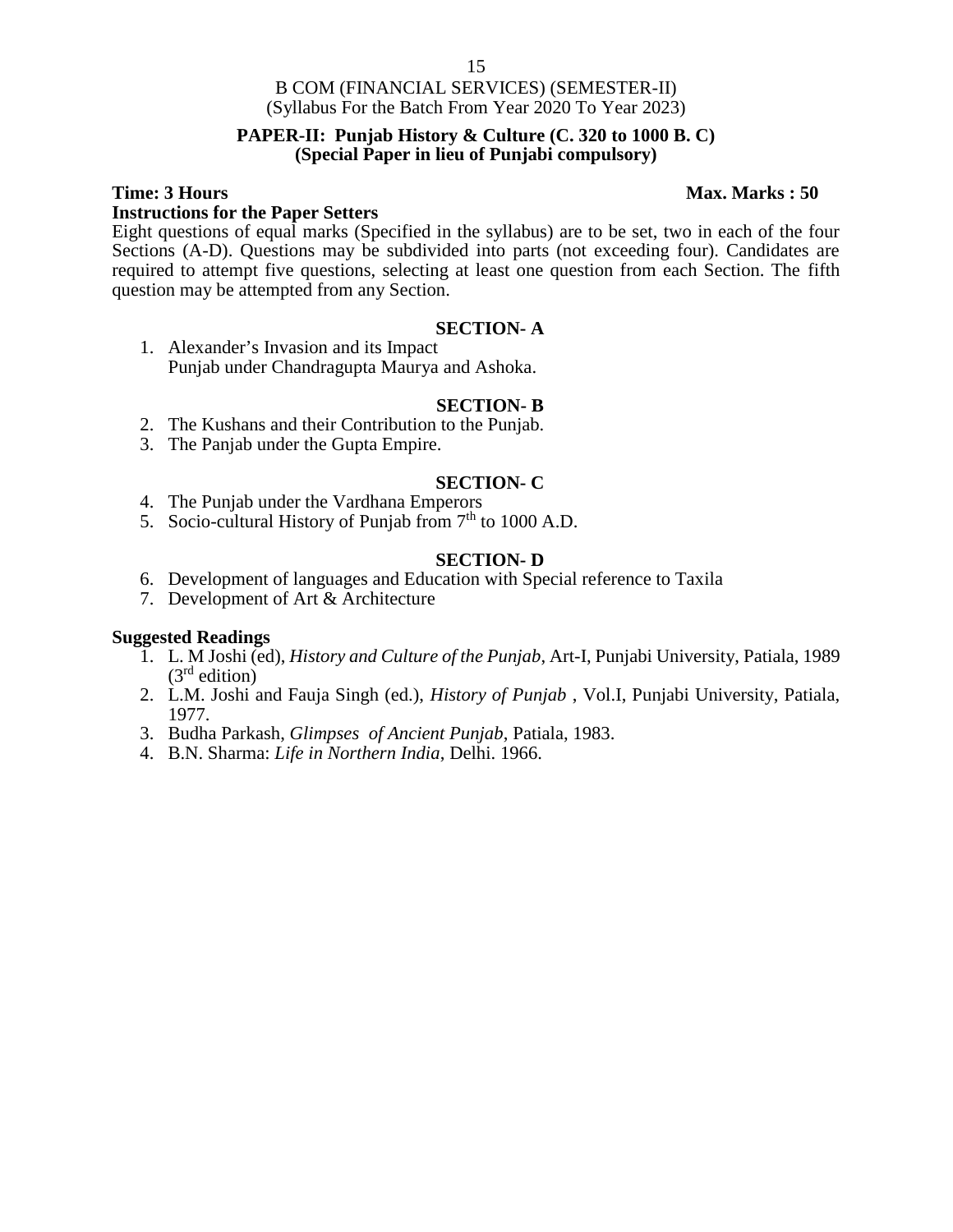### **PAPER-III: QUANTITATIVE TECHNIQUES FOR BUSINESS-II**

#### **Time: 3 Hours Max. Marks: 50**

### **Instructions for the Paper Setters:-**

Eight questions of equal marks (Specified in the syllabus) are to be set, two in each of the four Sections (A-D). Questions may be subdivided into parts (not exceeding four). Candidates are required to attempt five questions, selecting at least one question from each Section. The fifth question may be attempted from any Section.

#### **SECTION-A**

Correlation Analysis:- Simple Correlation between two variables (grouped and ungrouped data), Rank Correlation, Concurrent Correlation, Partial and multiple Correlation

#### **SECTION-B**

Simple Regression Analysis:- Grouped and Ungrouped data Interpolation and Extrapolation with equal and unequal class intervals (Binomial, Newton's and Lagrange's formula)

#### **SECTION-C**

Probability Theory:- Addition and Multiplication theorems, Probability Distribution, Binomial, Poisson and normal (Fitting of these distributions)

#### **SECTION-D**

Sampling:- Various Concepts- Population, Sampling Units, Complete enumeration sample survey, Features of a good sample, Sampling Techniques

#### **Suggested Readings:**

1.Gupta, SC:Fundamentals of Statistic, Himalaya Publishing House, 7<sup>th</sup> Edition, 2018, Delhi

- 2. Gupta, SP: Statistical Methods, Sultan Chand & Sons, 43rd Edition ,2014, Delhi
- 3. Levin, Richard and David S. Rubin. "*Statistics for Management*". 7th Edition, Prentice Hall of India, New Delhi.
- 4.Chandan, J.S., "*Statistics for Business and Economics*", Ist Edition, (1998), Vikas Publishing House Pvt. Ltd.
- 5.Render, B. and Stair, R. M. Jr., "*Quantitative Analysis for Management*", 7th Edition, Prentice–Hall of India, New Delhi.
- 6.Gupta C B, Gupta V, "*An Introduction to Statistical Methods*", 23rd Edition (1995), Vikas Publications.
- 7.Siegel, Andrew F, *Practical Business Statistics.* International Edition, 5th Edition (2001),McGraw Hill Irwin.
- 8.Berenson, L.M., Krehbiel, T.C., Vishwanathan, P.K. and Levine, D.M., "Business Statistics: A First Course", 4th Edition (2008), Pearson Education.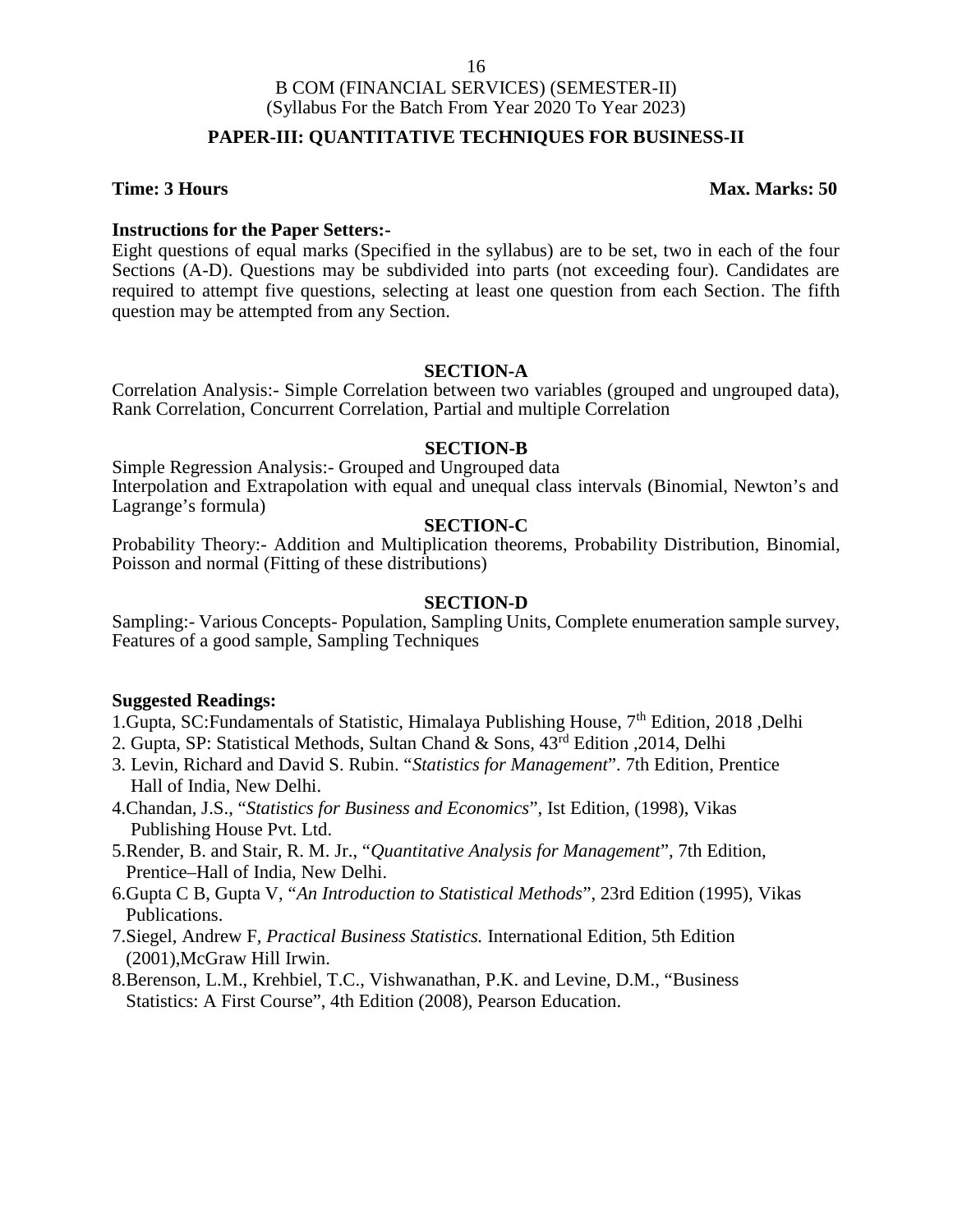### **PAPER-IV: MERCANTILE LAW**

### **Time: 3 Hours Max. Marks: 50**

**Instructions for the Paper Setters:** Eight questions of equal marks (Specified in the syllabus) are to be set, two in each of the four Sections  $(A, B, C \& D)$ . Questions may be subdivided into parts (not exceeding four). Candidates are required to attempt five questions, selecting at least one question from each Section. The fifth question may be attempted from any Section.

### **SECTION A**

Contract Act- Definition, Nature of Contract, Offer & acceptance, Consideration, Capacity to Contract, Free Consent.

### **SECTION B**

Contract of Indemnity and Guarantee, contract of Bailment & Pledge, Contract of agency.

### **SECTION C**

Breach of contracts and fits remedies, Discharge of Contract, Consumer Protection Act

### **SECTION D**

Factories Act, industrial Dispute Act, payment of Wages Act.

#### **Suggested Readings:**

1. Singh, A., "*Principles of Mercantile Law*", (2011), Eastern Book Co.

2. Tulsian, P. C., "*Business Laws*", 2nd Edition (2000), Tata McGraw Hill, New Delhi.

3. Kucchal, M.C., "*Business Law*", 5th Edition (2009), Vikas Publishing, House (P) Ltd.

4. Maheshwari&Maheshwari, "*Business Law*", National Publishing House, New Delhi.

5. Chadha, P. R., "*Business Law*" Galgotia Publishing Company, New Delhi.

6.Padhi, P.K., "Labour and Industrial Laws", 2008, Prentice Hall of India Pvt Ltd, New Delhi.

7. Srivastava, S.C., "Industrial Relations and Labour Laws", 2009, Vikas Publications.

8. Shukla, R.K., "Industrial Relations and Labour Laws", 2006, New Royal Book Company.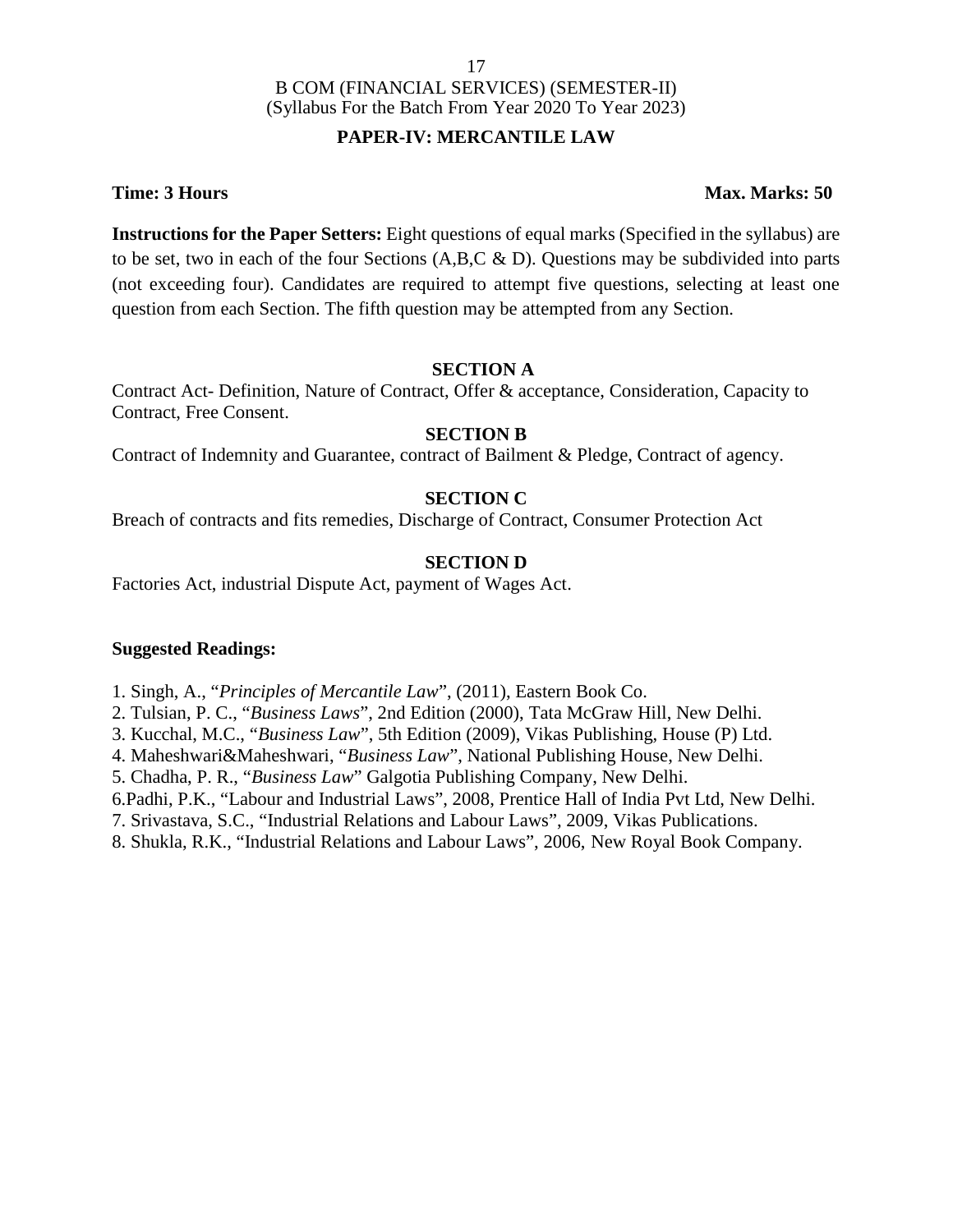### **PAPER-V: BANKING OPERATIONS & REGULATIONS**

#### **Time: 3 Hours Max. Marks: 50**

#### **Instructions for the Paper Setters:-**

Eight questions of equal marks (Specified in the syllabus) are to be set, two in each of the four Sections (A-D). Questions may be subdivided into parts (not exceeding four). Candidates are required to attempt five questions, selecting at least one question from each Section. The fifth question may be attempted from any Section.

#### **SECTION-A**

Banking: Evolution of Modern Banking System in India, Present Structure of Banking in India. Commercial Banking-Role and function of banks, Banker Customer Relationship

#### **SECTION-B**

Various types of bank accounts, Opening of Bank accounts  $\&$  its operations, closing of bank accounts, Various types of customers, KYC norms.

Principles of lending-loans and advances, Types and Documentation.

#### **SECTION-C**

Innovations fin Banking: Wholesale and Retail Banking, Universal and Narrow Banking, off Shore Baning and Multinational banking and cheque truncation system, Globalised challenges in Banking services

### **SECTION-D**

Measfurement of Service quality SERVQUAL Model Digitalization of banking –E banking, Mobile banking, RTGS, NEFT, Debit cards,

Credit cards, Smart cards, Introduction to IFSC, MICR, UPI, BHIM and Paytm.

#### **Suggested Readings:**

- 1. Paul and Suresh, "*Management of Banking and Financial Services*", 2007, Pearson Education.
- 2. Sunderam and Varshney, "*Banking Theory Law and Practices*", 2004, Sultan Chand and Sons Publisher.
- 3. Varshney, P.N, "*Banking Law and Practice*", 2012, Sultan Chand and Sons
- 4. Desai, Vasant, "Banks and institutional management", 2008, Himalaya Publications.
- 5. Gurusamy, S., "*Banking Theory: Law and Practice*", 2009, Tata McGraw Hill
- 6. Sundharam, KPM, "*Money Banking and International Trade*", 2002, Sultan Chand and Sons.
- 7. Bedi H. L. and Hardikar V. K., *"Practical Banking Advances", 2001,* UBSPD Publishers and Distributers.
- 8. Bhole, L.M., "*Financial Institutions and Markets"*, 2009, Tata McGraw Hill.
- 9. Khan, M.Y., "*Indian Financial System: Theory and Practices*", 2004, Tata McGraw Hill.
- 10. Mishkin, Frederic S.**, "***The Economics of Money, Banking, and Financial Markets*", 2012, Pearson college Division.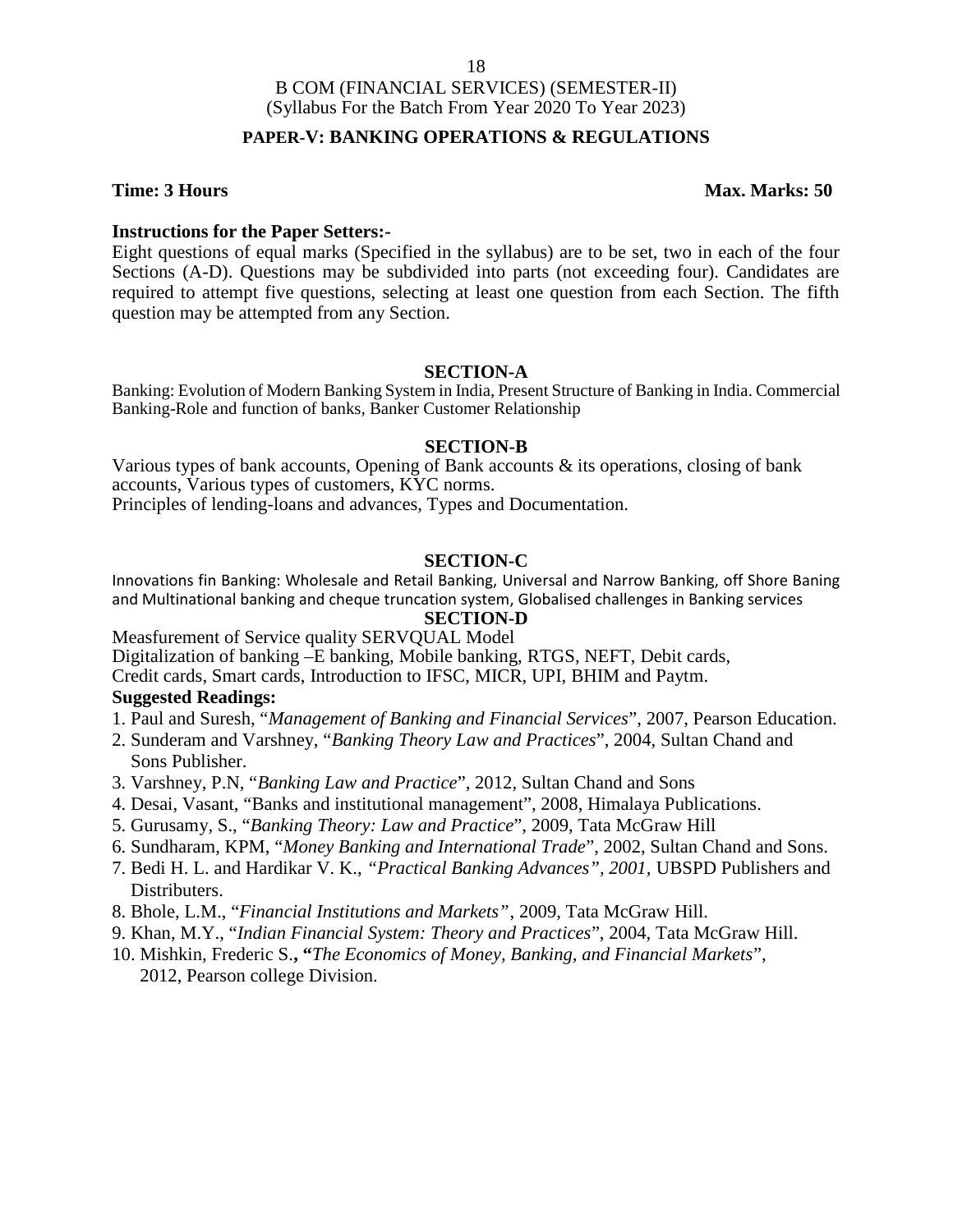### **PAPER: VI: INDIAN FINANCIAL SYSTEM**

**Time: 3 Hours Max. Marks: 50** 

#### **Instructions for the Paper Setters:-**

Eight questions of equal marks (Specified in the syllabus) are to be set, two in each of the four Sections (A-D). Questions may be subdivided into parts (not exceeding four). Candidates are required to attempt five questions, selecting at least one question from each Section. The fifth question may be attempted from any Section.

#### **SECTION-A**

Introduction to Indian Financial System, significance, Purpose & Organization, Liberalization of Financial system, , Meaning and components of Indian Financial System

#### **SECTION-B**

Fundamental concept of Money, Money Supply, Money Creation ,Financial Markets:- Capital & Money Markets

#### **SECTION-C**

Financial Instruments:- Traditional and Innovative

Financial Services:- Objectives, types, intermediaries, financial service sector problems & reforms.

#### **SECTION-D**

Financial Institution: - Commercial Banking development- Types, Rate, Recent Developments, Life & non-Life insurance only

#### **Suggested Readings:-**

1. Khan, M.Y, "Indian Financial System" fifth edition by Tata McGraw Hill Publishing Co.Ltd.

2. Vasant Desai, "The Indian Financial System & Development", Himalaya Publishing House.

3. Dr.K.Ravichandran, "Merchant Banking & Financial Services", Himalaya Publishing House.

4. Bhole, L.M , "Indian Financial Institutions and Market", Tata McGraw Hill Publishing Co. Ltd.

5. Avadhani V.A., "Capital Market Management", Himalaya Publishing House.

6. SEBI Guidelines, Nabhi Publication.

*Note: The latest editions of the books should be followed.*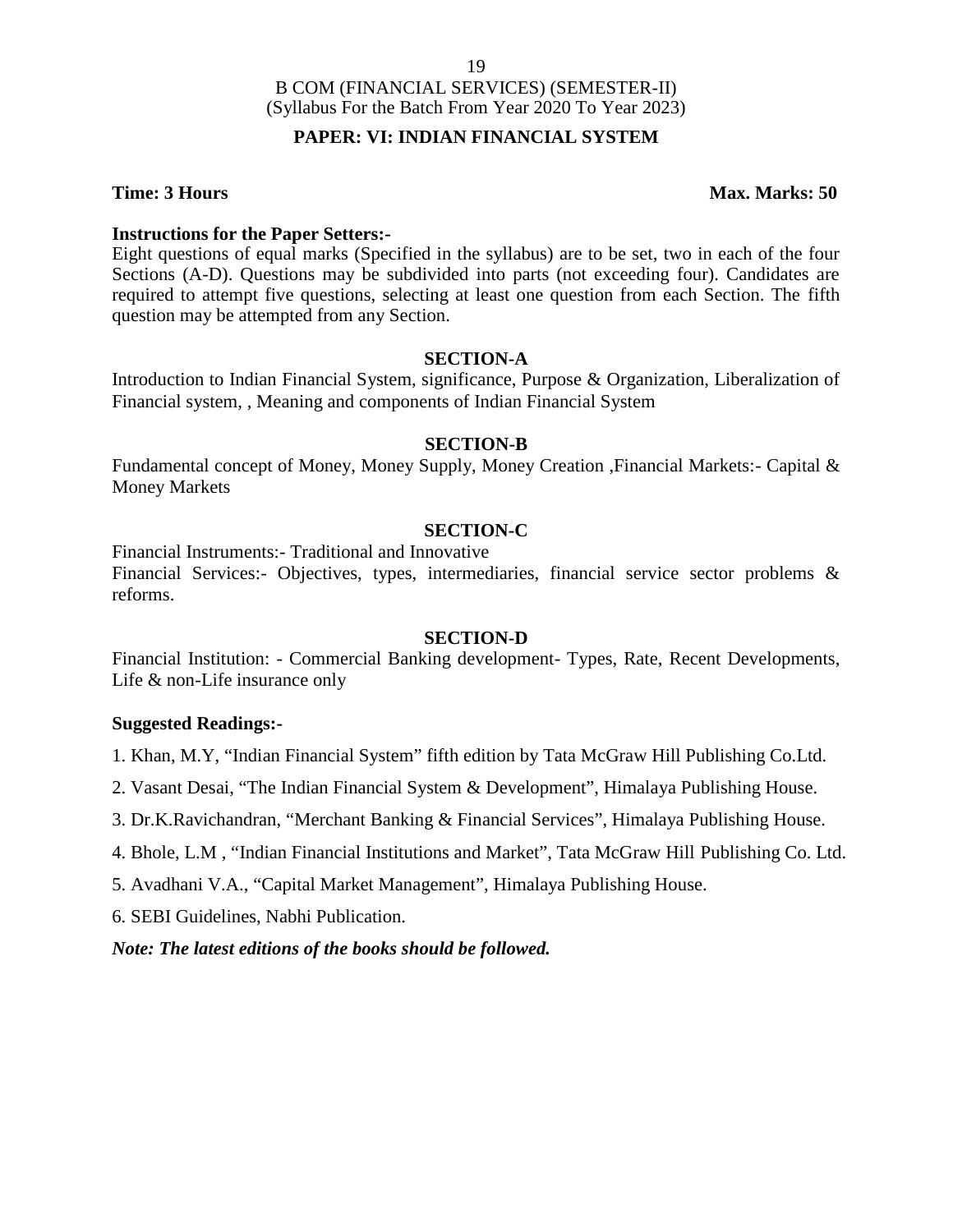### **PAPER-VII: CORPORATE AND BANK ACCOUNTING**

#### **Time: 3 Hours Max. Marks: 50**

#### **Instructions for the Paper Setters:-**

Eight questions of equal marks (Specified in the syllabus) are to be set, two in each of the four Sections (A-D). Questions may be subdivided into parts (not exceeding four). Candidates are required to attempt five questions, selecting at least one question from each Section. The fifth question may be attempted from any Section.

#### **SECTION-A**

Introduction to Company, features, types, legal provisions regarding the preparation of Final accounts, Final Accounts of companies

#### **SECTION-B**

Issues of Share capital and debentures (and its redemption), Issue and redemption of preference shares

#### **SECTION-C**

Amalgamation (excluding intercompany owings and holdings), Internal Reconstruction

#### **SECTION-D**

Accounts for Bankers; Rules for bank accounts, cash / clearing / transfer vouchers / system – subsidiary book and main day book – General Ledger – Branch  $v/s$  Bank, Accounts Preparation of Final accounts for banks; Provision and accounting for NPAs, Calculation of Simple Interest and Compound Interest –Fixed and Floating Interest Rates – Calculation of EMIs – Calculation of front end and back end interest –Calculation of Annuities

#### **Suggested Readings:**

- 1. Shukla, M.C., Grewal T.S. and Gupta S.C: "*Corporate Accounting*",2016S. Chand and Co.,New Delhi.
- 2. Gupta R.L, and Radhaswamy M, "*Corporate Accounting*",Latest Edition Sultan Chand and Sons, New Delhi.
- 3. Sehgal A. and Sehgal D., "*Advanced Accounting*", Volume II, 2008, Taxmann Pvt Ltd., New Delhi.
- 4. Jain S.P and Narang K.L., "*Financial Accounting*", 2011, KalyaniPublilshers, New Delhi.
- 5. Maheshwari S.N., and Maheshwari S.K., "*Corporate Accounting*", 2009, Vikas Publication, New Delhi.
- 6. Goyal V.K., "*Corporate Accounting*", 2009, Excel Books, New Delhi.
- 7. Gupta N.and Sharma C., "*Corporate Accounting*", 2nd Edition, 2009, Ane Books Pvt Ltd, New Delhi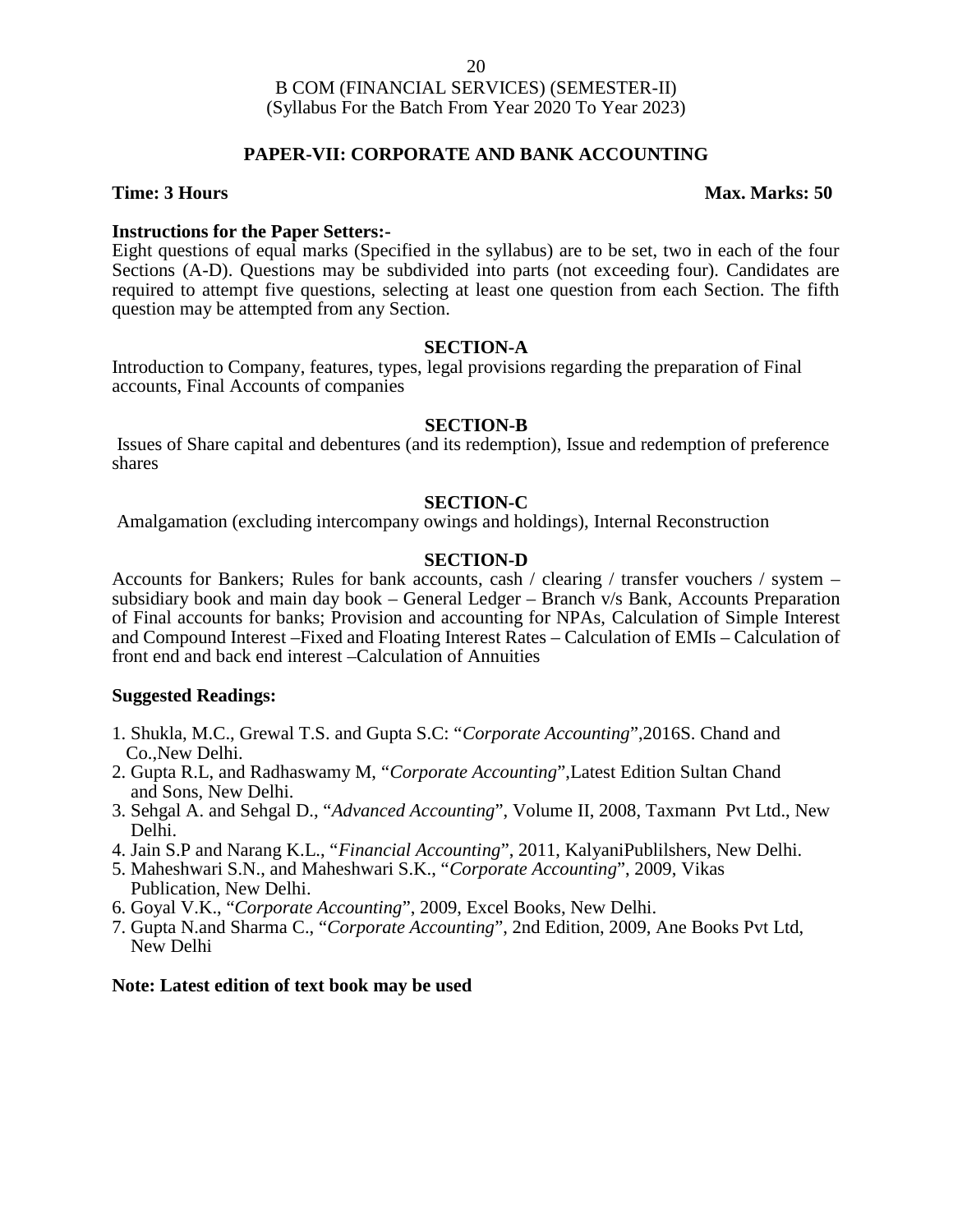#### **PAPER-VIII: DRUG ABUSE: PROBLEM, MANAGEMENT AND PREVENTION (Compulsory For All UG Classes in College)**

## **Time: 3 Hours Max.** Marks: 100 **Max.** Marks: 100

Eight questions of equal marks (Specified in the syllabus) are to be set, two in each of the four Sections (A-D). Questions may be subdivided into parts (not exceeding four). Candidates are required to attempt five questions, selecting at least one question from each Section. The fifth question may be attempted from any Section. **Section – A**

#### **Meaning of Drug Abuse:**

- **1)** Meaning, Nature and Extent of Drug Abuse in India and Punjab.
- **2)** Consequences of Drug Abuse for:

| Individual | Education, Employment, Income. |
|------------|--------------------------------|
| Family     | Violence.                      |
| Society    | Crime.                         |
| Nation     | Law and Order problem.         |

#### **Section – B**

#### **Management of Drug Abuse:**

- (i) Medical Management: Medication for treatment and to reduce withdrawal effects.<br>(ii) Psychiatric Management: Counselling, Behavioural and Cognitive therapy.
- (ii) Psychiatric Management: Counselling, Behavioural and Cognitive therapy.<br>(iii) Social Management: Family, Group therapy and Environmental Intervention
- Social Management: Family, Group therapy and Environmental Intervention.

#### **Prevention of Drug abuse:**

(i) Role of family: Parent child relationship, Family support, Supervision, Shaping values, Active Scrutiny.

**Section – C**

(ii) School: Counselling, Teacher as role-model. Parent-teacher-Health Professional Coordination, Random testing on students.

#### **Section – D**

# **Controlling Drug Abuse:**

- Media: Restraint on advertisements of drugs, advertisements on bad effects of drugs, Publicity and media, Campaigns against drug abuse, Educational and awareness program
- (ii) Legislation: NDPs act, Statutory warnings, Policing of Borders, Checking Supply/Smuggling of Drugs, Strict enforcement of laws, Time bound trials.

#### **References:**

- 1. Ahuja, Ram (2003), *Social Problems in India*, Rawat Publication, Jaipur.
- 2. Extent, Pattern and Trend of Drug Use in India, Ministry of Social Justice and Empowerment, Government of India, 2004.
- 3. Inciardi, J.A. 1981. *The Drug Crime Connection.* Beverly Hills: Sage Publications.
- 4. Kapoor. T. (1985) *Drug epidemic among Indian Youth*, New Delhi: Mittal Pub.
- 5. Kessel, Neil and Henry Walton. 1982, *Alcohalism. Harmond Worth:* Penguin Books.
- 6. Modi, Ishwar and Modi, Shalini (1997) *Drugs: Addiction and Prevention*, Jaipur: Rawat Publication.
- 7. National Household Survey of Alcohol and Drug abuse. (2003) New Delhi, Clinical Epidemiological Unit, All India Institute of Medical Sciences, 2004.
- 8. Ross Coomber and Others. 2013, *Key Concept in Drugs and Society.* New Delhi: Sage Publications.
- 9. Sain, Bhim 1991, *Drug Addiction Alcoholism,* Smoking obscenity New Delhi: Mittal Publications.
- 10. Sandhu, Ranvinder Singh, 2009, *Drug Addiction in Punjab*: A Sociological Study. Amritsar: Guru Nanak Dev University.
- 11. Singh, Chandra Paul 2000. *Alcohol and Dependence among Industrial Workers*: Delhi: Shipra.
- 12. Sussman, S and Ames, S.L. (2008). *Drug Abuse: Concepts, Prevention and Cessation,* Cambridge University Press.
- 13. Verma, P.S. 2017, "*Punjab's Drug Problem: Contours and Characterstics",* Economic and Political Weekly, Vol. LII, No. 3, P.P. 40-43.
- 14. World Drug Report 2016, United Nations office of Drug and Crime.
- 15. World Drug Report 2017, United Nations office of Drug and Crime.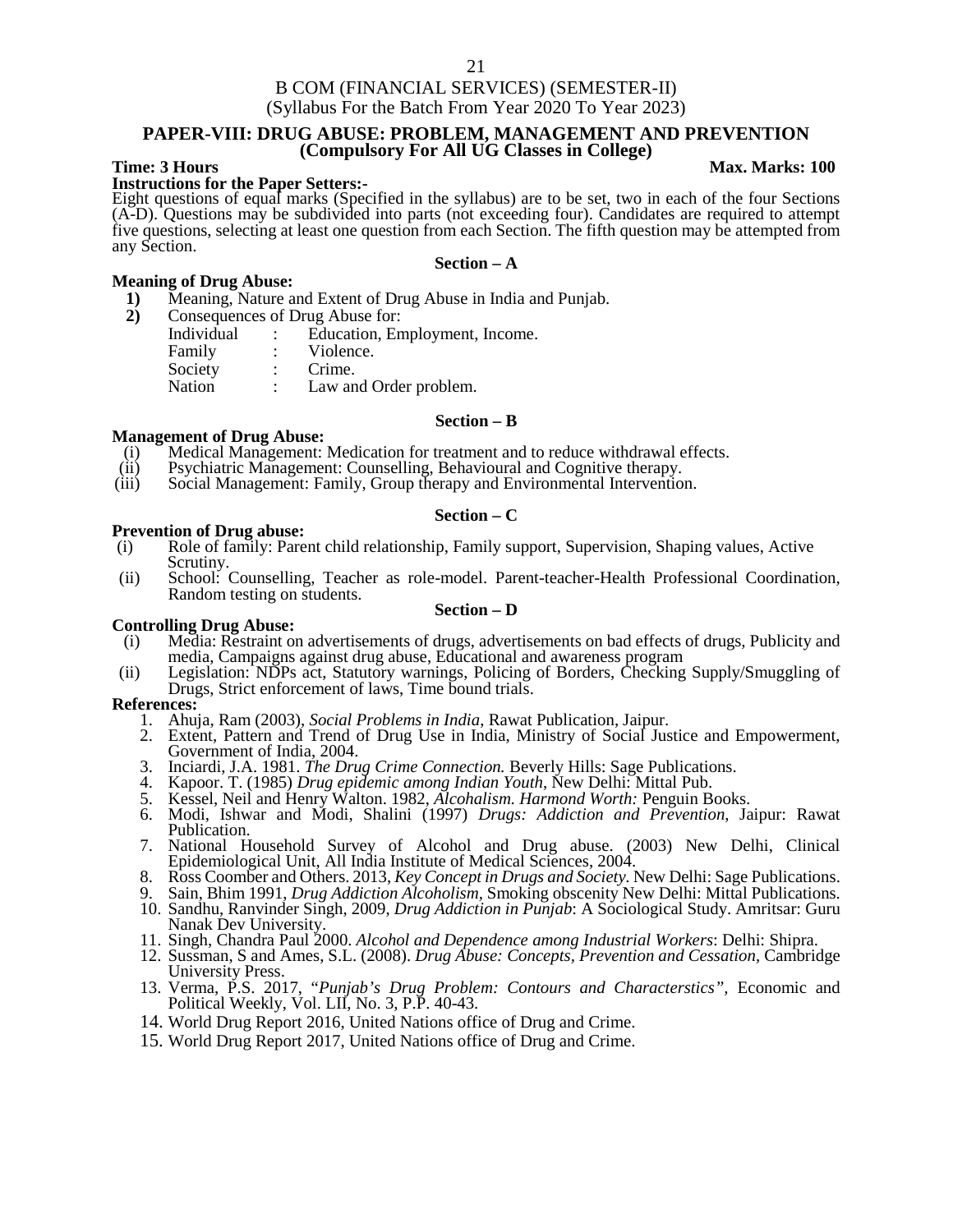#### **PAPER-I: COST ACCOUNTING**

#### **Time: 3 Hours Max. Marks: 50**

#### **Instructions for the Paper Setters:-**

Eight questions of equal marks (Specified in the syllabus) are to be set, two in each of the four Sections (A-D). Questions may be subdivided into parts (not exceeding four). Candidates are required to attempt five questions, selecting at least one question from each Section. The fifth question may be attempted from any Section.

#### **SECTION-A**

Introduction: - Concept of Cost, Costing, Cost Accounting & Cost Accountancy, Limitations of Financial Accounting, Origin and Objectives of Cost Accounting, Advantages and Limitations of Cost Accounting, Difference between Financial and Cost Accounting, Cost Unit & Cost Centre, Elements of Cost, Material, Labour and other Expenses Classification of Cost, Types of Costs and Preparation of Cost Sheet.

#### **SECTION-B**

Contract Costing- Meaning, Features and Rules regarding the calculation of Profits in case of complete and incomplete contracts alongwith the treatment of Work-in-progress. Process Costing - Meaning, Features, Normal and Abnormal Loss/ Gains, Inter process profits and equivalent production.

#### **SECTION-C**

Reconciliation of Cost & Financial accounts Marginal Costing– Meaning and various concepts - Fixed Cost Variable Cost, Contribution, P/V Ratio, Break Event Point, Margin of Safety, Managerial Applications.

#### **SECTION-D**

Standard Costing- Definition and Meaning of Various Concepts Advantages and Limitations of Standard Costing

Variance Analysis – Material, Labour and Overheads Variances only.

Budget and Budgetary Control- Definition, Meaning and objectives of Budgetary control Advantages and disadvantages of Budgetary Control, Types of Budget.

#### **Suggested Readings:**

- 1. H.J. Wheldon : Cost Accounting & Costing Method
- 2. N.K. Prasad : Cost Accounting
- 3. Lall. B.M., and I,C Jain, "Cost Accounting: Principles and Practice", 1st edition (2010), Prentice Hall, Delhi
- 4. Khan, M .Y. and Jain P.K., "Cost accounting", 1st edition (2003), Tata McGraw Hill Jawahar Lal and Srivastatva "Cost Accounting", 4th edition (2008), Tata McGraw Hill Publishing Co., New Delhi
- 5. Horngren, C. T.; Datar, S.M.; Foster, G.M.; Rajan, M.V. and Ittner, C.D. "Cost Accounting", 13th edition (2009), Pearson , Delhi
- 6. Drury, Colin, "Management and cost accounting," 6th edition (2004), Thomson Learning
- 7. Saxena and Vashist, " Cost Accounting", Sultan Chand and Sons.

**Latest Editions of the books must be referred to.**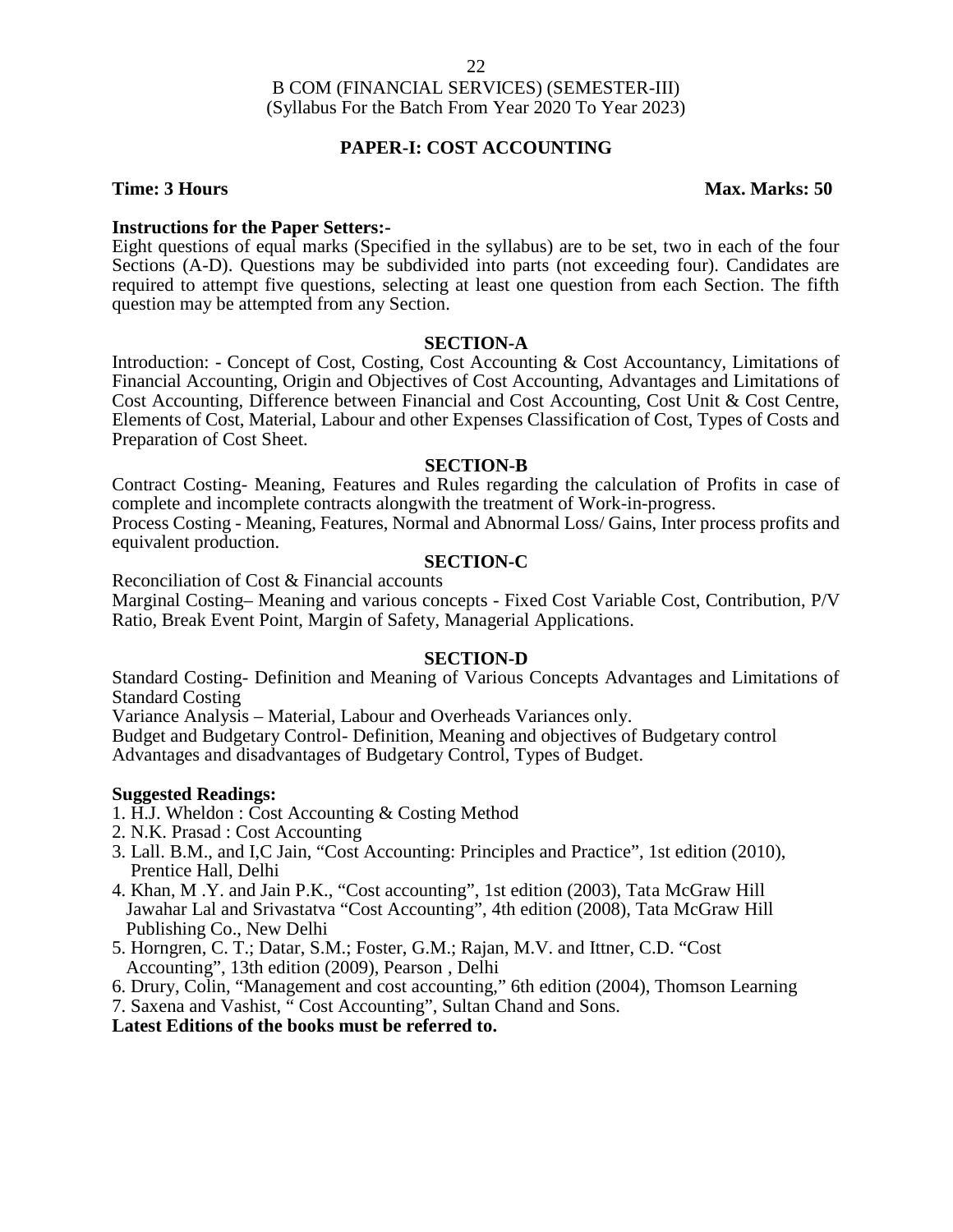#### **PAPER-II: FINANCIAL MARKET OPERATIONS**

**Time: 3 Hours Max. Marks: 50** 

#### **Instructions for the Paper Setters:-**

Eight questions of equal marks (Specified in the syllabus) are to be set, two in each of the four Sections (A-D). Questions may be subdivided into parts (not exceeding four). Candidates are required to attempt five questions, selecting at least one question from each Section. The fifth question may be attempted from any Section.

#### **SECTION-A**

Money Market: Indian Money Markets Composition, Composition and Structure; (a) Acceptance houses (b) Discount houses and (c) Call money market; Recent trends in Indian money market. Capital Market : Security market– (a) New Issue Market (b) Secondary market; functions and role of stock exchange listing, procedure and legal requirements Public issue pricing and marketing.

#### **SECTION-B**

Stock exchange – National Stock Exchange and over the Counter Exchanges. Functionaries on Stock Exchanges:– Brokers, Sub brokers, Market makers, Jobbers, Portfolio Consultants, Institutional Investors.

#### **SECTION-C**

SEBI – Introduction, Role, Its powers, Objectives, Scope & Functions. Investors Protection:– Grievances concerning stock exchange and dealings and their removal; grievance cell in stock exchange SEBI: Company law Board: Press remedy through courts.

#### **SECTION-D**

Products & Services offered by IFCI, IDBI,IIBI, SIDBI, IDFCL, EXIM, NABARD & ICICI. Meaning and benefits of mutual funds, Types, SEBI guidelines. Depositories Act 1996: Definitions, Rights and Obligations of Depositories, Participants Issuers and Beneficial Owners, Inquiry and Inspections, Penalty.

#### **Suggested Readings:**

1. Chandler L.V. and Goldfield S.M., "*Economics of Money and Banking*", 1977, Harper & Row Publishers, New York.

2. Gupta, S. B., "*Monetary Planning for India*", 1995, Oxford University Press, Delhi.

3. Gupta Sural B, "*Monetary Economics: Institutions, Theory & Policy*", 1983,

S. Chand & Co. New Delhi.

4. Bhole L.M., "*Financial Institutions and Markets*"; 2009, Tata McGraw–Hill, New Delhi.

5. Hooda, R.P," *Indian Securities Markets– Investors View Point*"; 1998, Excell Books, New Delhi.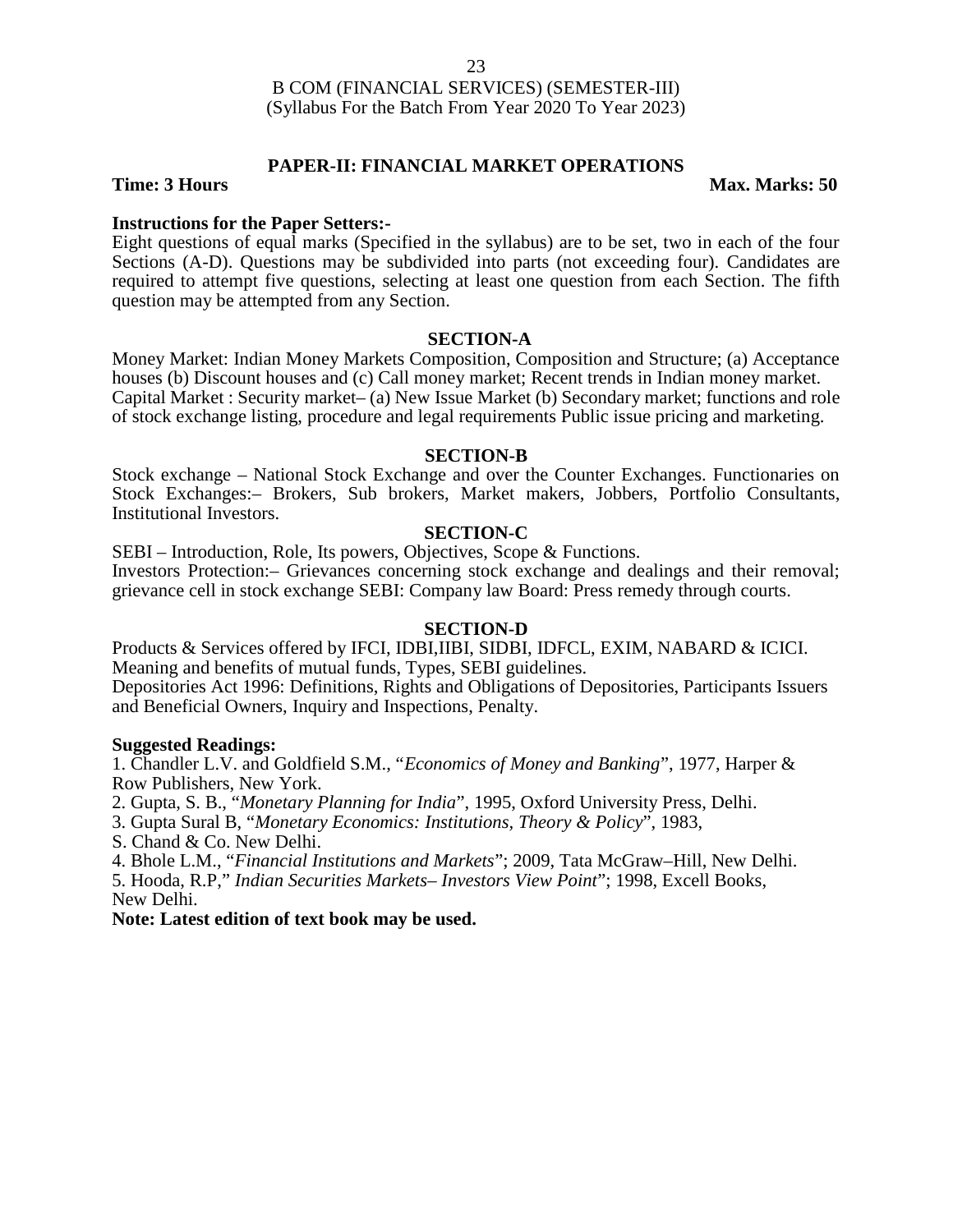### **PAPER-III: CONTEMPORARY ACCOUNTING AND REPORTING PRACTICES**

#### **Time: 3 Hours Max. Marks: 50**

**Instructions for the Paper Setters:-**<br>Eight questions of equal marks (Specified in the syllabus) are to be set, two in each of the four Sections (A-D). Questions may be subdivided into parts (not exceeding four). Candidates are required to attempt five questions, selecting at least one question from each Section. The fifth question may be attempted from any Section.

#### **SECTION-A**

Emergence of contemporary issues in accounting– influence of other disciplines on accounting and changing environment, Human Resource Accounting: Meaning and Scope, Human Resource Cost Accounting –Capitalization, Write off and Amortization Procedure. Human Resource Valuation Accounting –Appraisal of Various Human Resource Valuation Models. Use of Human Resource Accounting in Managerial Decisions, Human Resource Accounting in India.

#### **SECTION-B**

Price Level Accounting– Meaning, Major drawbacks of historical cost system, Methods and applications, Corporate Social Reporting- Meaning, Nature, Need and Models of Social Disclosure. Environmental Accounting – Introduction and objectives. Forensic Accounting – Introduction and its features

#### **SECTION-C**

Corporate Reporting, Issues in Corporate Disclosure, Corporate Disclosure Environment, Conceptual framework of Corporate Reporting. Recent Trends in the Presentation of Published Accounts. Reporting by Diversified Companies. Web based reporting

#### **SECTION-D**

Value Added Reporting: Preparation and Disclosure of Value Added Statements, Economic Value Added, EVA Disclosure in India.

Accounting Standards in India. Significance and formulation of Accounting Standards.Accounting Standards relating to Interim Reporting. Accounting for Leases, Earning Per Share and Accounting for Intangibles.

#### **Suggested Readings:**

1. Lal, Jawahar and Lele, R.K., "*Contemporary Accounting Issues*", 1988, Himalaya Publishers.

- 2. Porwal, L.S., "*Accounting Theory*", 2001, Tata McGraw Hill.
- 3. Lal, Jawahar, "*Corporate Financial Reporting*",2009, Taxman.
- 4. Arora, J.S., "*Price Level Accounting*", 1999, Deep and Deep Publishers.

5. Chander, Subhash, "*Corporate Reporting Practices*",1992, Deep and Deep Publishers.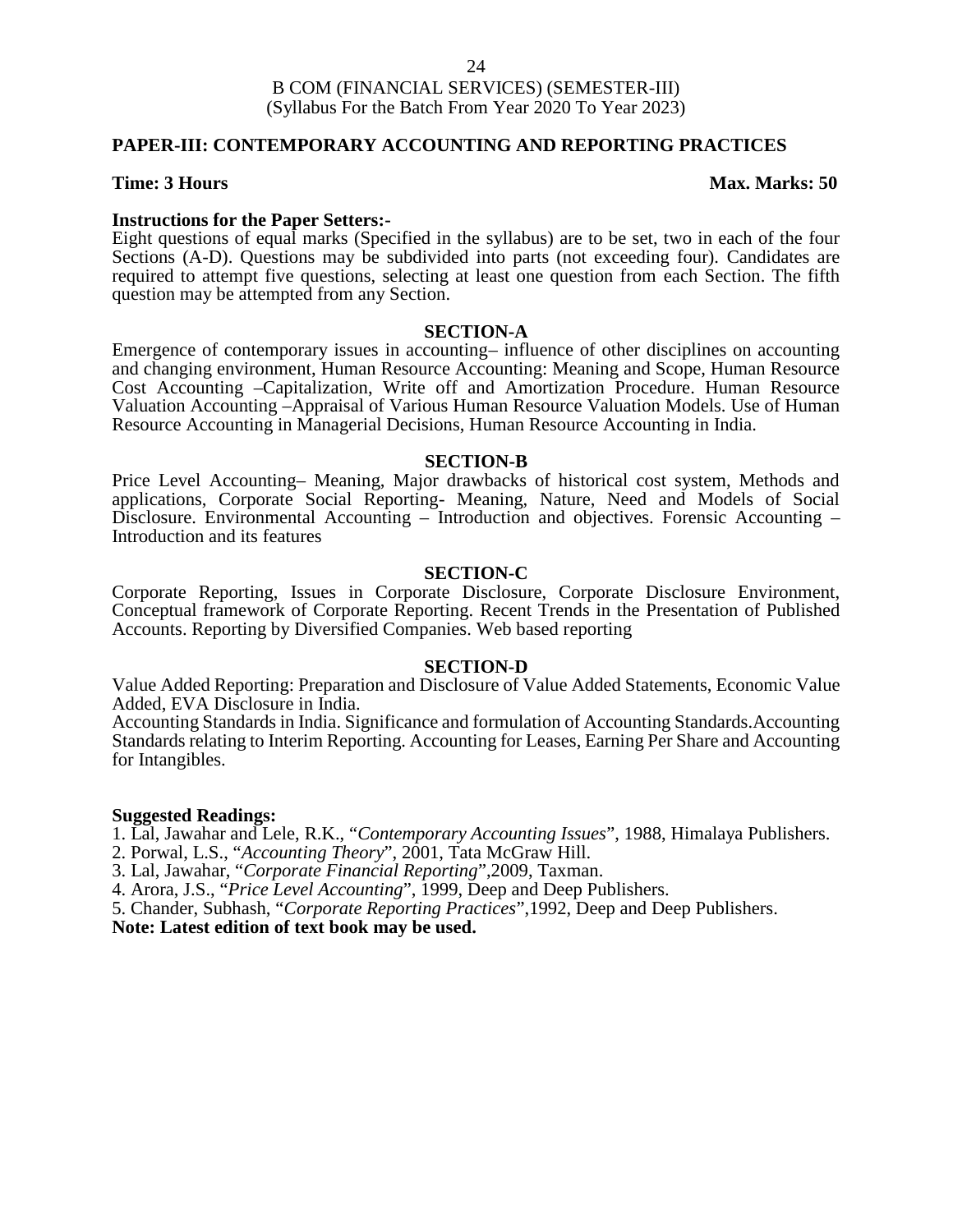### **SEMESTER–III**

#### **PAPER-IV: BANKING LAWS AND PRACTICE**

**Time: 3 Hours Max. Marks: 50**

#### **Instructions for the Paper Setters**

Eight questions of equal marks (Specified in the syllabus) are to be set, two in each of the four Sections (A-D). Questions may be subdivided into parts (not exceeding four). Candidates are required to attempt five questions, selecting at least one question from each Section. The fifth question may be attempted from any Section.

#### **SECTION-A**

Central Bank- Role, Objectives and Functions. Reserve Bank of India, Techniques of credit control by RBI.

Credit Creation and its process

#### **SECTION-B**

Negotiable Instrument- Cheques, bills of exchange, promissory note and drafts. Endorsement and its types. Types of Cheques, bouncing of Cheques and their implication. Payment and Collection of Cheques- duties and responsibilities of paying and collecting banker. Protection available to paying and collecting banker under negotiable instrument Act.

### **SECTION –C**

Reforms in the Indian Banking Sector: Narasimham Committee I and II, Raghuram Rajan Committee.

Introduction to Basel Norms: Significance, Implementation and Difficulties Non- performing assets and its provisioning norms. Capital adequacy.

#### **SECTION-D**

Asset Liability Management of Commercial Banks

Financial Inclusion- Concept, Importance and present status.

Demonetization- Concept and impact on Indian banking sector.

#### **Suggested Readings:**

1. Khubchandani,BS, *'Practice and Law of Banking'*, Mac Millan India Ltd 2000.

2. Nanda, KC, '*Credit and Banking',Response Book*, Sage Publications, 1999.

3. Sundram&Varshney, '*Banking and Financial System'*, Sultan Chand &Sons.

4.Neelam C Gulati, 'Banking and Insurance: Principles & Practices', Excel Books

5. Indian Institute of Banking and Finance, 'Principles and Practices of Banking, Mcmillan Education.

6. Jyotsna Bhatia and NishwanSethi, 'Elements of Banking and Insurance', PHI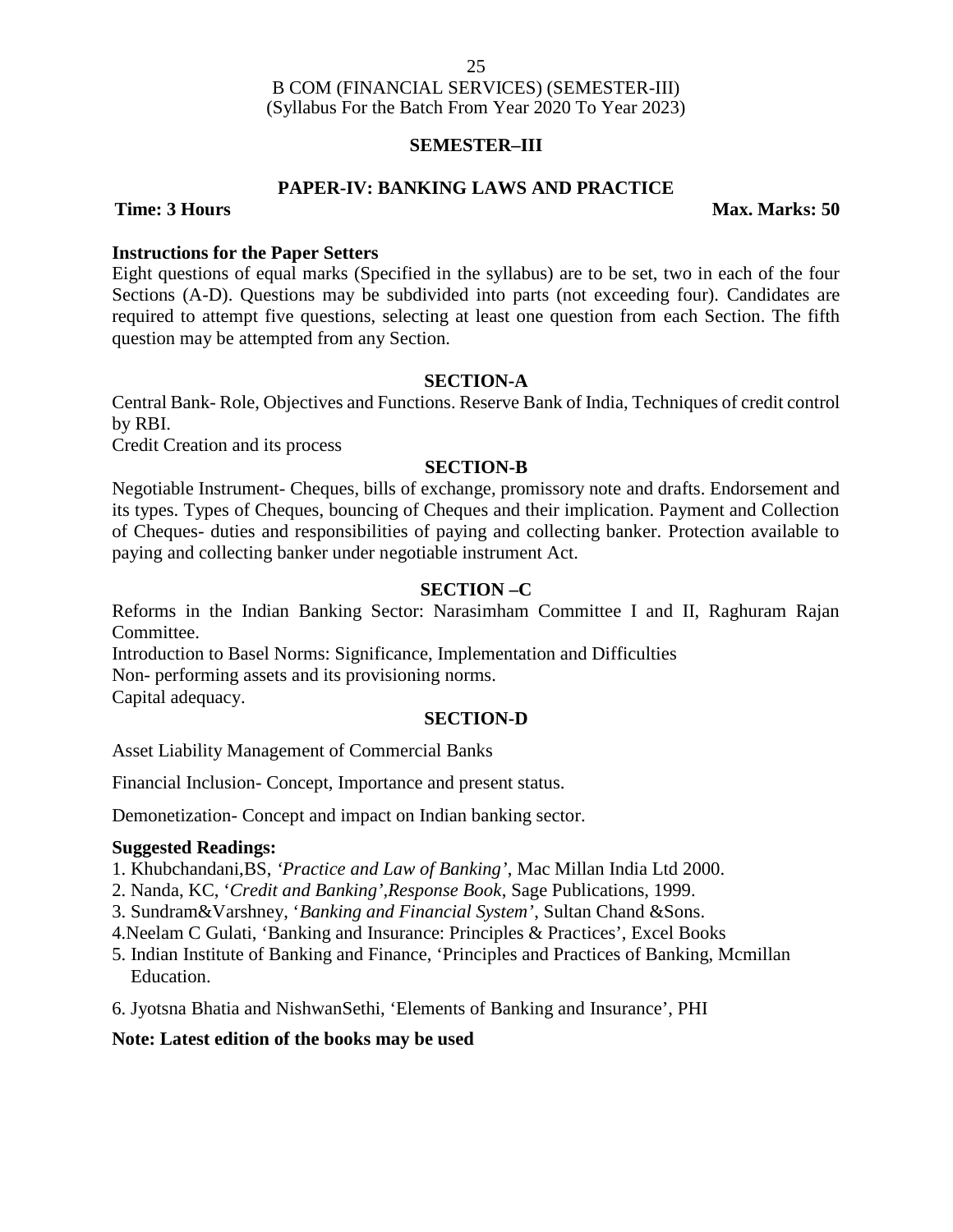#### **PAPER-V: BUSINESS ECONOMICS-I**

#### **Time: 3 Hours Max. Marks: 50**

#### **Instructions for the Paper Setters**

Eight questions of equal marks (Specified in the syllabus) are to be set, two in each of the four Sections (A-D). Questions may be subdivided into parts (not exceeding four).Candidates are required to attempt five questions, selecting at least one question from each Section. The fifth question may be attempted from any Section.

#### **SECTION-A**

Theory of Demand: Meaning of demand and its types, law of demand, price elasticity of demand and its measurement, Consumer Behavior: Utility Approach- brief outline of law of diminishing marginal utility and law of equi-marginal utility. Consumer's equilibrium with the help of utility Analysis, Indifference Curve Approach: Meaning, properties, income, price and substitution effects. Consumer equilibrium with the help of indifference curve analysis

#### **SECTION-B**

Theory of Production: Law of variable proportions and returns to scale, Theory of Cost: Concept of total cost, marginal cost and average cost, short run and long run curve (traditional and modern theory), Concept of Revenue: Total revenue, average revenue and marginal revenue. Relationship between average revenue, marginal revenue and elasticity of demand.

#### **SECTION-C**

Perfect Competition- Meaning, Features, Price & Output determination of firm and industry under Perfect Competition.

Monopoly: - Meaning, Features, Price & Output determination of firm and industry under monopoly.

Monopolistic Competition:- Meaning, Features, Price & Output determination of firm and industry under Monopolistic Competition.

#### **SECTION-D**

Rent: Concept; Ricardian Theory and Modern Theory of Rent. Interest: Concept of interest; classical theory, lonable funds theory, Keynesian Theory. Profit: Concept of profit; Risk and uncertainity theories.

#### **Suggested Readings:**

1. Maheswari & Varshney, *Managerial Economics*, S. Chand & Co., New Delhi.

2. Koutsoyiannis A., "*Modern Micro Economics*", 2nd edition, MacMillan House, New Delhi.

3. Dwivedi, D.N., "*Managerial Economics*", 7th Edition, Vikas Publication.

- 4. Ahuja, H. L., "*Modern Micro Economics*", (2009), Sultan Chand and Co., New Delhi.
- 5. Willimson, S. D., "*Macroeconomics*", 4th Edition (2010), Pearson Publication.
- 6. Froyen, R., "*Macroeconomics*", 9th Edition (2008), Pearson Publication.

7. Hirschey, M. "*Fundamental of Managerial Econom*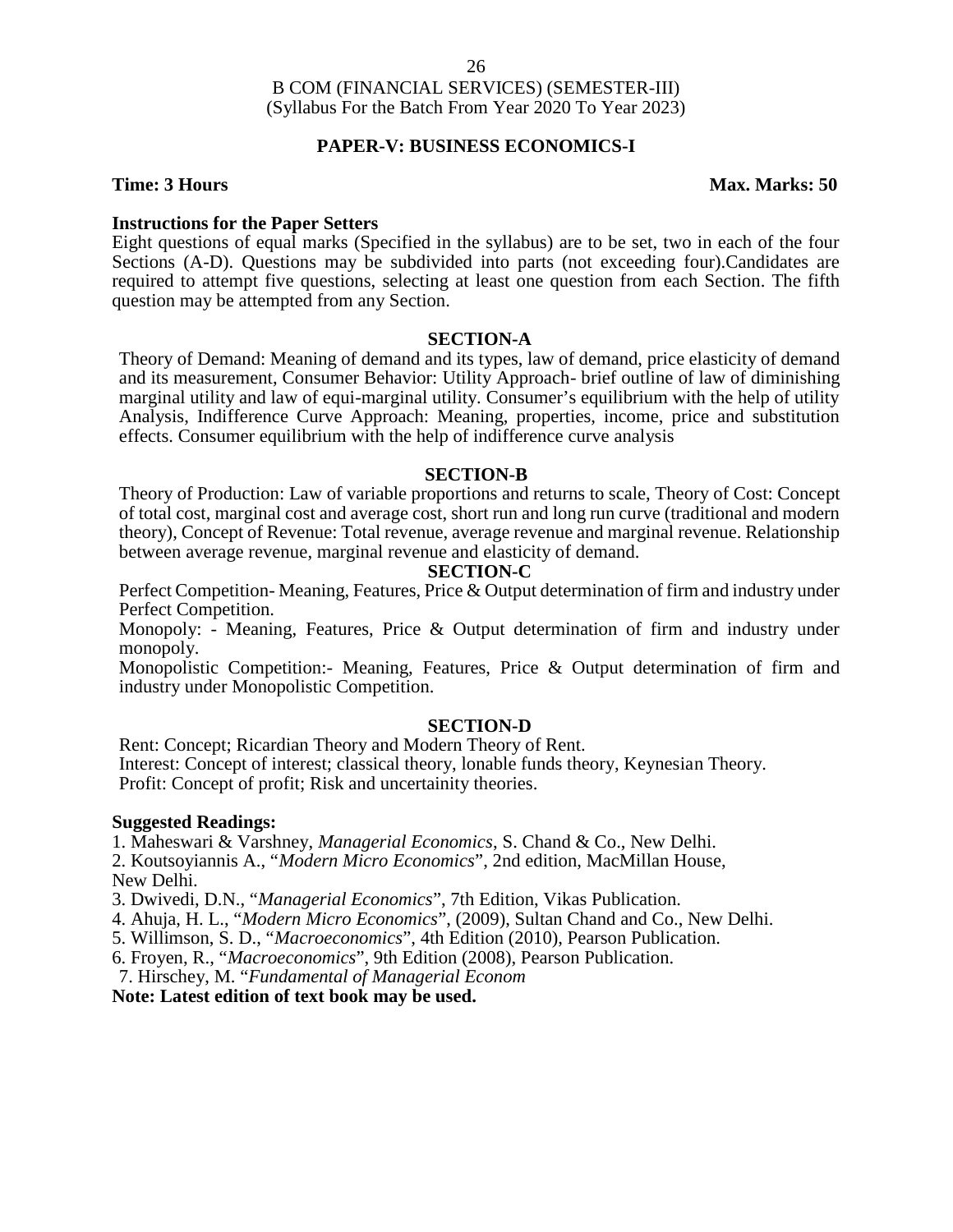### **PAPER-VI: GOOD & SERVICES TAX (GST)**

#### **Time: 3 Hours Max. Marks: 50**

#### **Instructions for the Paper Setters**

Eight questions of equal marks (Specified in the syllabus) are to be set, two in each of the four Sections (A-D). Questions may be subdivided into parts (not exceeding four).Candidates are required to attempt five questions, selecting at least one question from each Section. The fifth question may be attempted from any Section

#### **SECTION-A**

Constitutional framework of Indirect Taxes before GST, Major defects in the structure of indirect taxes prior to GST, GST-Overview, Constitutional aspects, Implementation, Rationale of GST, GST Council, Structure of GST (SGST, CGST, UTGST, IGST)

#### **SECTION-B**

Administrative Authorities, Registration- Introduction, Procedure, Amendments and Cancellation Levy & Collection of Tax.

Exemption from GST- Power to grant exemption, exempted goods and services

Composition scheme- Small tax payer limit, composition levy and specified GST rates

### **SECTION-C**

Supply – Concept, Time, Place & value of supply of goods & services, mixed & composite supply, computation of GST.

Input tax Credit- Conditions, apportionment of credit, Mode of Computation, Distribution & availability.

Tax Invoices, Credit note & debit note.

E-way Bills, Returns under GST.

#### **SECTION-D**

Payment & Refund of tax, TCS, TDS, Reverse Charge Mechanism GST Returns- Features, types, uploading invoices and filing of returns. GST Portal, GST Suvidha Providers.

#### **Suggested Readings:**

1. Taxmann: Taxmann's GST Manual 2017. Taxman, Publications (P) Ltd.

2. Datey V.S., Taxmann's GST Ready Reckoner Taxman, Publications (P) Ltd.

3. Gupta S.S., GST-How to meet your obligations 2017. Taxman, Publications (P) Ltd.

4. www.cbec.gov.in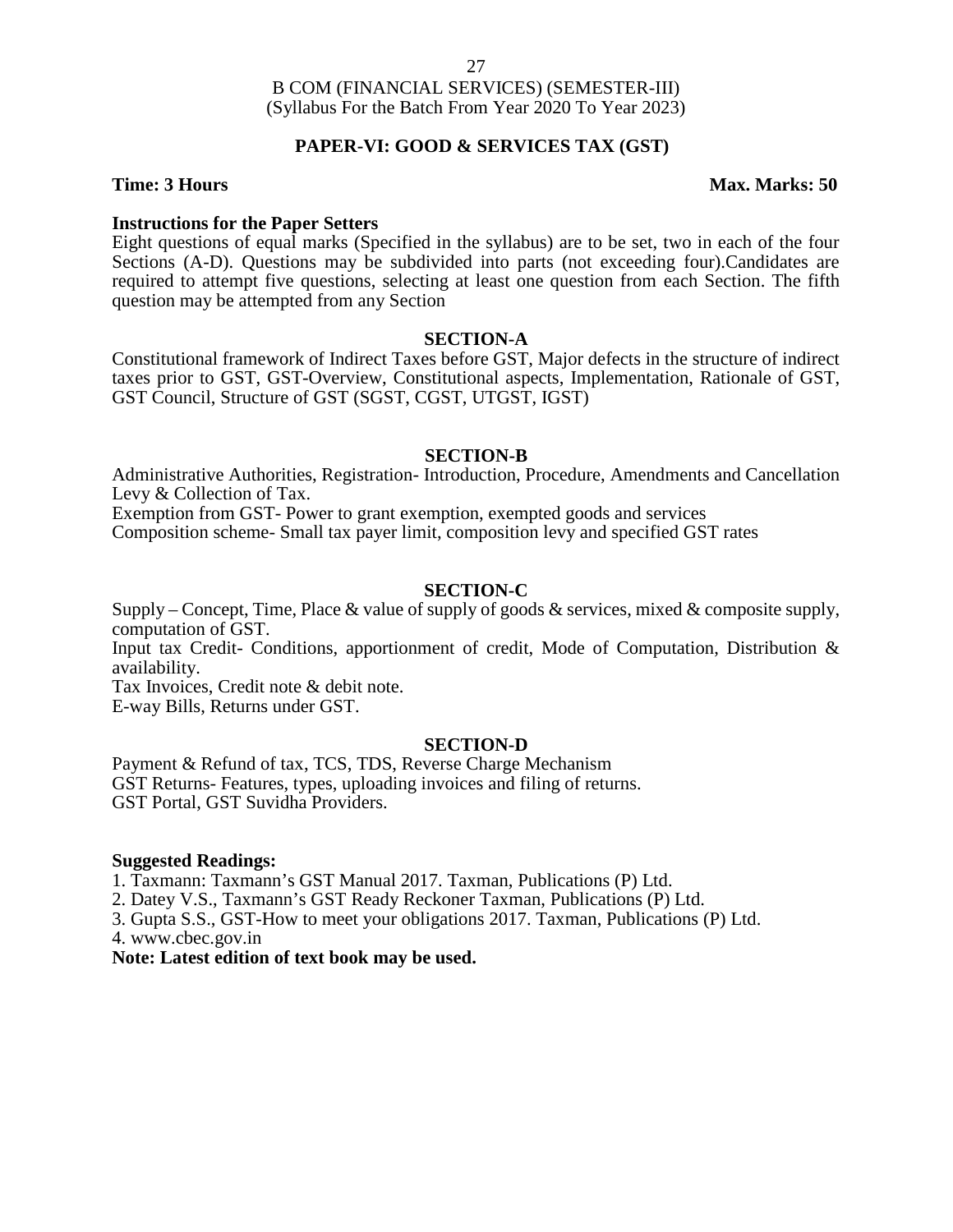### **PAPER-VII: SEMINAR**

**Max. Marks: 50**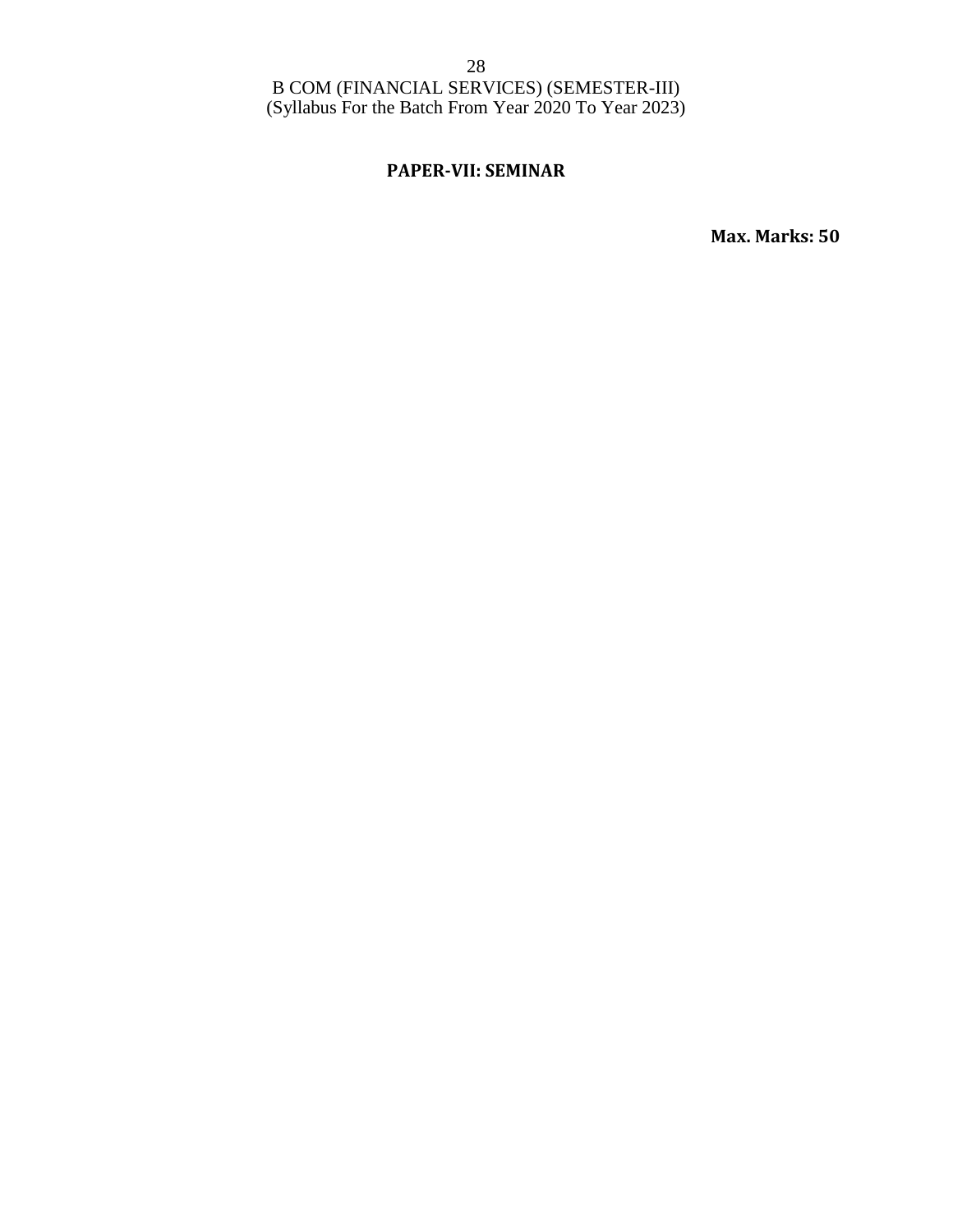### **PAPER-I: MANAGEMENT ACCOUNTING AND AUDITING**

#### **Time: 3 Hours**

#### **Max. Marks: 50**

#### **Instructions for the Paper Setters**

Eight questions of equal marks (Specified in the syllabus) are to be set, two in each of the four Sections (A-D). Questions may be subdivided into parts (not exceeding four). Candidates are required to attempt five questions, selecting at least one question from each Section. The fifth question may be attempted from any Section

#### **SECTION-A**

Management Accounting–Nature and Scope – Difference between Cost Accounting, Financial Accounting and Management accounting – Recent Trends in Management Reporting.

Analysis and Interpretation of financial Statement: – Meaning– Types and Methods of

Financial Analysis – Comparative statements – Trend Analysis – Common size statements (ageneral discussion only).

#### **SECTION -B**

Ratio Analysis: – Meaning –Nature – uses and limitations of Ratios

Fund Flow Statements: Meaning and concept of fund–Flow of Fund –Preparation of Fund flow statements – uses and significance

Cash Flow Statement: Difference between fund flow statement and cash flow statements – Preparation of cash flow statements as per AS–3 Norms

#### **SECTION -C**

Understanding the concept and rationale of Financial Audit, Cost Audit, Management Audit, Internal Audit, Proprietary Audit, Efficiency Audit and Audit by Comptroller and Auditor General of India

#### **SECTION-D**

Statutory Auditor–Appointment qualifications, removal.

Duties and liabilities of auditor.

Code of conduct and ethics, professional misconduct of statutory auditor.

#### **Suggested Readings:**

- 1. Maheswari, S.N., "*Principles of Management Accounting*", 2007, Sultan Chand & Sons, New Delhi
- 2. Vashisht, C.D. and Sexana, V.K., "*Advanced Management Accounting*", 2012, Sultan Chand & Sons, New Delhi
- 3. Gowda, J.M., "*Management Accounting*", 2010, Himalaya Publishing House, New Delhi.
- 4. Manmohan and Goyal, S.N., "*Principles of Management Accounting*", Shakithabhavan
- 5. Publication, Agra
- 6. Pillai, R.S.N. and Bagavathi, V., "*Management Accounting*", 2013, S. Chand & Co. Pvt. Ltd., New Delhi
- 7. Sharma, R.K. and Gupta, S.K., "*Management Accounting: Principles and Practices*", 1996, 7th Edition, Kalyani Publishers Ltd., New Delhi
- 8. Dinkar, P., "*Principles and Practice of Auditing",* 2004, Sultan Chand and Sons, New Delhi.
- 9. Institute of Chartered Accountants of India: ''*Auditing and Assurance Standards*'', ICAI, New Delhi.
- 10. Gupta, K., and Arora, A., "*Fundamentals of Auditing,*" 2008, Tata Mc–Graw Hill Publishing Co. Ltd., New Delhi
- **11. Note: Latest edition of text book may be used.**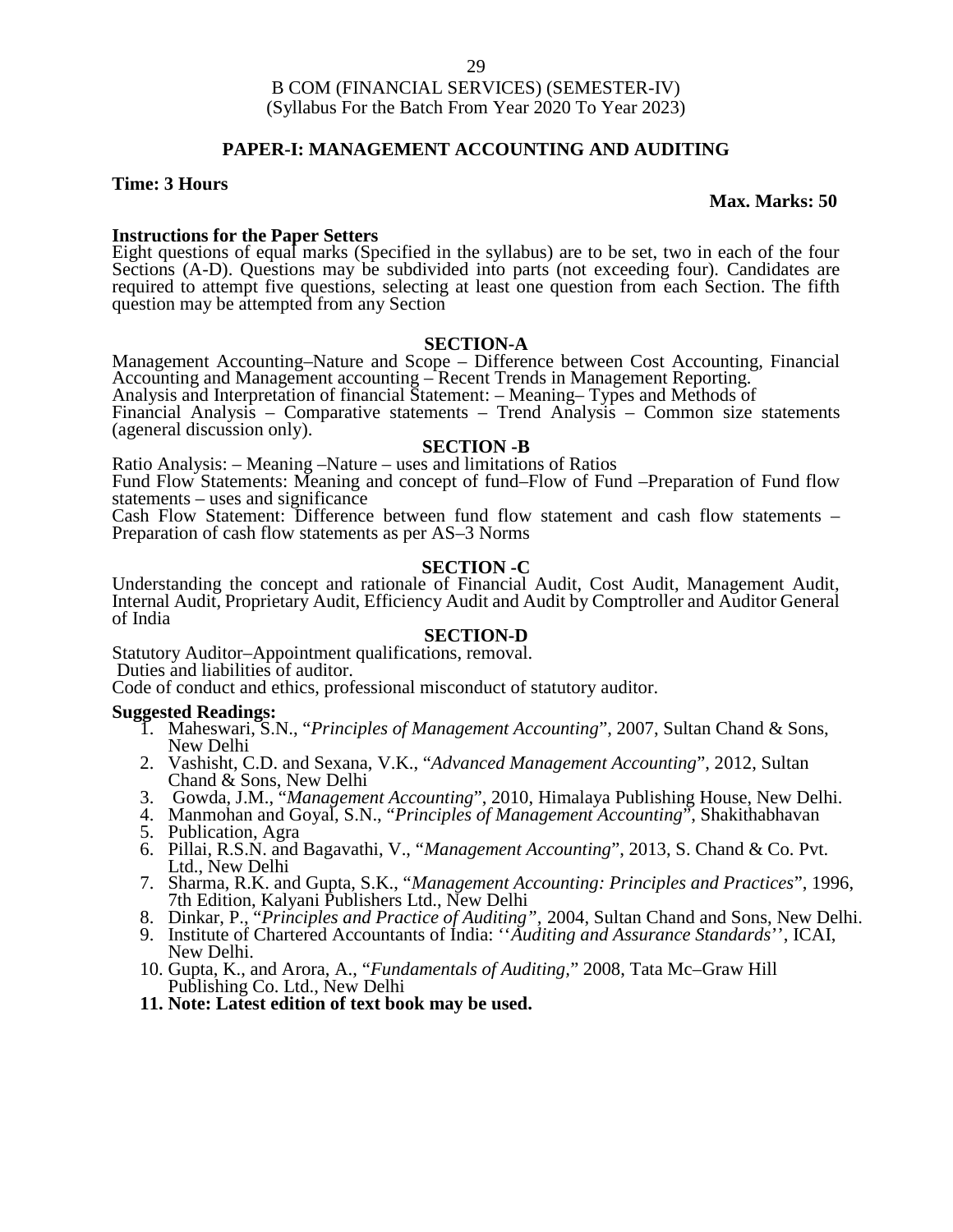#### **PAPER-II: LEADERSHIP & PERSONALITY DEVELOPMENT**

#### **Time: 3 Hours Max. Marks: 50**

#### **Instructions for the Paper Setters**

Eight questions of equal marks (Specified in the syllabus) are to be set, two in each of the four Sections (A-D). Questions may be subdivided into parts (not exceeding four). Candidates are required to attempt five questions, selecting at least one question from each Section. The fifth question may be attempted from any Section

#### **SECTION-A**

Leadership:-Concept, theories, styles and approaches of leadership Motivation:-Concept and various theories of motivation Morale: Definition, importance and methods of improving employee morale

#### **SECTION-B**

Conflict management: meaning, styles and strategies, steps to deal with and resolve a conflict Decision making- nature and types of decisions, decision making models, process, problems and improving decision making process

#### **SECTION-C**

Personality: Concept and determinants, techniques of personality development, attitude sources and types

Communication and Interpersonal Skills-Importance and how to improve

#### **SECTION-D**

Stress management-Meaning, types of stress, stress management models and programmes, techniques to cope with stress

Group dynamics-Meaning, types of groups, group development, improving group dynamics

#### **Suggested Readings:**

- 1. Harold Koontz and Heinz Weihrich, "*Essentials of Management: An International Perspective*", 7th edition (2007), McGraw–Hill, New Delhi.
- 2. Richard L Daft, "*The New Era of Management*", 2nd edition (2008), Thomson, New Delhi.
- 3. Koontz, H., "*Principles of Management (Ascent Series)"*, 2004, Tata McGraw Hill Publishing.
- 4. Robbins, S.P. and Coulter, M., "*Management*", 9th Edition, 2008, Prentice Hall of India
- 5. Krizan, A. C.; Merrier, Patricia and Jones, Carol Larson, "*Business Communication*", Thomson South Western.
- 6. Young, Dona J, "*Foundations of Business Communication: An Integrated Approach*", Tata McGraw–Hill. Locker, K. O, and Kaczmarek S. K. "*Business Communication: Building Critical Skills*", Tata McGraw–Hill.
- 7. Taylor, Shirley, "*Communication for Business*", Pearson Education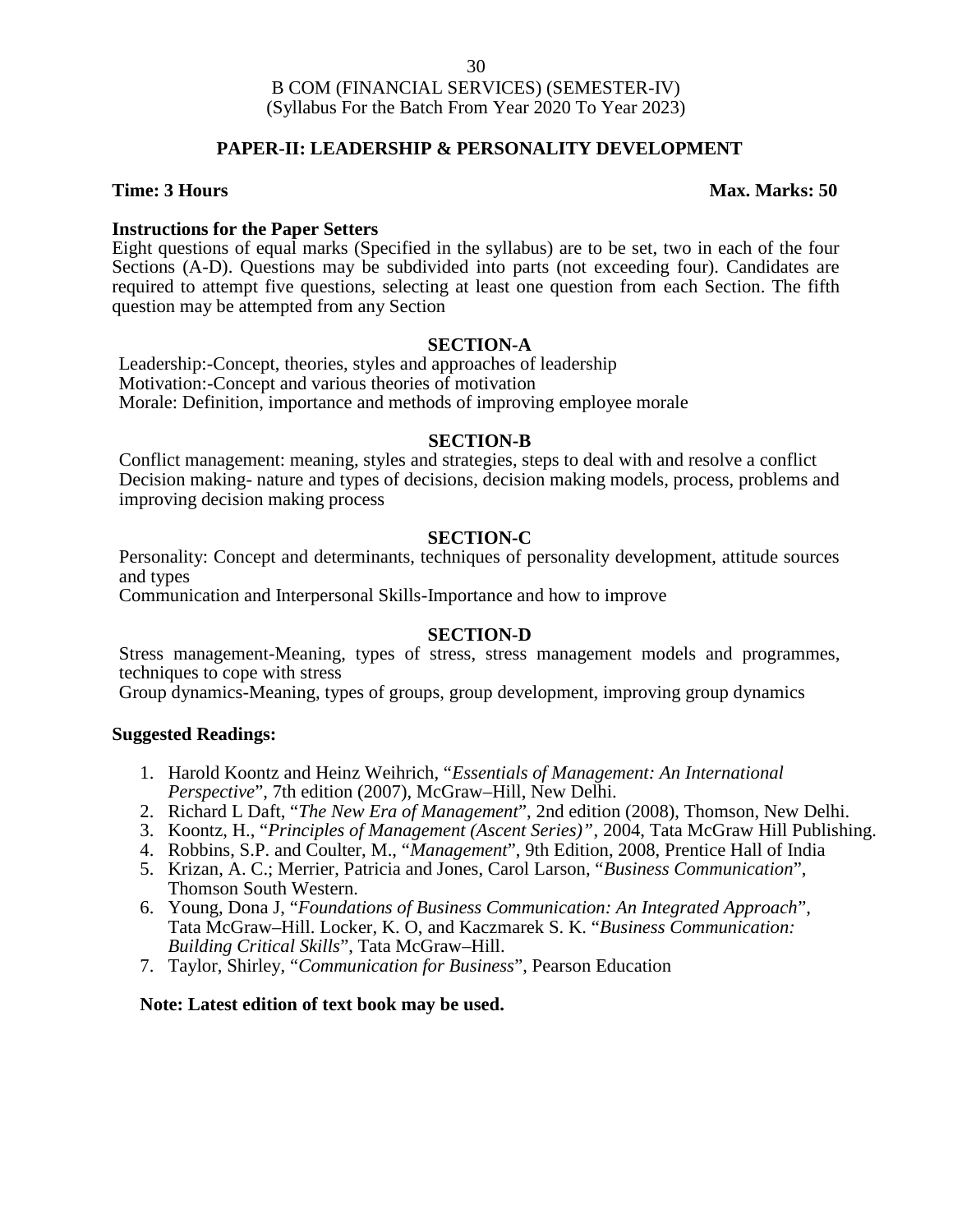#### **PAPER-III: CORPORATE LAW & SECRETARIAL PRACTICES**

#### **Instructions for the Paper Setters**

Eight questions of equal marks (Specified in the syllabus) are to be set, two in each of the four Sections (A-D). Questions may be subdivided into parts (not exceeding four). Candidates are required to attempt five questions, selecting at least one question from each Section. The fifth question may be attempted from any Section

#### **SECTION-A**

Companies Act 2013- Introduction, Company- Meaning and Characteristics, lifting the corporate veil, types of company including OPC, small company, producer company, dormant company ; Formation of company, promoters and their legal position, Preliminary Contract. On Line registration of Company.

#### **SECTION-B**

Memorandum of Association and its alteration, Doctrine of Ultra vires, Articles of Association and its alteration, doctrine of constructive Notice and indoor management.

Prospectus and its types, consequences of misstatement in prospectus, book binding process.

#### **SECTION-C**

Shares- Types, statutory provisions regarding allotment of shares, irregular allotment, Buy Back of Shares, transfer and transmission of shares

Company Management: Directors, Qualification, Disqualification, Appointment, Position, Powers, Remuneration, Duties and Liabilities.

Meetings of shareholder and Board, types, convening and conduct of meetings, requisites of a valid meeting, meeting through video conferencing, e-voting.

#### **SECTION-D**

Company Secretary –Definition, appointment, Role and legal position, rights & liabilities of company secretary, qualification for appointment as secretary, disqualifications, dismissal of the secretary, liabilities of Company Secretary.

#### **Practical Notebook:**

Notice, Agenda, Quorum, Proxy, Reports, Minutes of Meetings, Resolutions.

#### **Suggested Readings:**

- 1. Sharma J. P, "*An Easy Approach to Corporate Laws*", 2010, Ane Books Pvt Ltd, New Delhi.
- 2. Puliani R. and Puliani, M., "*Bharat'sManual of Companies Act and Corporate Laws*", 2011, Bharat Law House, New Delhi.
- 3. Ramaiya, A., "*A Ramaiya's Guide to Companies Act*", 17th Edition, 2011, Lexis Nexis Butterworths Wadhwa, Nagpur.
- 4. Kannal, S., & V.S. Sowrirajan, "*Company Law Procedure*", Taxman's Allied Services (P) Ltd., New Delhi (Latest Edn).
- 5. Singh, Harpal, "*Indian Company Law*", Galgotia Publishing, Delhi.

#### **Note: Latest edition of text book may be used.**

**Time: 3 Hours Max. Marks: 50 Theory: 40 Practical: 10**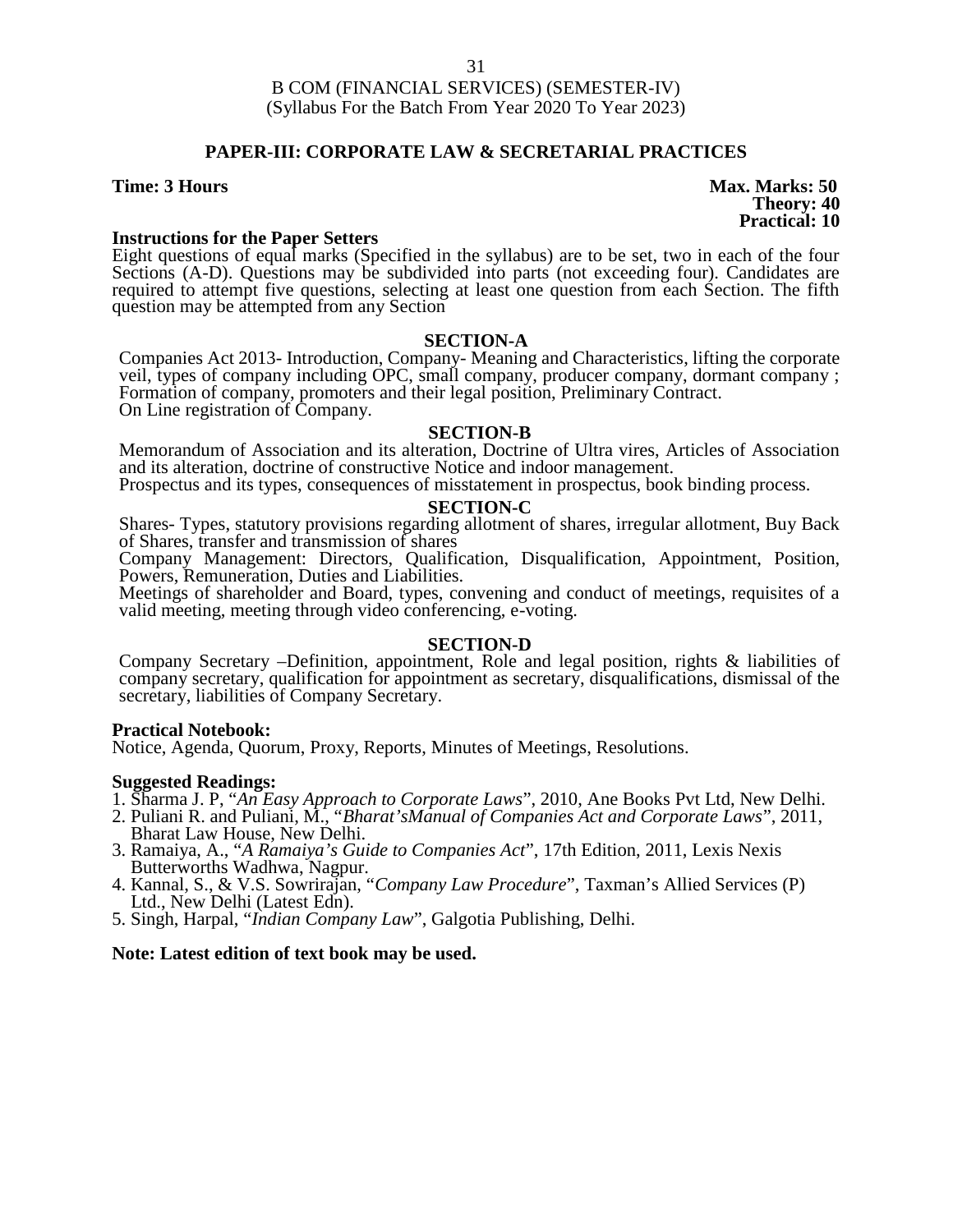### **PAPER-IV: BUSINESS ECONOMICS-II**

#### **Time: 3 Hours Max. Marks: 50**

#### **Instructions for the Paper Setters**

Eight questions of equal marks (Specified in the syllabus) are to be set, two in each of the four Sections (A-D). Questions may be subdivided into parts (not exceeding four). Candidates are required to attempt five questions, selecting at least one question from each Section. The fifth question may be attempted from any Section

#### **SECTION-A**

Macro Economics: Meaning, scope and importance. Difference between micro economics and macro economics.

National Income: Meaning, concepts, methods and problems in the measurement of national income, particularly in UDC's.

#### **SECTION-B**

Determination of Income and Employment: Classical theory and Keynesian theory, Says law of market, Effective Demand.

Consumption Function: Meaning, Importance and Determinants of consumption-subjective and objective, Keynes Psychological Law of Consumption

#### **SECTION-C**

Investment: Concept types and determinates. Net present value and marginal efficiency of capital Working of Multiplier: Static and Dynamic, Accelerator, Interaction between Multiplier and Acceleration.

#### **SECTION-D**

Trade Cycles: Meaning, Characteristics ad phases, Samuelsson and Hicks model of trade cycles, Inflation: Meaning, causes and cures. Inflation-unemployment trade –off.

#### **Suggested Readings:**

1. Shapiro, E. : Macroeconomic Analysis.

2. Peterson, W.C. : Income, Emplyment and Economic Growth

3. McConnell, O. & Brue, S.L. : Economics (12th edition).

4. Edgmond, M.R. : Macroeconomic Theory and Policy.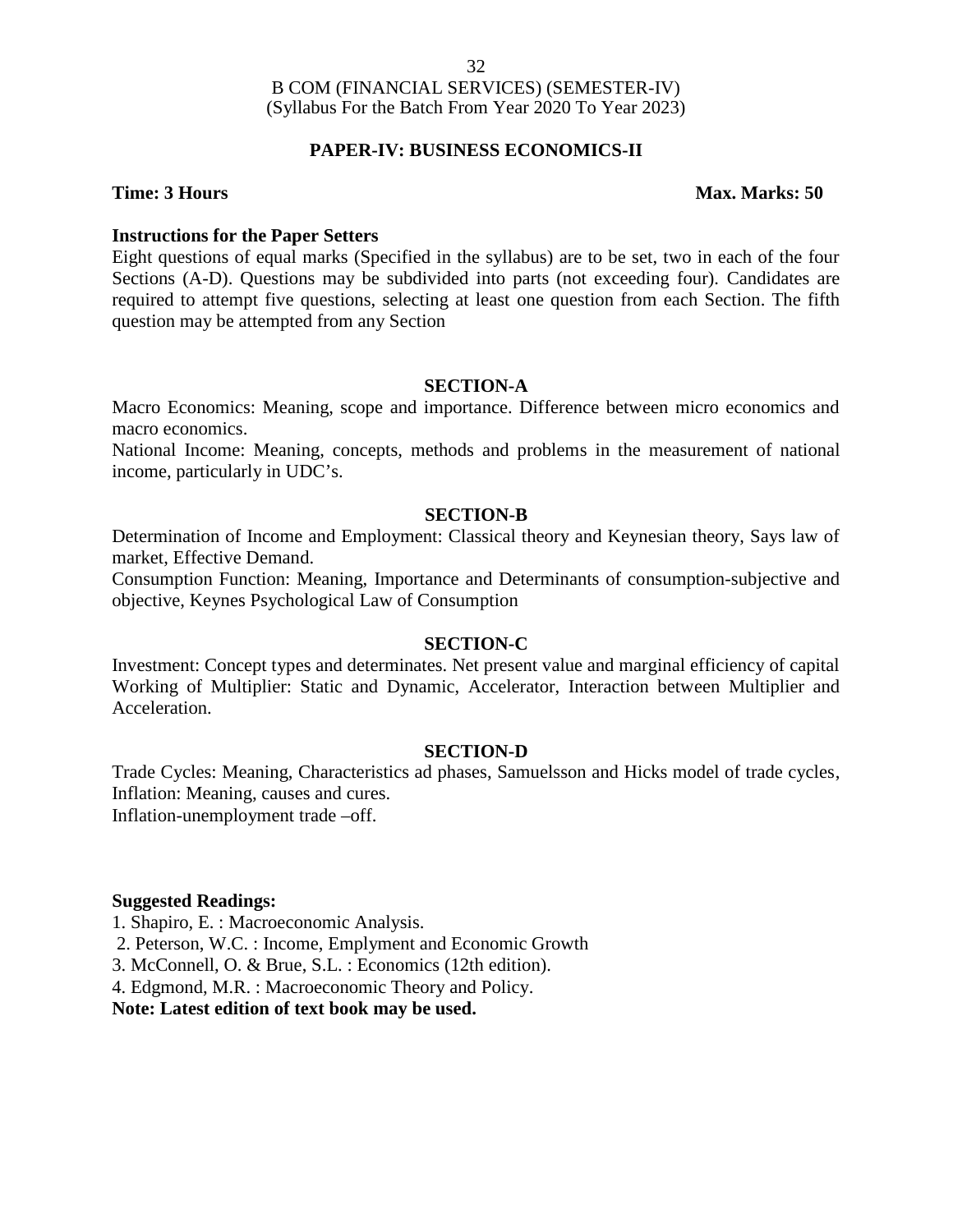#### **PAPER-V: FUNDAMENTALS OF INSURANCE AND ITS ACCOUNTING**

#### **Instructions for the Paper Setters**

Eight questions of equal marks (Specified in the syllabus) are to be set, two in each of the four Sections (A-D). Questions may be subdivided into parts (not exceeding four). Candidates are required to attempt five questions, selecting at least one question from each Section. The fifth question may be attempted from any Section

#### **SECTION-A**

Introduction to Insurance; Evolution, Meaning of Insurance, Types of Insurance. Role of Insurance and Principles of Insurance. Insurance Business Environment in India.

#### **SECTION-B**

Regulatory framework; Insurance Regulatory & Development Authority of India Act. Insurance Act 1938. Privatization of Insurance sector

#### **SECTION-C**

Life Insurance: Nature, types of life insurance policies and use of Life Insurance- distinguishing features of life insurance contracts

General Insurance: Types of general insurance contracts and features of general insurance contracts

#### **SECTION-D**

**Insurance Companies**– Books maintained by insurance companies, Explanation of special terms peculiar to insurance business.

Accounts for life insurance business, types of policies, Annuity business, surrender value, paid up policy, life assurance fund – valuation balance sheet.

Preparation of final accounts of Life and General insurance business (as per the provisions of IRDA Act)

#### **Suggested Readings:**

1. Sethi, Jyotsana and Bhatia, Nishwan, "Elements of Banking and Insurance".

2. Emmett J.Vaughan and Therese Vaughan "Fundamentals of Risk and Insurance"

3. Agarwal, O.P "Banking and Insurance"

4. Periasamy,P; Veeraselvam,M., "Risk and Insurance Management", Tata Mc Graw Hill www.irda.org. 5. Shukla, M.C., Grewal T.S. and Gupta S.C: "*Corporate Accounting*",2008, S. Chand and

Co.,New Delhi.

6. Gupta R.L, and Radhaswamy M, "*Corporate Accounting*", 1999, Sultan Chand and Sons, New Delhi.

7. Sehgal A. and Sehgal D., "*Advanced Accounting*", Volume II, 2008, Taxmann Publications Pvt Ltd., New Delhi

#### *Note: The latest editions of the books should be followed.*

#### **Time: 3 Hours Max. Marks: 50**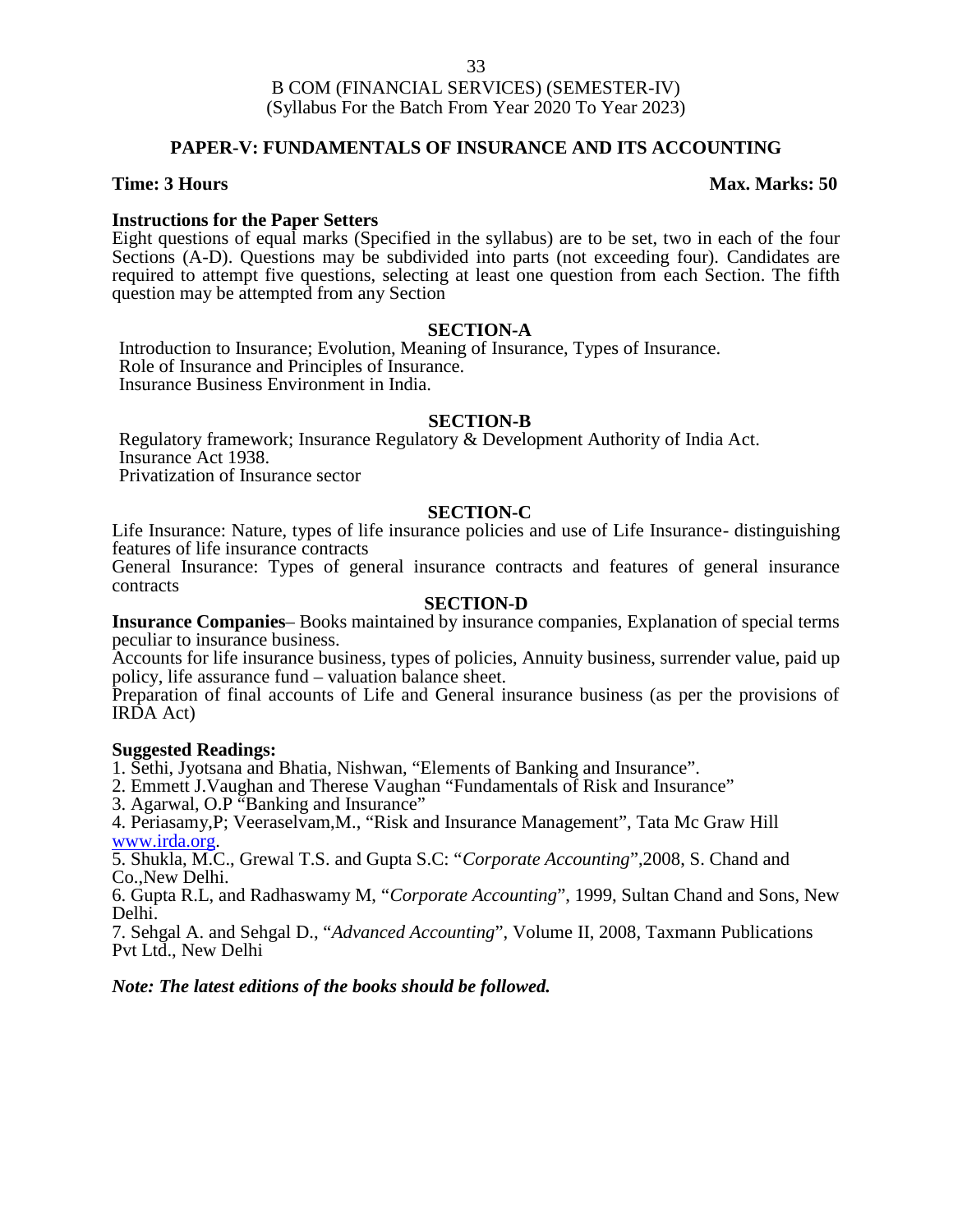#### **PAPER-VI: FUNDAMENTALS OF HUMAN RESOURCE MANAGEMENT**

#### **Time: 3 Hours Max. Marks: 50**

**Instructions for the Paper Setters:-**<br>Eight questions of equal marks (Specified in the syllabus) are to be set, two in each of the four Sections (A-D). Questions may be subdivided into parts (not exceeding four). Candidates are required to attempt five questions, selecting at least one question from each Section. The fifth question may be attempted from any Section

#### **SECTION-A**

Human Resource Management (HRM): Nature, Scope, Objectives and Functions of HRM, Evolution of HRM, Changing Trends in HRM.Status and competencies of HR manager. Human Resource Planning (HRP): Concept, Need and Importance of HRP, Factors affecting HRP, Human Resource Planning Process.

Job Analysis: Meaning and Objective, Process, Methods of Collecting job data, Uses of Job Analysis, Problems of Job Analysis.

#### **SECTION B**

Recruitment and Selection: Meaning and Factors governing Recruitment, Recruitment Sources and Techniques. Meaning and Process of Selection, Problems associated with Recruitment and Selection.

Employee Retention: Meaning, Factors Responsible for High Employee Turnover, Employee Retention Strategies.

#### **SECTION C**

HR Training and Development: Concept and Need, Process of Training and Development Programme: - Identification of Training and Development Needs, Objectives,

Strategy & Designing of Training and Development, Implementation and Methods of Training, Programme and Levels of Training Evaluation.

Performance Appraisal: Meaning, Purpose, Essentials of Effective Performance Appraisal System, Various Components of Performance Appraisal, Methods and Techniques of Performance Appraisal.

#### **SECTION D**

Managing Compensation and Employee Remuneration: Concept, Objectives, Components of Employee Remuneration, Factors Influencing Employee Remuneration, Challenges of Remuneration. Incenive plans , fringe benefits, employee health and safety and employee grievance system.

Job Evaluation: Meaning, Process and Methods of Job Evaluation.

#### **Suggested Readings:**

- 1. Dessler, Gary, "Human Resource Management", New Delhi, Pearson Education Asia.
- 2. Durai, Pravin, "Human Resource Management," New Delhi, Pearson.
- 3. Noe, Raymond A., Hollenbeck, John R, Gerhart, Barry, Wright, Patrick M., "Human Resource Management: Gaining a Competitive Advantage," New Delhi, McGraw-Hill.
- 4. Mathis, Robert L. and Jackson, John H, "Human Resource Management," New Delhi, Thomson Publishing.
- 5. Gomez, Mejia, Balkin, Cardy, "Managing Human Resources," New Delhi, Pearson Education.
- 6. Aswathappa, K., "Human Resource Management", Text and Cases. New Delhi, Tata McGraw – Hill.
- 7. Snell, Scott, and Bohlander, George, "Human Resource Management," New Delhii,Cengage Learning.

#### *Note: The latest editions of the books should be followed.*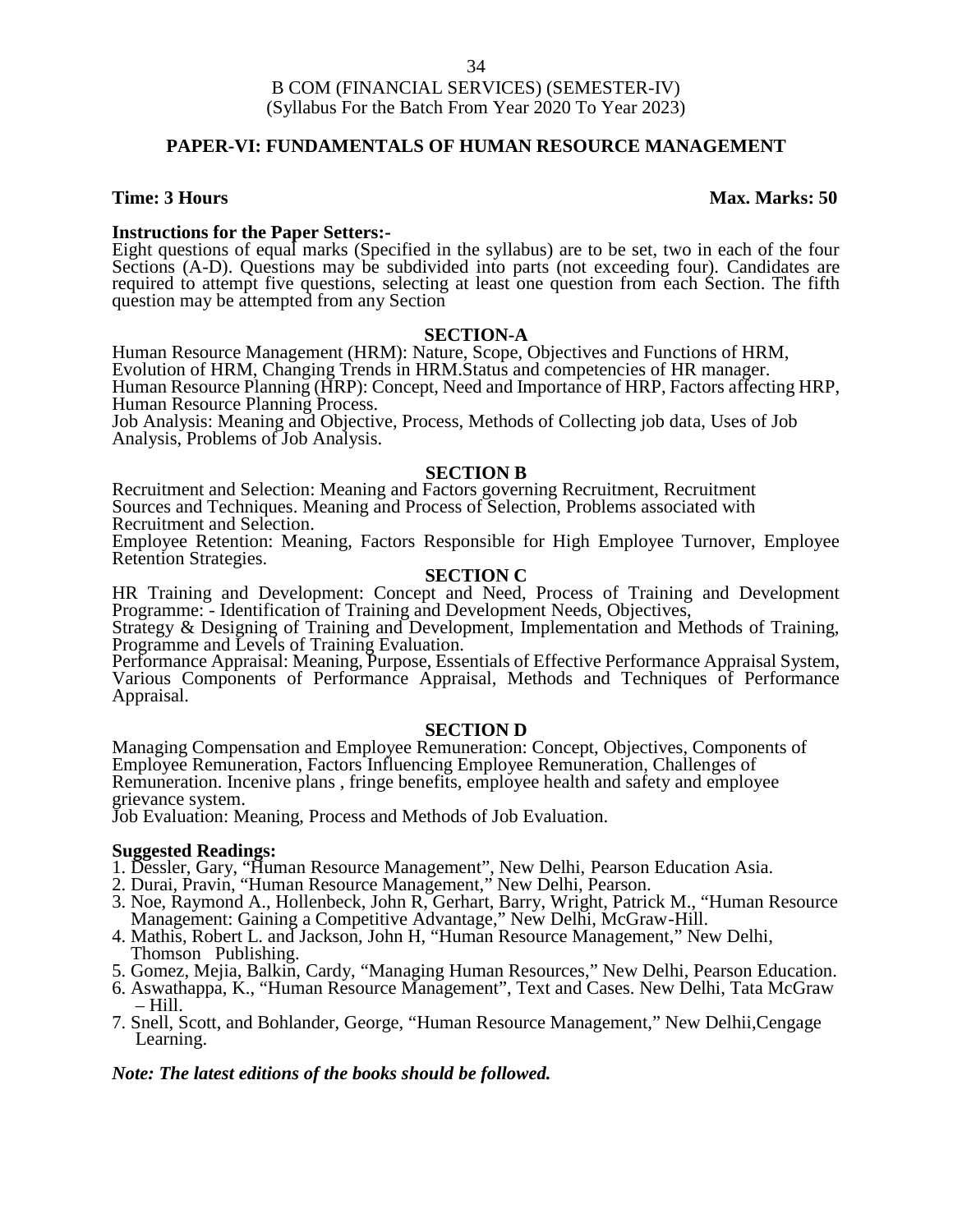## **Paper-VII: Viva Voce**

**Max. Marks: 50**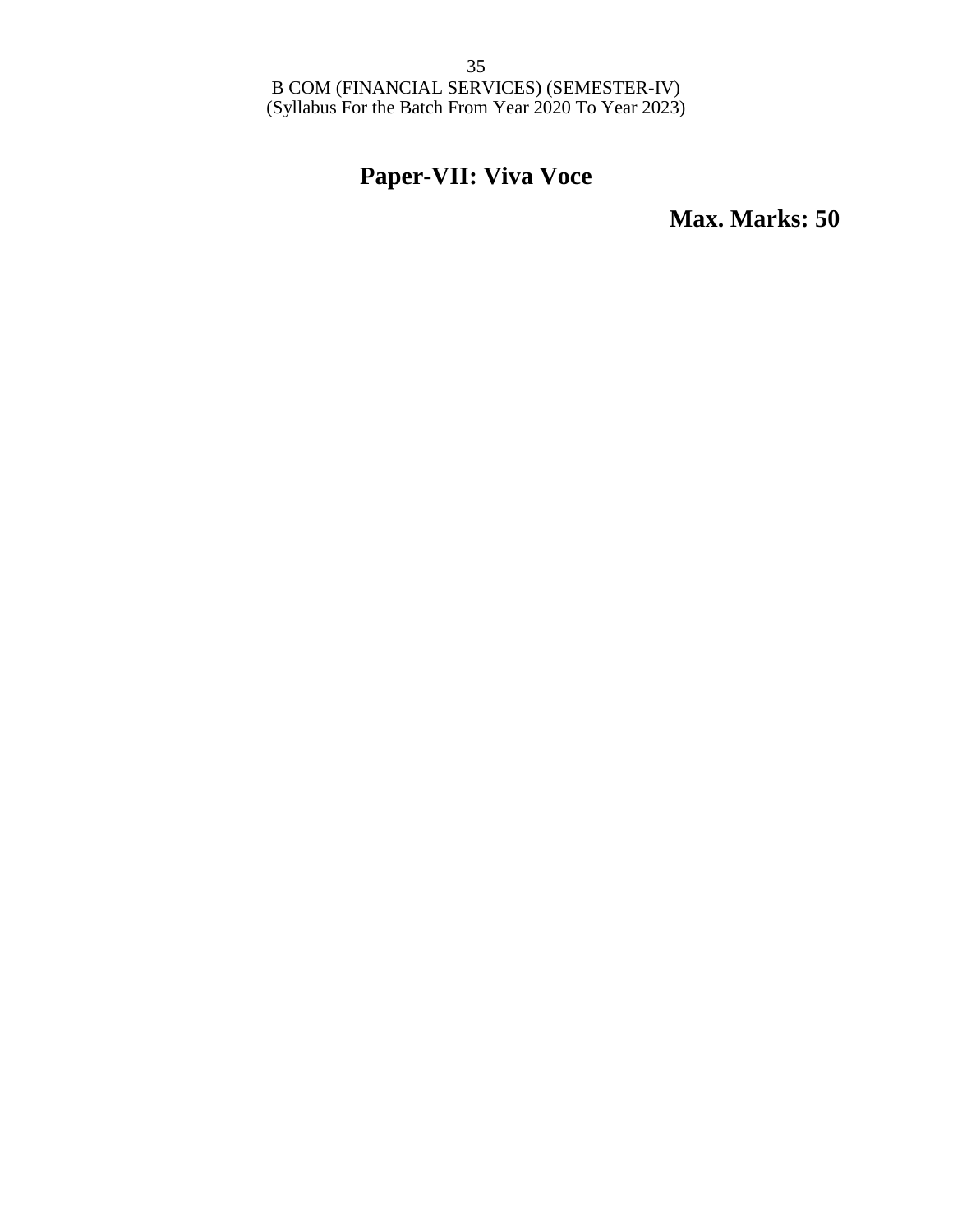### **Paper-VIII: Training**

A Student is required to undergo training for 4 weeks in any Financial Organisation like Bank, Finance Company, Insurance Company, Stock Broking house, Financial Product dealers and professionals like Chartered Accountants & Financial advisors.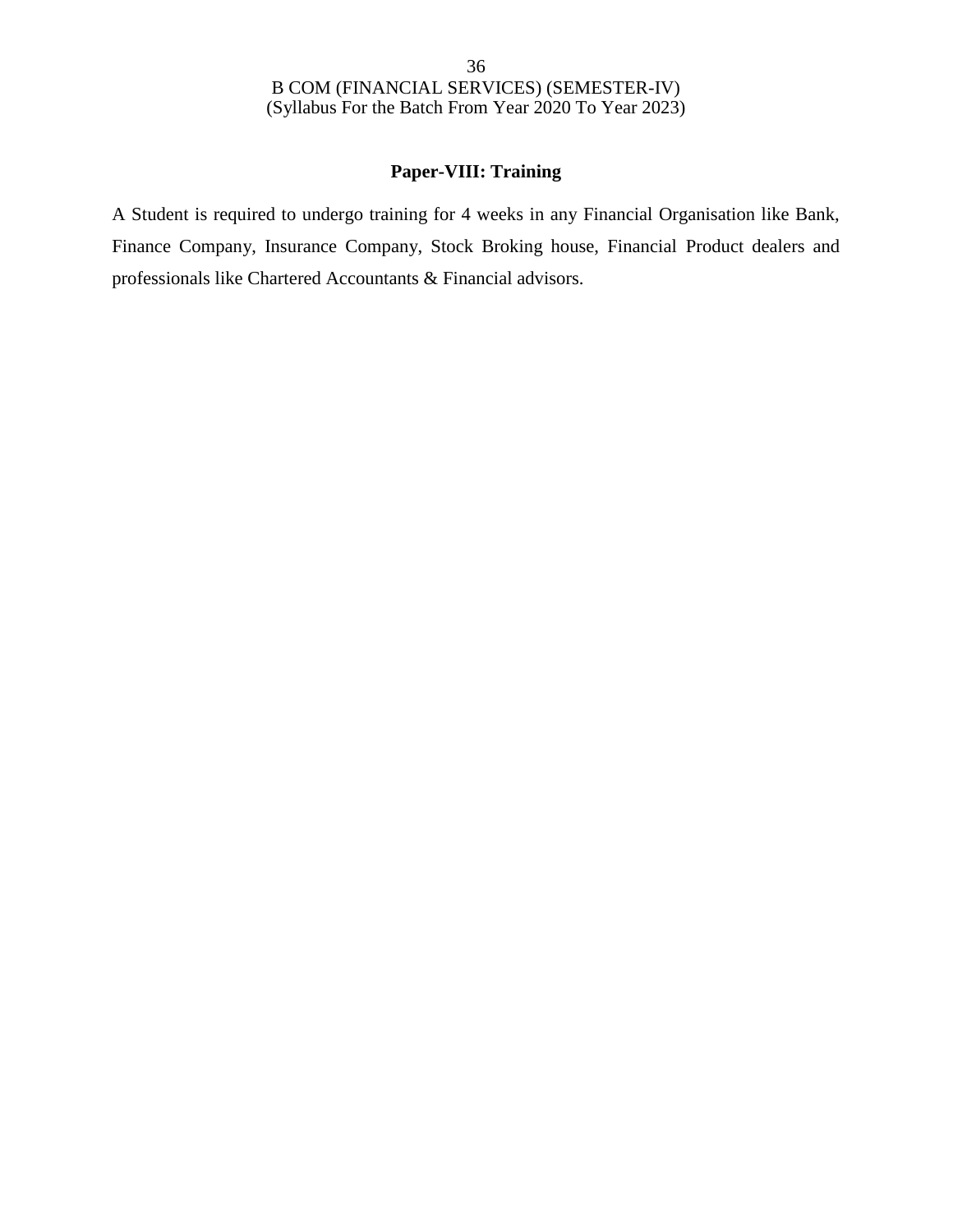### **ESL-221: Environmental Studies (Compulsory Paper)**

#### **Time: 3 Hrs. Max. Marks: 100**

#### **Teaching Methodologies**

The Core Module Syllabus for Environmental Studies includes class room teaching and field work. The syllabus is divided into 8 Units [Unit-1 to Unit-VII] covering 45 lectures  $+5$  hours for field work [Unit-VIII]. The first 7 Units will cover 45 lectures which are class room based to enhance knowledge skills and attitude to environment. Unit-VIII comprises of 5 hours field work to be submitted by each candidate to the Teacher in-charge for evaluation latest by 15 December, 2020.

#### **Exam Pattern: End Semester Examination- 75 marks Project Report/Field Study- 25 marks [based on submitted report] Total Marks- 100**

The structure of the question paper being:

#### **Part-A,** Short answer pattern with inbuilt choice – **25 marks**

Attempt any five questions out of seven distributed equally from Unit-1 to Unit-VII. Each question carries 5 marks. Answer to each question should not exceed 2 pages.

#### **Part-B**, Essay type with inbuilt choice – **50 marks**

Attempt any five questions out of eight distributed equally from Unit-1 to Unit-VII. Each question carries 10 marks. Answer to each question should not exceed 5 pages.

#### **Project Report / Internal Assessment:**

#### **Part-C**, Field work – **25 marks [Field work equal to 5 lecture hours]**

The candidate will submit a hand written field work report showing photographs, sketches, observations, perspective of any topic related to Environment or Ecosystem. The exhaustive list for project report/area of study are given just for reference:

- 1. Visit to a local area to document environmental assets: River / Forest/ Grassland / Hill / Mountain / Water body / Pond / Lake / Solid Waste Disposal / Water Treatment Plant / Wastewater Treatment Facility etc.
- 2. Visit to a local polluted site Urban / Rural / Industrial / Agricultural
- 3. Study of common plants, insects, birds
- 4. Study of tree in your areas with their botanical names and soil types
- 5. Study of birds and their nesting habits
- 6. Study of local pond in terms of wastewater inflow and water quality
- 7. Study of industrial units in your area. Name of industry, type of industry, Size (Large, Medium or small scale)
- 8. Study of common disease in the village and basic data from community health centre
- 9. Adopt any five young plants and photograph its growth
- 10. Analyze the Total dissolved solids of ground water samples in your area.
- 11. Study of Particulate Matter ( $PM_{2.5}$  or  $PM_{10}$ ) data from Sameer website. Download from Play store.
- 12. Perspective on any field on Environmental Studies with secondary data taken from Central Pollution Control Board, State Pollution Control Board, State Science & Technology Council etc.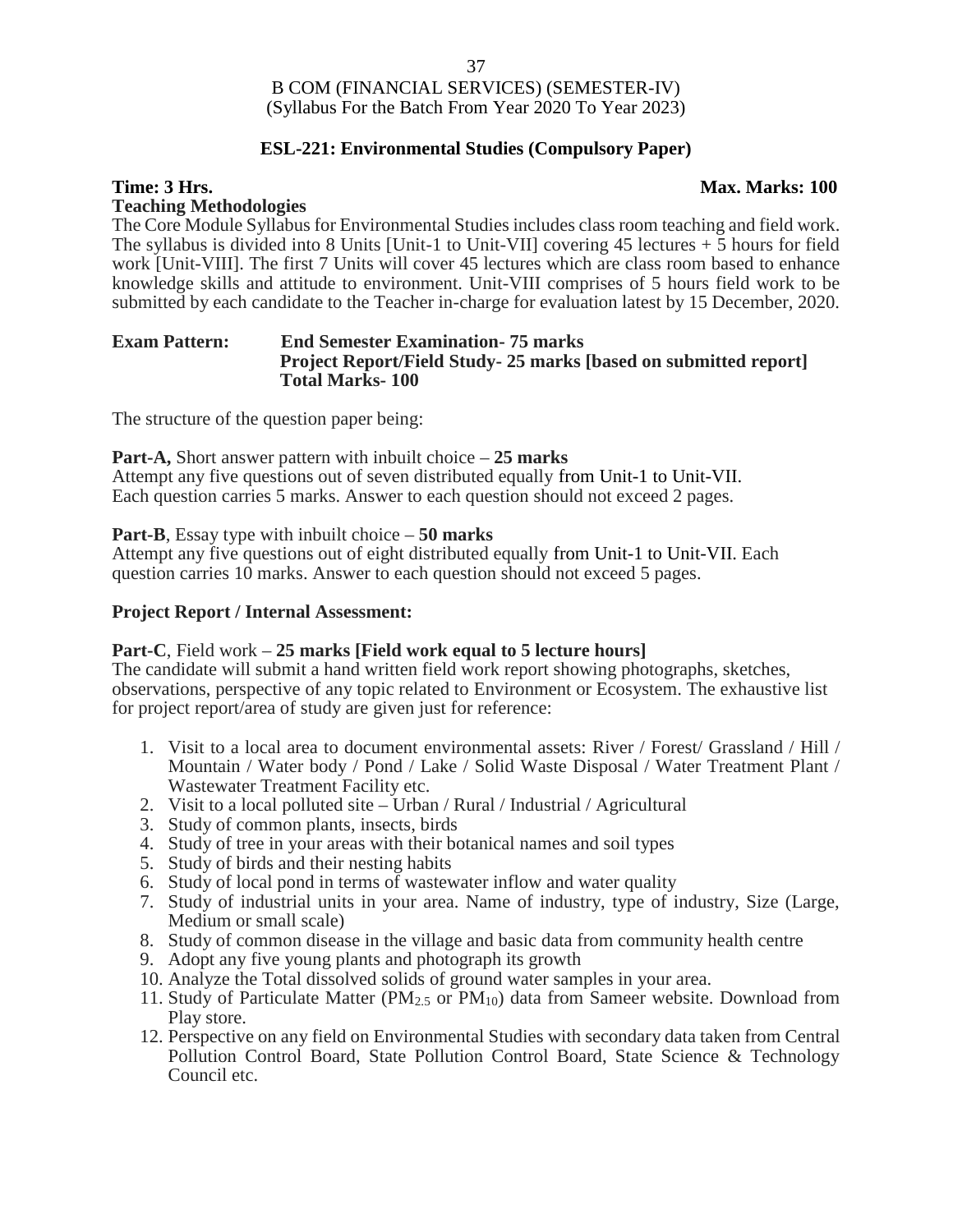### **Unit-I**

### **The multidisciplinary nature of environmental studies**

Definition, scope and importance, Need for public awareness

**(2 lectures)**

### **Unit-II**

### **Natural Resources: Renewable and non-renewable resources:**

Natural resources and associated problems.

- (a) Forest resources: Use and over-exploitation, deforestation, case studies. Timber extraction, mining, dams and their effects on forests and tribal people.
- (b) Water resources: Use and over-utilization of surface and ground water, floods, drought, conflicts over water, dams-benefits and problems.
- (c) Mineral resources: Use and exploitation, environmental effects of extracting and using mineral resources, case studies.
- (d) Food resources: World food problems, changes caused by agriculture and overgrazing, effects of modern agriculture, fertilizer-pesticide problems, water logging, salinity, case studies.
- (e) Energy resources: Growing energy needs, renewable and non-renewable energy sources, use of alternate energy sources, case studies.
- (f) Land resources: Land as a resource, land degradation, man induced landslides, soil erosion and desertification.

**Unit-III**

- Role of an individual in conservation of natural resources.
- Equitable use of resources for sustainable lifestyles.

**(8 Lectures)**

#### **Ecosystems**

- Concept of an ecosystem
- Structure and function of an ecosystem
- Producers, consumers and decomposers
- Energy flow in the ecosystem
- Ecological succession
- Food chains, food webs and ecological pyramids
- Introduction, types, characteristic features, structure and function of the following ecosystem: Forest ecosystem, Grassland ecosystem, Desert ecosystem, Aquatic ecosystems (ponds, streams, lakes, rivers, ocean estuaries)

#### **(6 Lectures)**

#### **Unit-IV**

#### **Biodiversity and its conservation**

- $\bullet$  Introduction Definition: genetic, species and ecosystem diversity
- Biogeographical classification of India
- Value of biodiversity: consumptive use, productive use, social, ethical aesthetic and option values
- Biodiversity at global, national and local levels
- India as a mega-diversity nation
- Hot-spots of biodiversity
- Threats to biodiversity: habitat loss, poaching of wildlife, man wildlife conflicts
- Endangered and endemic species of India
- Conservation of biodiversity: In-situ and Ex-situ conservation of biodiversity

**(8 Lectures)**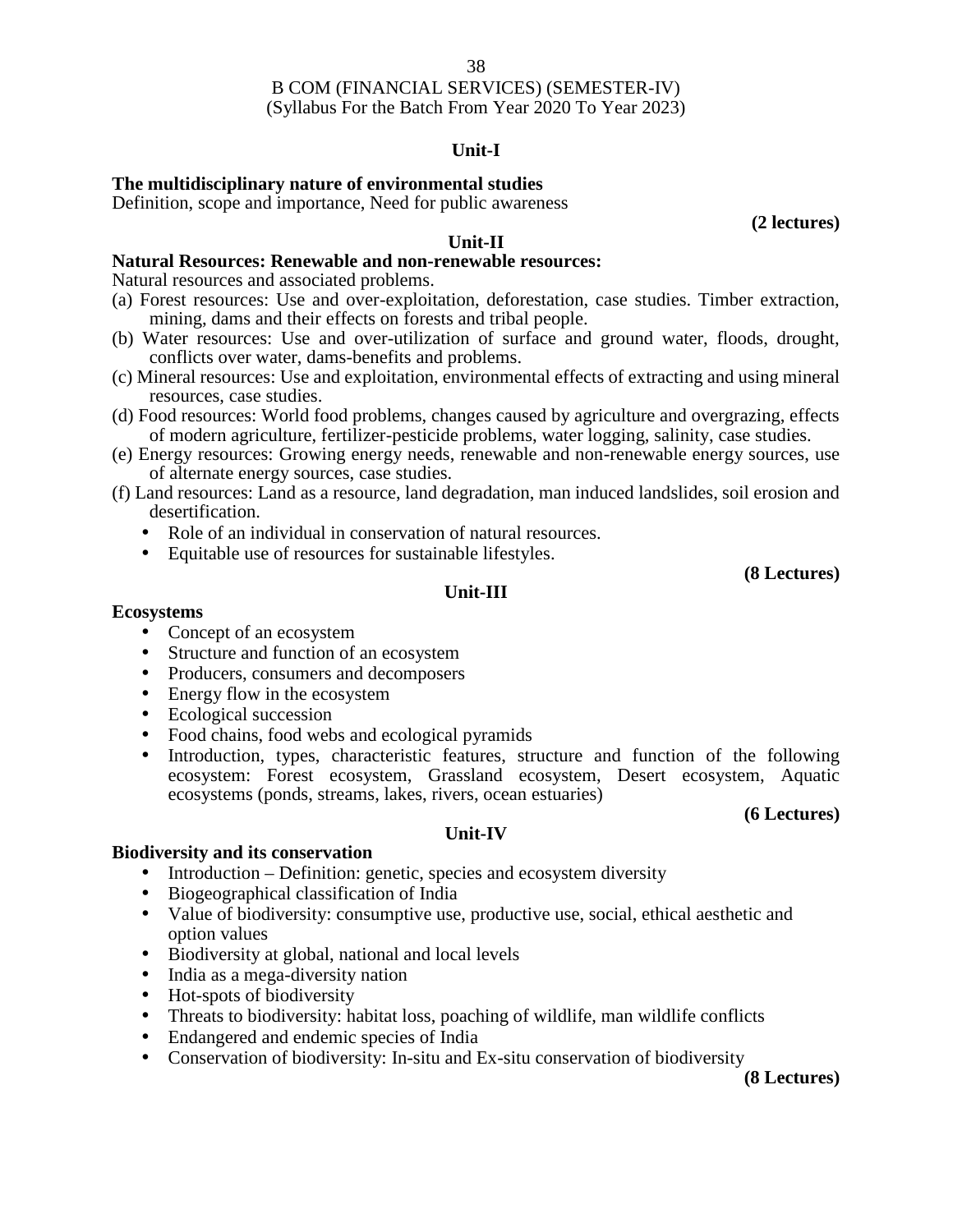### **Unit-V**

### **Environmental Pollution**

**Definition** 

- Causes, effects and control measures of Air pollution, Water pollution, Soil pollution, Marine pollution, Noise pollution, Thermal pollution, Nuclear pollution
- Solid waste management: Causes, effects and control measures of urban and industrial wastes.
- Role of an individual in prevention of pollution
- Pollution case studies
- Disaster management: floods, earthquake, cyclone and landslides

#### **(8 Lectures)**

### **Unit-VI**

#### **Social Issues and the Environment**

- From unsustainable to sustainable development
- Urban problems and related to energy
- Water conservation, rain water harvesting, watershed management
- Resettlement and rehabilitation of people; its problems and concerns. Case studies.
- Environmental ethics: Issues and possible solutions
- Climate change, global warming, acid rain, ozone layer depletion, nuclear accidents and holocaust. Case studies.
- Wasteland reclamation
- Consumerism and waste products
- Environmental Protection Act, 1986
- Air (Prevention and Control of Pollution) Act, 1981
- Water (Prevention and control of Pollution) Act, 1974
- Wildlife Protection Act
- Forest Conservation Act
- Issues involved in enforcement of environmental legislation
- Public awareness

### **(7 Lectures)**

#### **Unit-VII**

#### **Human Population and the Environment**

- Population growth, variation among nations
- Population explosion Family Welfare Programmes
- Environment and human health
- Human Rights
- Value Education
- HIV / AIDS
- Women and Child Welfare
- Role of Information Technology in Environment and Human Health
- Case Studies

**(6 Lectures)**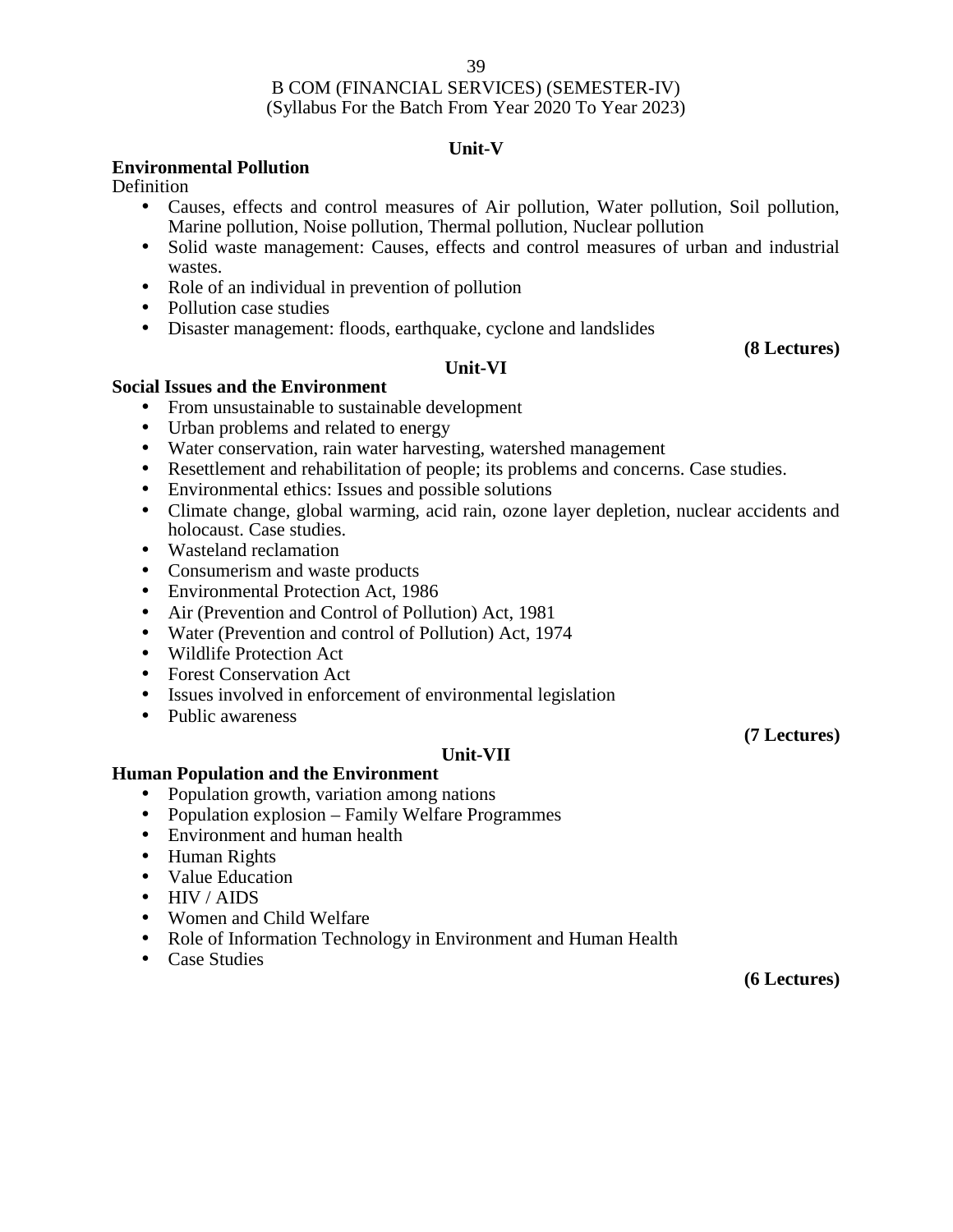#### **Unit-VIII**

### **Field Work**

- Visit to a local area to document environmental assets river/forest/grassland/hill/mountain
- Visit to a local polluted site Urban / Rural / Industrial / Agricultural
- Study of common plants, insects, birds
- Study of simple ecosystems-pond, river, hill slopes, etc

### **(Field work equal to 5 lecture hours)**

### **ADVISORY FOR PUSHPA GUJRAL SCIENCE CITY, KAPURTHALA :**

The Under Graduate students studying Environmental Studies (Compulsory Paper for All UG College Courses) may be taken to Pushpa Gujral Science City, Kapurthala in lieu of Field study report of 25 marks.

Although students will submit a hand written reports with pictures/ graphs/ tables related to biodiversity, ecology, health, biotechnology, energy, water etc. in about 10 pages to the teacher in-charge.

Above advisory is issued to promote scientific temperament in undergraduate classes and is optional. Further, the report will only be considered if there will be a minimum strength of 25 students along with deputed teacher by the college**.**

#### **References:**

- 1. Bharucha, E. 2005. Textbook of Environmental Studies, Universities Press, Hyderabad.
- 2. Down to Earth, Centre for Science and Environment, New Delhi.
- 3. Heywood, V.H. & Waston, R.T. 1995. Global Biodiversity Assessment, Cambridge House, Delhi.
- 4. Joseph, K. & Nagendran, R. 2004. Essentials of Environmental Studies, Pearson Education (Singapore) Pte. Ltd., Delhi.
- 5. Kaushik, A. & Kaushik, C.P. 2004. Perspective in Environmental Studies, New Age International (P) Ltd, New Delhi.
- 6. Rajagopalan, R. 2011. Environmental Studies from Crisis to Cure. Oxford University Press, New Delhi.
- 7. Sharma, J. P., Sharma. N.K. & Yadav, N.S. 2005. Comprehensive Environmental Studies, Laxmi Publications, New Delhi.
- 8. Sharma, P. D. 2009. Ecology and Environment, Rastogi Publications, Meerut.
- 9. State of India's Environment 2018 by Centre for Sciences and Environment, New Delhi
- 10. Subramanian, V. 2002. A Text Book in Environmental Sciences, Narosa Publishing House, New Delhi.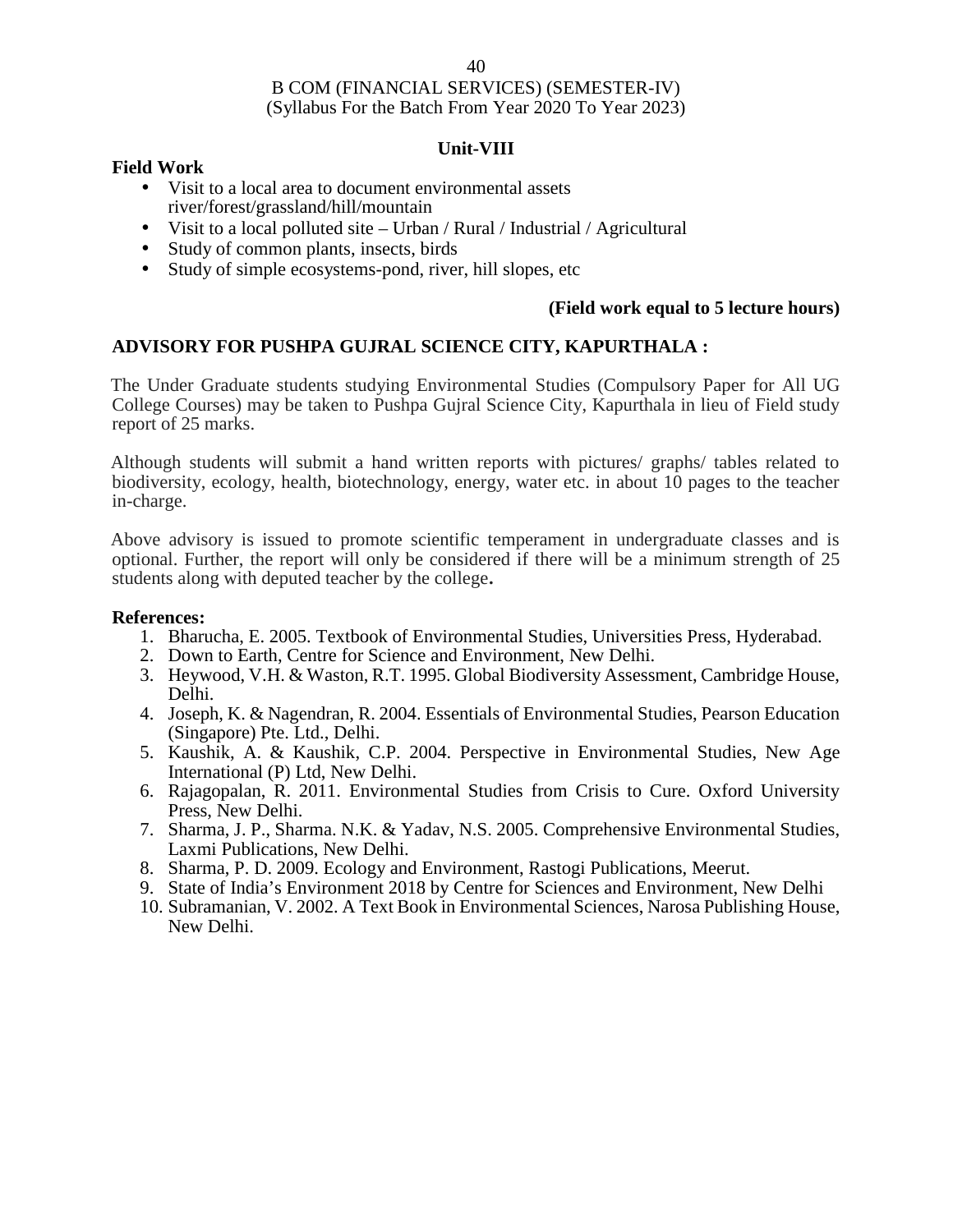#### **PAPER-I: FINANCIAL MANAGEMENT**

#### **Time: 3 Hours Max. Marks: 50**

#### **Instructions for the Paper Setters**

Eight questions of equal marks (Specified in the syllabus) are to be set, two in each of the four Sections (A-D). Questions may be subdivided into parts (not exceeding four). Candidates are required to attempt five questions, selecting at least one question from each Section. The fifth question may be attempted from any Section.

#### **SECTION-A**

Introduction- Concept of Finance, aims, scope and objectives of Financial Management, Types of Financial Decisions and their inter-relationship.

Capital Budgeting- Meaning, objectives and process, traditional and modern methods of capital budgeting, treatment of risk and uncertainty in capital budgeting.

#### **SECTION-B**

Leverages- Business Risks and Financial Risk, Types of Leverages and its implications. Capital structure- Concept, capital structure, theories, designing optimum, capital structure, concept of point of indifference, financial break-even point and capital gearing ratio.

#### **SECTION-C**

Cost of Capital- concept, relevance, different components, weighted average and ,marginal, cost of capital.

Capitalisation- Concept and types.

Sources of Finance: short-term and long term

#### **SECTION-D**

Dividend Decisions- Meaning and types of dividends, dividend theories: Walter's Model, Gordon's Model, Modigliani and Miller's model.

Working capital management: Meaning, Types, various issues in working capital management estimating working capital requirements, approaches to working capital financing and various sources management of components of working capital (introductory level).

#### **Suggested Readings:**

1. Khan and Jain, "*Financial Management*",2007, TMH

2. Horne, Van, "*Financial Management & Policy*", 2002, Pearson

3. Sharan, "*Fundamentals of Financial Management"*,2008,Pearson

4. Banerjee, B, "*Financial Policy & Management Accounting*", 2005, PHI

5. Chandra, P., "*Financial Management*",2010, TMH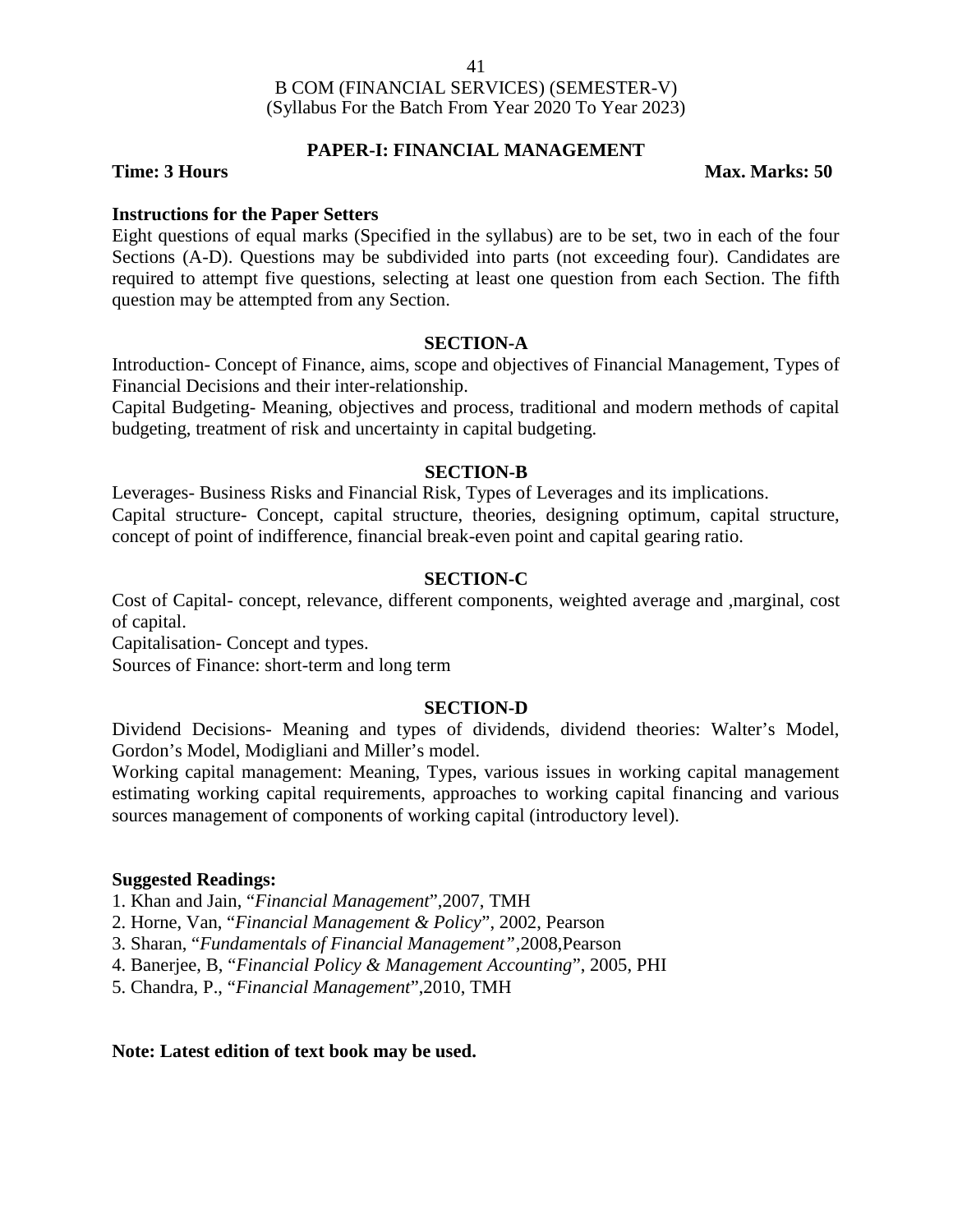### **PAPER-II: OPERATIONS RESEARCH**

**Instructions for the Paper Setters** Eight questions of equal marks (Specified in the syllabus) are to be set, two in each of the four Sections (A-D). Questions may be subdivided into parts (not exceeding four). Candidates are required to attempt five questions, selecting at least one question from each Section. The fifth question may be attempted from any Section

#### **SECTION-A**

Basics of Operations Research- Meaning, Significance & Scope, Limitations. Linear Programming Problems-Introduction Applications, Formulation of Linear Programming, Graphical Method, Simplex Method, Big-M Method. Sequencing.

### **SECTION-B**

Transportation Problems- Assumptions, Formulation and solution of transportation problem; Assignment Problems- Travelling Salesman Problems

### **SECTION-C**

Game Theory-Two persons zero sum games, pure strategies, mixed strategies. Inventory Control- Types of Inventory, Nature, Economic Lot size, Quantity discount Models.

### **SECTION-D**

Queuing Theory – Single server Models Network analysis**,** Project Planning scheduling, CPM, PERT, Cost Analysis, Crashing the Network Exercises.

#### **Suggested Readings:**

- 1. G. Srinivasan (2008) Operations Research: Principles And Applications, Phi Learning
- 2. Kanti Swarup, Man Mohan and P.K Gupta Operation Research, Sultan Chand & amp; Sons, New Delhi
- 3. Frederick S. Hillier (2009) Introduction to Operations Research, McGraw-Hill Higher Education; 9 edition
- 4. Panneerselvam , R. (2009) Operations Research, 2nd Edition Phi Learning
- 5. V.K.Kapoor (2013) Operations Research: Quantitative Techniques for Management Sultan Chand & amp; Sons , New delhi

#### **Note: Latest edition of text book may be used.**

**Time: 3 Hours Max. Marks: 50**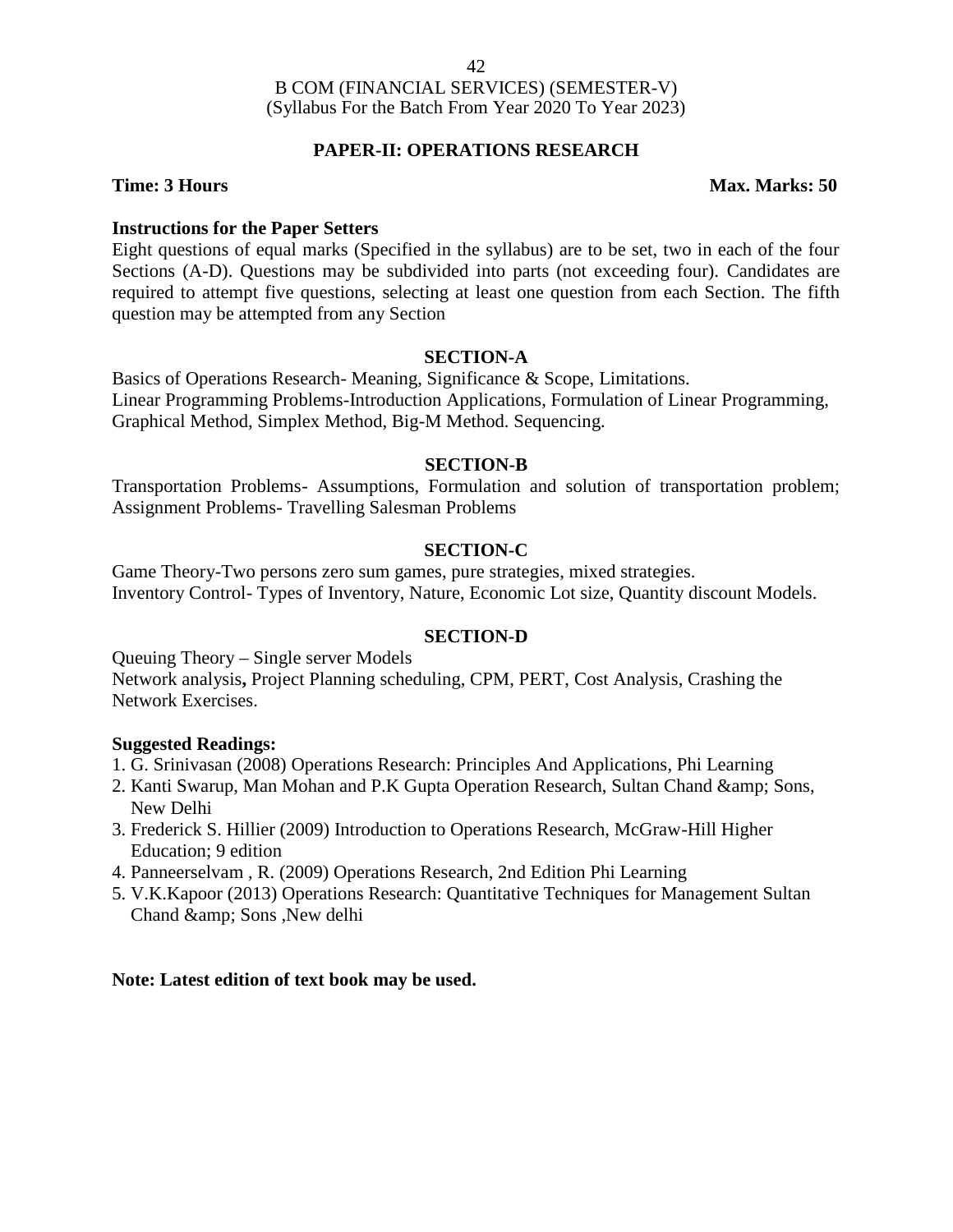### **PAPER-III: INCOME TAX LAW-I**

**Time: 3 Hours Max. Marks: 50** 

#### **Instructions for the Paper Setters**

Eight questions of equal marks (Specified in the syllabus) are to be set, two in each of the four Sections (A-D). Questions may be subdivided into parts (not exceeding four). Candidates are required to attempt five questions, selecting at least one question from each Section. The fifth question may be attempted from any Section

#### **SECTION-A**

Income Tax Act 1961- Introduction and brief history of income tax in India; Important definitions, Rates of taxes applicable to different types of assesses; Agriculture income and its tax treatment, incomes exempt from tax, Residential status and its effect on tax incidence, Scope of total income.

#### **SECTION-B**

Computation of income under the head 'Salaries'- Basis of charge, Tax treatment of Allowance, Perquisites and Retirement benefits, Permissible deductions from salary income and tax treatment of Provident Fund Contributions; Computation of income under the head 'House Property'- Basis of charge, Exempted House property incomes, Determination of annual value, deductions from House Property income, Tax treatment of arrears of rent and Unrealized Rent Recovered.

#### **SECTION-C**

Computation of income under the head 'Profits and Gains of Business and Profession', Basis of charge, Permissible deductions including depreciation; specific disallowance from Business and Profession income, Deemed Profit; Computation income under the head 'Capital Gains'- Basis of charge, Definition of Capital Assets and its transfer, determination of Value of Consideration, Cost of Acquisition and Cost of Improvement, Exempted Capital Gains.

#### **SECTION-D**

Computation of income under the head 'Income from Other Sources'- Basis of charge, tax treatment of dividend income, casual incomes, interest of securities and other incomes, Permissible deductions; Aggregation of income; Set off and Carry Forward of losses, permissible deductions from Gross Total Income; Rebates and Reliefs.

#### **Suggested Readings:**

1. Ahuja, G. 2019. Systematic Approach to Income Tax. Bharat Law House, New Delhi.

2. Kumar, R. Hand Book on Income Tax. Bharat Law House, New Delhi.

3. Singhania, V.K. 2019. Direct Taxes: Law & Practice. Taxmann Publications, New Delhi. 4.

Lal, B.B. and Vashisht, N. Direct Taxes. Pearson Education, New Delhi.

5. Chandra, M., Goyal, S.P. and Shukla, D.C. Income Tax Law and Practice. Pragati Prakashan, New Delhi.

6. Mehrotra, H.C.,Goyal, S.P. Income Tax Law and Accounts. Sahitya Bhawan Publications, Agra. 7.Jain, R.K. Income Tax Law and Practice. SBPD Publications, Agra.

Website: www.incometaxindia.gov.in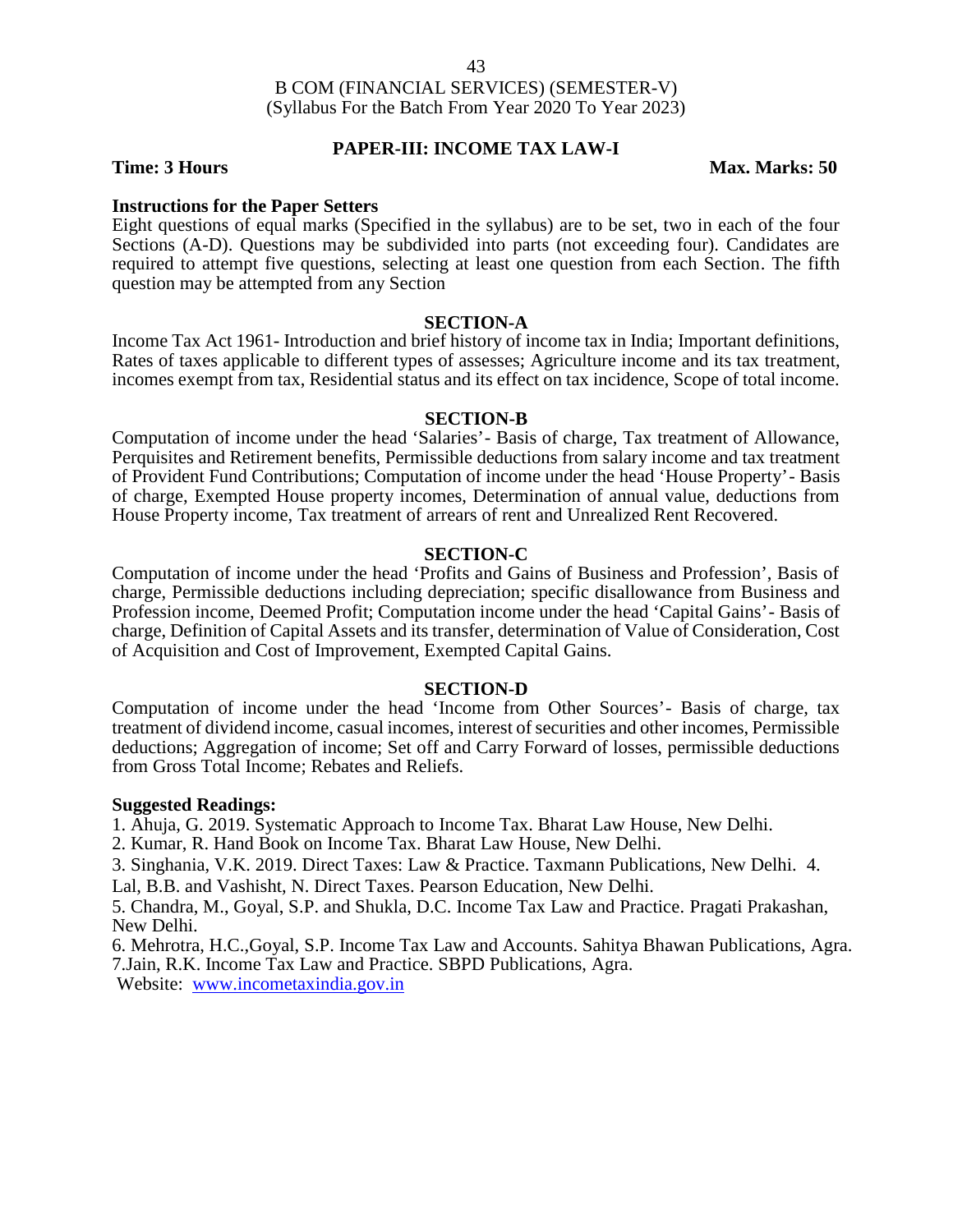#### **PAPER-IV: E- COMMERCE & E-REPORTING**

#### **Time: 3 Hours Max. Marks: 50**

#### **Instructions for the Paper Setters:-**

Eight questions of equal marks (Specified in the syllabus) are to be set, two in each of the four Sections (A-D). Questions may be subdivided into parts (not exceeding four). Candidates are required to attempt five questions, selecting at least one question from each Section. The fifth question may be attempted from any Section

#### **SECTION-A**

Introduction to E Commerce and Definition, E-Commerce based activities, Goals of E-Commerce, Functions, Advantages and disadvantages of E-Commerce, Scope of E-Commerce, Framework of E-Commerce, Electronic Commerce and Electronic Business,

#### **SECTION-B**

Electronic business models: B2B, B2C, C2C, C2B and Recent models. Operations of E-Commerce: Online-payment mechanism; Electronic Payment systems; Payment gateways; Visitors to website; Tools for promoting websites; Risk management options for e payment systems

#### **SECTION-C**

Security and Legal Aspects of E-Commerce; Threats in E-Commerce, Security of Clients and Service-Provider; Cyber Laws- Relevant provisions of Information Technology Act 2000, offences, secure electronic records and digital signatures penalties and adjudication.

Corporate Reporting: Concept and Significance of Reporting in relation to Published Accounts, Components of Corporate Reporting System, Corporate Reporting Environment in India, Qualitative Characteristics of Corporate Information, Major Issues in Corporate Reporting, Traditional Formats of Corporate Disclosure.

#### **SECTION-D**

Corporate Reporting Through Web: Emergence of Web as a Medium of Corporate Reporting, Concept of Corporate Reporting through Web, Stages of Web-based Corporate Reporting, Formats of Digital Annual Report, Potential benefits and limitations of Corporate Reporting through Web, Regulations for Web-based Corporate Reporting, Role of Outsiders in the distribution of Information over the Internet.

#### **Suggested Readings:**

1. Turban, Efraim, and David King, "*Electronic Commerce: A Managerial Perspective",* 2010, Pearson Education Asia, Delhi.

2. Kalakota, Ravi, "*Frontiers of Electronic Commerce",* 2004, Addison – Wesley, Delhi.

3. Rayport, Jeffrey F. and Jaworksi, Bernard J, "*Introduction to E–Commerce"*, 2003, Tata McGraw Hill, New Delhi.

4. Smantha Shurety, "*E–Business with Net Commerce"*, Addison –Wesley, Singapore.

5. Rich, Jason R: *Starting an E–Commerce Business,* 2007, IDG Books, Delhi.

6. Laudon, Kenneth C and Carol Guercio Traver: *E–Commerce business. Technology*, 2011, Pearson Education, Delhi.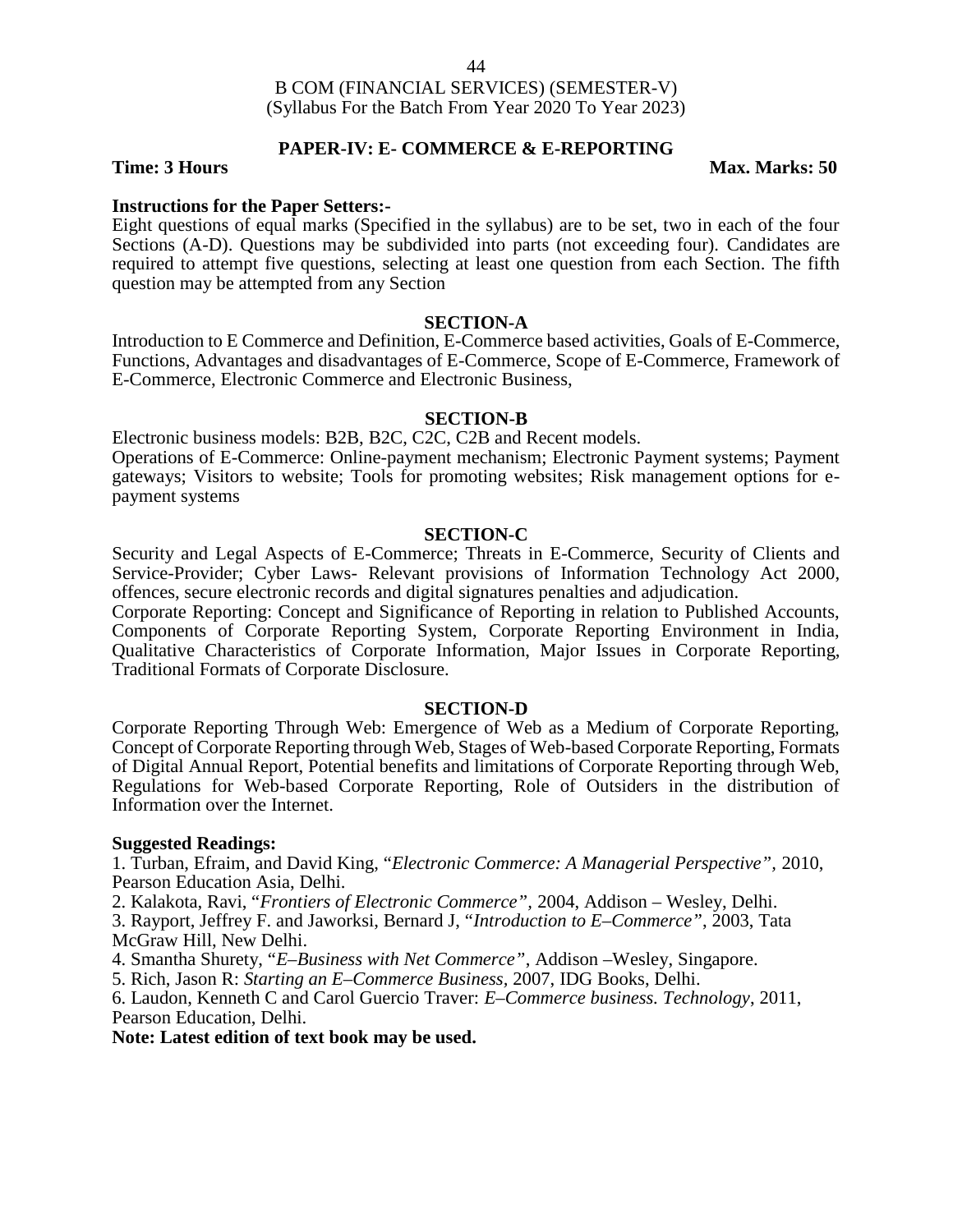### **PAPER-V: MARKETING OF FINANCIAL SERVICES**

#### **Time: 3 Hours Max. Marks: 50**

#### **Instructions for the Paper Setters**

Eight questions of equal marks (Specified in the syllabus) are to be set, two in each of the four Sections (A-D). Questions may be subdivided into parts (not exceeding four).Candidates are required to attempt five questions, selecting at least one question from each Section. The fifth question may be attempted from any Section

#### **SECTION-A**

Meaning: Marketing, financial services. Difference between Services and product. The changing environment of financial services. Services marketing mix.

Financial Product Mix strategy: Product research & development, Test marketing of financial products.

Product life cycle, Product modification, Diversification, Packaging and branding of financial products.

#### **SECTION-B**

Pricing of Financial Products and Services: Objectives, Strategies and Methods, Factors influencing the pricing decisions, Importance of pricing.

#### **SECTION-C**

Distribution: Meaning, types of channels, Functions of distribution channels. Channel management.

Promotion of Financial Services: Promotion mix and role of promotion in marketing,

#### **SECTION-D**

Marketing Information Systems. Tele marketing/Mobile Phone banking. Marketing of Allied services: Mutual funds, credit cards, housing finance, personal loans, factoring services, Quality issues in financial services.

#### **Suggested Readings:**

1. Avadhani, V.A, "Marketing of Financial Services", 1999, Himalaya Publication House

2. Suri, R.K., "Services Management", 2005, Himalaya Publication.

3. Jha, S.M., "Bank Marketing", 2003, Himalaya Publication.

4. Arora, Sangeeta, "Marketing of Financial Services", 2005, Deep and Deep Publications.

5. Madhukar R.K. "Dynamics of Bank Marketing", VBS publishers.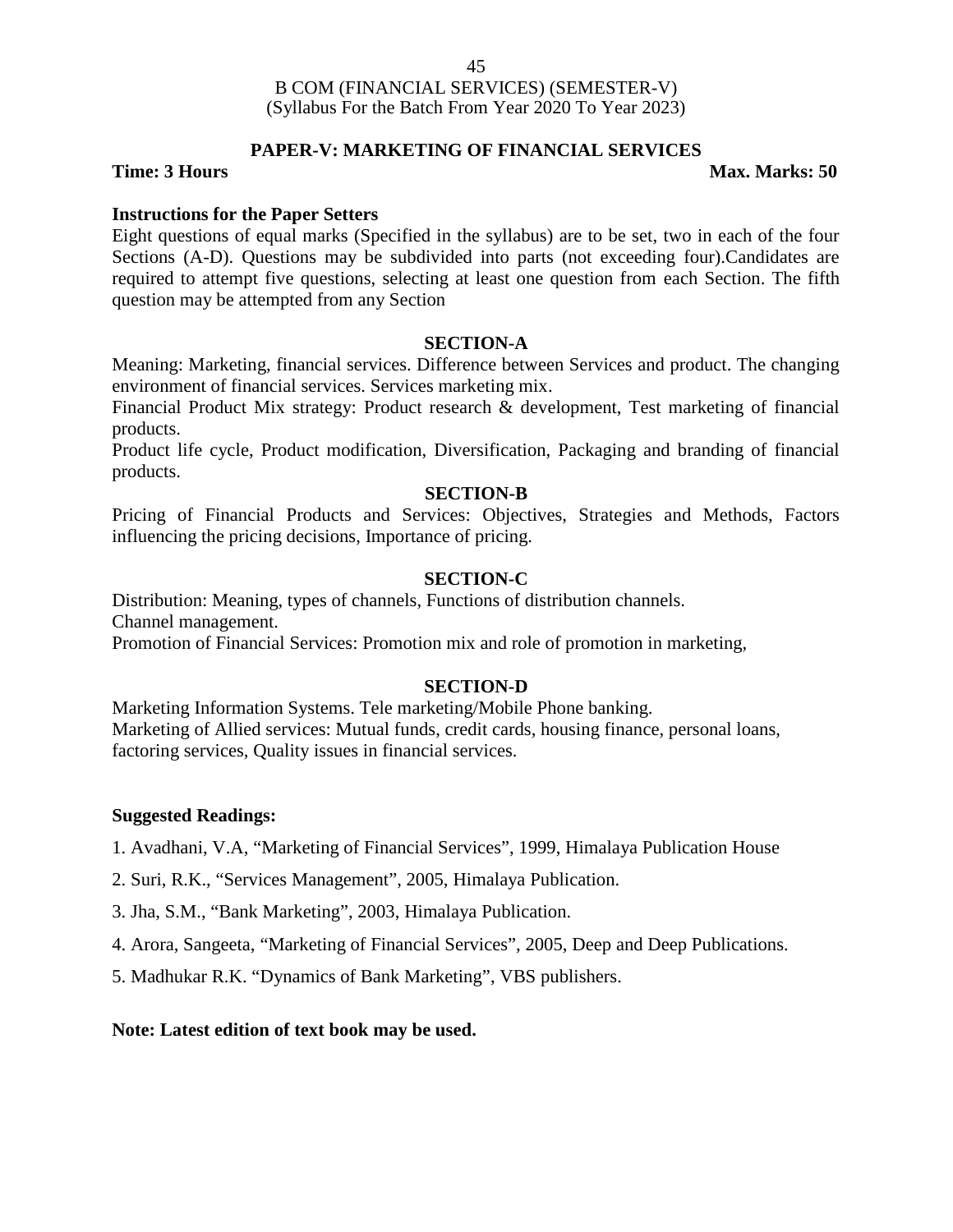#### **PAPER-VI: FOREIGN TRADE**

#### **Time: 3 Hours Max. Marks: 50**

Instructions for the Paper Setters<br>Eight questions of equal marks (Specified in the syllabus) are to be set, two in each of the four<br>Sections (A-D). Questions may be subdivided into parts (not exceeding four). Candidates a required to attempt five questions, selecting at least one question from each Section. The fifth question may be attempted from any Section

**SECTION-A**<br>Foreign Trade: its importance and implications for the developing countries. India's current foreign trade policy. Composition of India's foreign trade, major imports and exports. Recent<br>trends in foreign trade with special reference to India.

**SECTION-B**<br>Globalization: Meaning and its growing importance in world economy. Impact of Globalization,<br>Modes of entry into international business.

Balance of payment, its components and situation during post reform period. Foreign Trade promotion measures and organizations in India, SEZs and 100% export oriented units.

#### **SECTION-C**

International Organizations and Arrangements: WTO – its objectives, principles, organizational structure and functioning. An overview of other organizational- World Bank and IMF

#### **SECTION-D**

Commercial Policy: Free trade vs protection, rationale of a protectionist policy in less developed area.

Rate of Exchange: Meaning and determination, Fixed and Flexible exchange rates.

#### **Suggested Readings :**

- 1. Bhalla, V.K., International Business Environment and Management, Anmol Publications, Delhi.
- 2. Jain, S.K., Export Performance and Export Marketing Strategies, Common Wealth Publication, Delhi.
- 
- 
- 3. P. Subba Rao, International Business, Himalaya Publishing House.<br>4. Paul, Justin, Business Environment, Tata McGraw-Hill Publishing Co.<br>5. Sundaram, Anant K. and Black, J. S., "The International Business Environment, 2n Prentice Hall.
- 6. Hamilton, Leslie and Webster, Philip, "*The International Business Environment*", 2nd Edition (2012), Oxford University press. 7. Daniels, John; Radebaugh, Lee and Sullivan, Daniel, "*International Business*", 13th Edition
- (2011), Pearson Education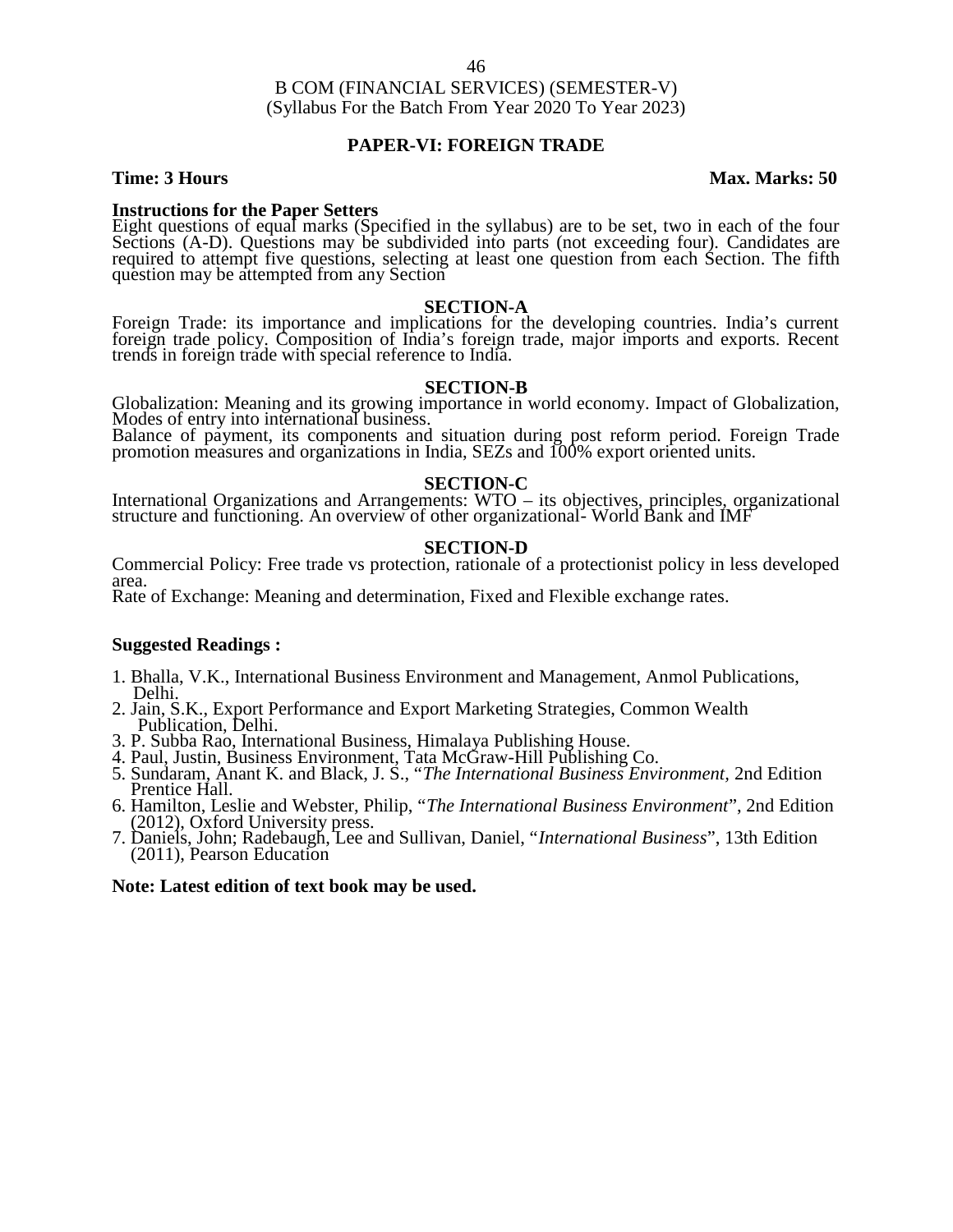**Paper-VII: Seminar (Based on Training)**

**Max. Marks: 50**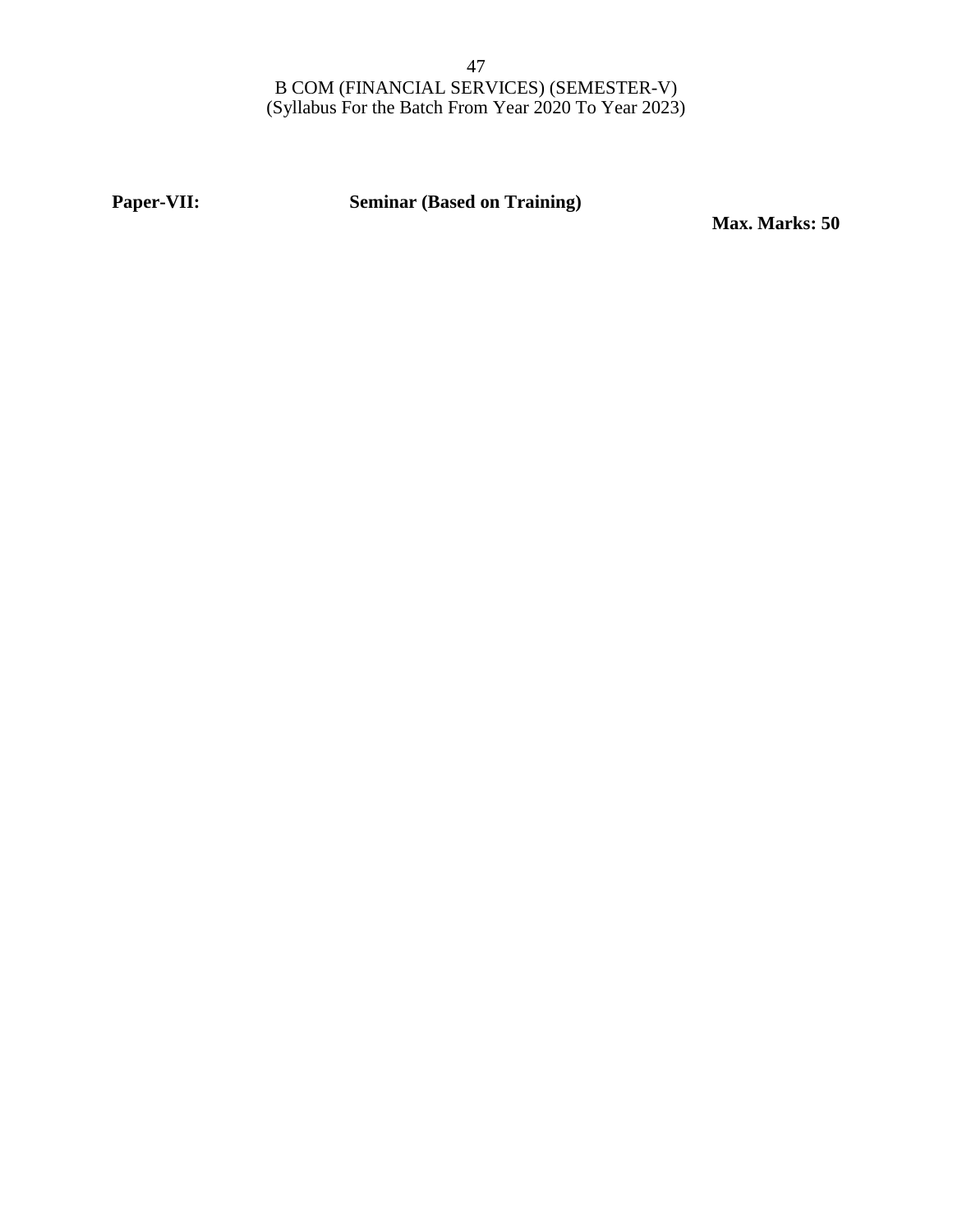#### **PAPER-I: ENTREPRENEURSHIP AND SMALL BUSINESS**

#### **Time: 3 Hours Max. Marks: 50**

#### **Instructions for the Paper Setters**

Eight questions of equal marks (Specified in the syllabus) are to be set, two in each of the four Sections (A-D). Questions may be subdivided into parts (not exceeding four). Candidates are required to attempt five questions, selecting at least one question from each Section. The fifth question may be attempted from any Section

#### **SECTION-A**

Entrepreneurship: Meaning, elements, determinants and importance of entrepreneurship and creative behavior. Dimensions of entrepreneurship: intrapreneurship, technopreneurship, cultural entrepreneurship, international entrepreneurship, netpreneurship, ecopreneurship, and social entrepreneurship, etc. Introduction to Entrepreneur, Entrepreneurship and Enterprise – Importance and relevance of the entrepreneur – Factors influencing entrepreneurship – Pros and Cons of being<br>an entrepreneur – Women entrepreneurs, problems and promotion – Types of Entrepreneurs – Characteristics of a successful entrepreneur – Competency requirement for entrepreneurs – Awareness of self-competency and its development

#### **SECTION-B**

Theories of Entrepreneurship- Economic Theory, Theory of High Achievement, Innovative theory of Entrepreneurship, X-efficiency theory of Leibenstein, Theory of profit, Hagen's Theory of Social Change, Theory of Cultural Values

Entrepreneurial Development Programmes-Their relevance and achievements, Role of government in organizing such programmes. Critical Evaluation.

#### **SECTION-C**

Small scale industries/ Tiny industries/Ancillary industries/ Cottage Industries – definition, meaning, product range, capital investment, ownership patterns – Importance and role played by SSI in the development of the Indian economy**,** Small Business as a Seed Bed of Entrepreneurship. National Policies for small business development. Government and Non-Governmental assistance including Startup India Scheme, Contribution of Commercial Banks in Promoting and servicing small business. Small business and modern technology.

#### **SECTION-D**

Sickness in SSI's – Meaning and definition of a sick industry – Causes of industrial sickness Problems faced by SSI's and the steps taken to solve the problems Preventive and remedial measures for sick industries

#### **Suggested Readings:**

- 1. Hall, B. Pricke; and Royce L. Brahamson–Small Business Management.
- 2. Kenneth R., Van Voorthis—Entrepreneurship and Small Business Management.
- 3. Hans Schollhammer and Arthur H. Kuriloff–Entrepreneurship and Small Business Management.
- 4. Joseph R. Mancuso—How to Start, Finance and Manage Your Own Small Business.
- 5. Sharma, R.A.–Enterpreneurial Change in Indian Industries.
- 6. Dhar, P.N. and Lydall H.F.–The Role of Small Entreprises in Indian Economic Development.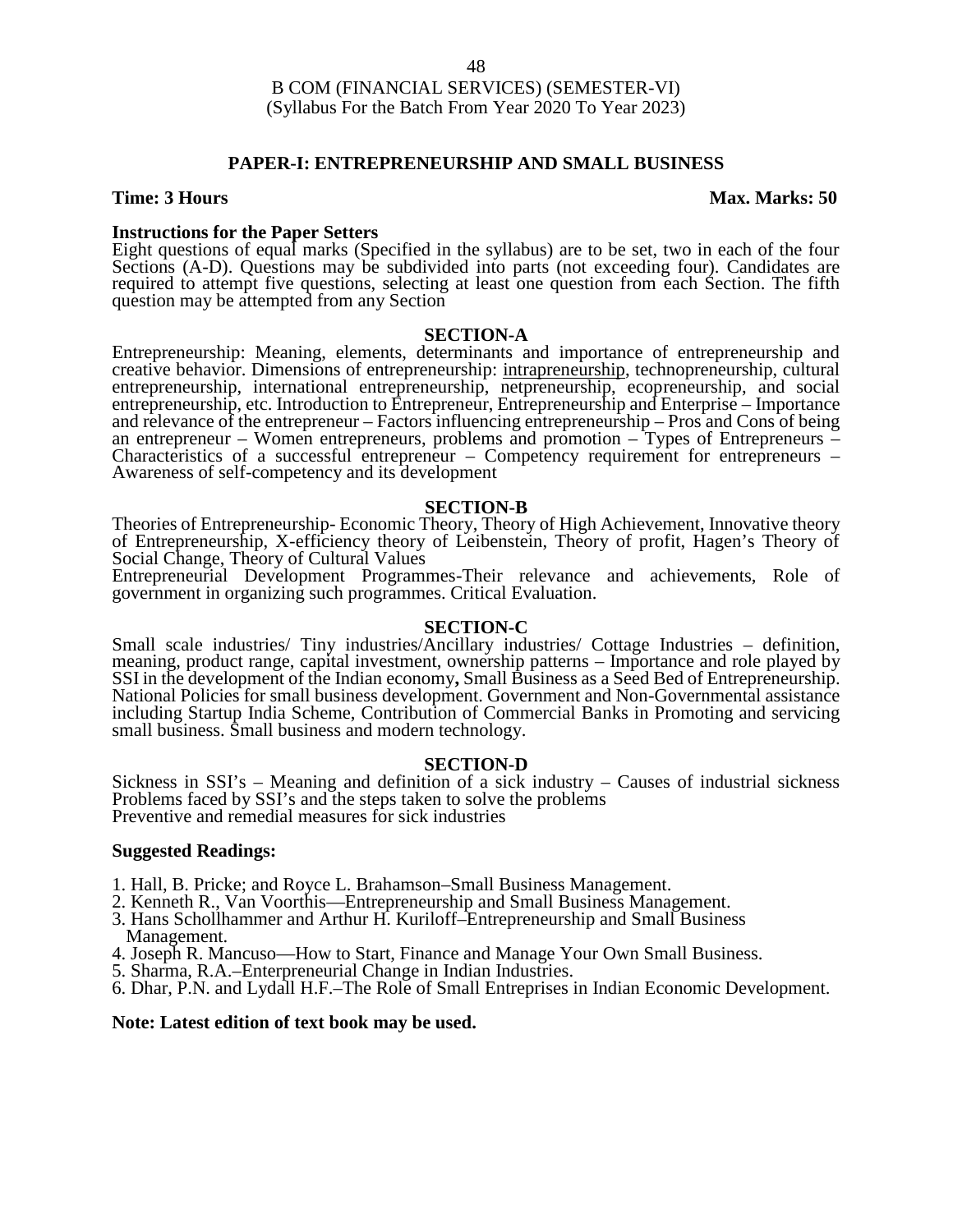### **PAPER-II: SECURITY ANALYSIS & PORTFOLIO MANAGEMENT**

#### **Time: 3 Hours Max. Marks: 50**

#### **Instructions for the Paper Setters**

Eight questions of equal marks (Specified in the syllabus) are to be set, two in each of the four Sections (A-D). Questions may be subdivided into parts (not exceeding four).Candidates are required to attempt five questions, selecting at least one question from each Section. The fifth question may be attempted from any Section

#### **SECTION-A**

Nature & Scope of Investment Analysis, Elements of Investments, Avenues of Investment, Approaches to Investment Analysis.

Concept of Risk & Return and its measurement.

#### **SECTION-B**

Various issues in Portfolio Construction, Revision of Portfolio and its evaluation, Financial Assets, Types & their characteristics.

Sources of Financial Information.

Diversification and Portfolio Risk.

#### **SECTION-C**

Fundamental Analysis, Concept & significance of Economic Analysis, Company Analysis, Technical Analysis, Concept & significance, Different Techniques& Charting patterns, Efficient walk Theory: Weak, Semi-strong& strong form of Market Comparative Analysis of EMH, Fundamental & Technical Analysis.

#### **SECTION-D**

Efficient Market Theory- Random Walk: Weak Form, Semi-Strong, Strong form of market. Comparative Analysis of EMH, Fundamental & Technical Analysis. Marketing Risk- Return Optimization, Sharpe's single Index Model.

#### **Suggested Readings:**

1. Fischer & Jordan: Security Analysis & Portfolio Management

2. Robert Haugen: Modern Investment Theory

3. V.K. Bhalla: World Economy in Ninety's –A Portfolio Approach

4. "Modern Portfolio Theory and Investment Analysis" by E.J. Elton and M.J. Gmber,

Publishers: John Wiley & Sons, New York.

5. "Investment, Analysis and Management" by J.C.Francis, Publishers: McGraw Hill, New York.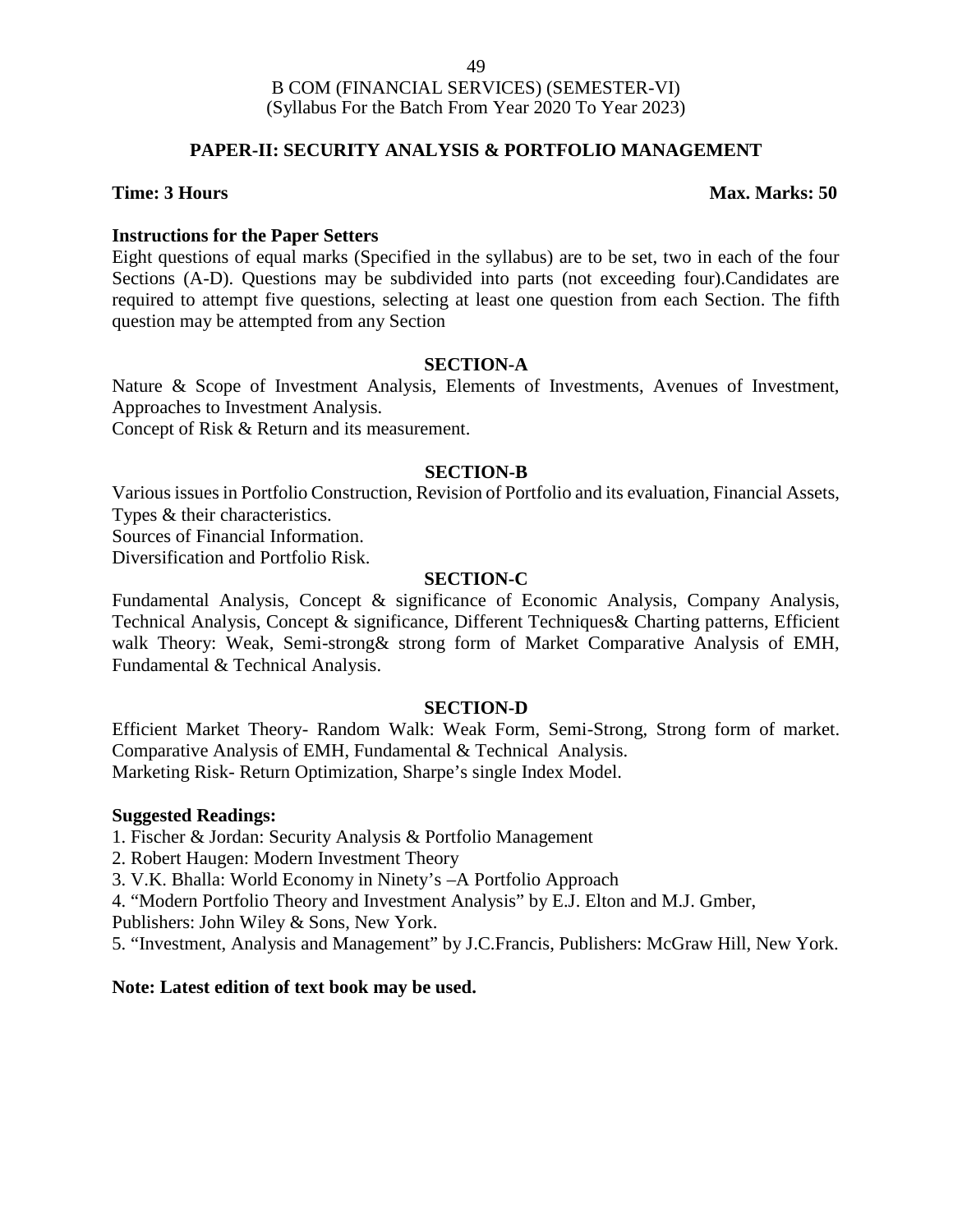### **PAPER-III: INDIAN ECONOMY WITH SPECIAL REFERENCE TO PUNJAB**

#### **Time: 3 Hours Max. Marks: 50**

#### **Instructions for the Paper Setters**

Eight questions of equal marks (Specified in the syllabus) are to be set, two in each of the four Sections (A-D). Questions may be subdivided into parts (not exceeding four). Candidates are required to attempt five questions, selecting at least one question from each Section. The fifth question may be attempted from any Section

#### **SECTION-A**

Agriculture: Nature and Importance of Agriculture, Present Position of Agricultural Development of Punjab and Indian economy, Causes of Decline in productivity, Sustainable Agricultural growth, Green Revolution and New Agricultural Strategy, WTO and Indian Agriculture.

#### **SECTION-B**

Industry: Performance and Problems of Industrial development. Industrial sickness- causes and measures, Latest Industrial Policy.

Industry in Punjab: Pattern, constraints & challenges; Small-scale industry role, problems & future prospects.

#### **SECTION-C**

Economic Planning: An overview of planning commission its objectives, strategy and evaluation of planning in India, Niti Aayog, its structure, objectives and evaluation, Finances of Punjab State; Sources of revenue and heads of expenditure; Problems of resource mobilization & fiscal crisis in Punjab.

#### **SECTION-D**

Major Economic Problems in India. Problems related to Population, Unemployment, Poverty, Regional imbalances.

#### **Suggested Readings:**

1. Mishra and Puri: Indian Economy, Himalaya Publication House, Mumbai, 2003.

2. Rudder Dutt and: Indian Economy (Latest), S. Sundharam Chand & Co. Ltd., New Delhi, 1998.

3. A.N. Aggarwal: Indian Economy, Vikas Publications, Delhi, 1975.

4. C.D. Wadhwa: Indian Economic Policy (1980), Tata McGraw Hill, Bombay, 1973

5.Bawa R.S. & P.S.Raikhy : Punjab Economy : Emerging Issues

6.Kaur, Paramjeet : Punjab Economy – Performance and Prospects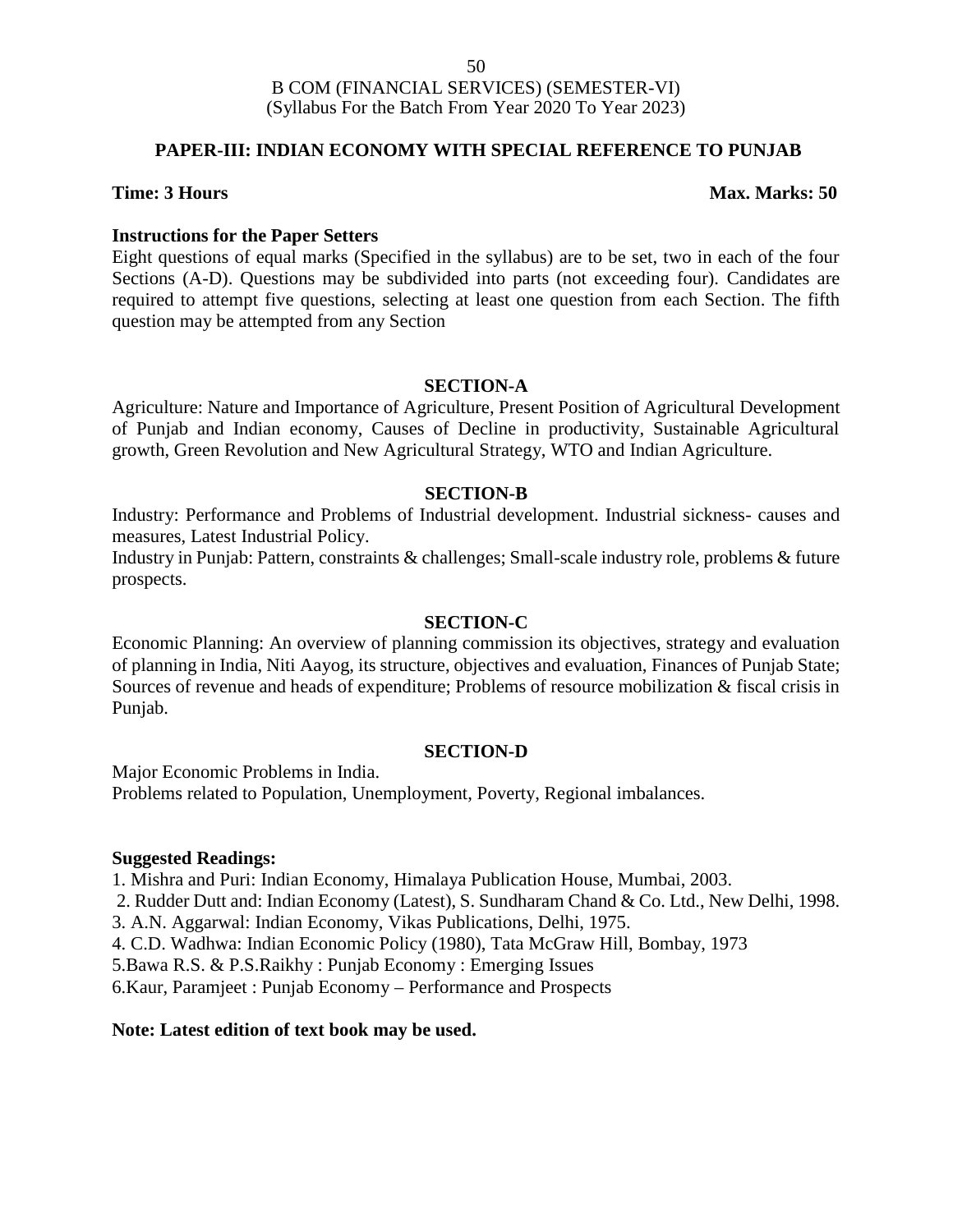### **PAPER-IV: MUTUAL FUNDS**

**Time: 3 Hours Max. Marks: 50** 

#### **Instructions for the Paper Setters**

Eight questions of equal marks (Specified in the syllabus) are to be set, two in each of the four Sections (A-D). Questions may be subdivided into parts (not exceeding four). Candidates are required to attempt five questions, selecting at least one question from each Section. The fifth question may be attempted from any Section

#### **SECTION-A**

Introduction to Mutual Fund; History & origin, Meaning, Characteristics, Advantages, Disadvantages.

Entities involved- Sponsor, Trust, Trustee, Asset Management Company, registrar and Transfer Agent and Fund Houses in India.

#### **SECTION-B**

Types of Mutual Fund schemes

Role of Regulatory Agencies for Mutual Funds- SEBI , RBI, Ministry of Finance, Company Law Board, Department of Company Affairs, Registrar of Companies, AMFI

### **SECTION-C**

Fund Selection Criteria: Fund Rating & Ranking, Basis of Ratings. Funds performance Measurement- Rolling returns and bench marking, yield to maturity and bond valuation

#### **SECTION-D**

Investors Guide towards Financial Planning:- Eligibility for Investment in Mutual Fund, KYC ( individuals , Micro SIP's, Fund Category guidance). Bank FD vs Mutual Funds.

#### **Suggested Readings:**

1. Mobius Mark, "Mutual Funds: An Introduction to the Core Concepts", Wiley.com

2. Shashikant, Abraham and Bhhargava, "Understanding Mutual Funds", McGraw Hill Publications.

3. Tripathy, "Mutual funds in India", Excel Book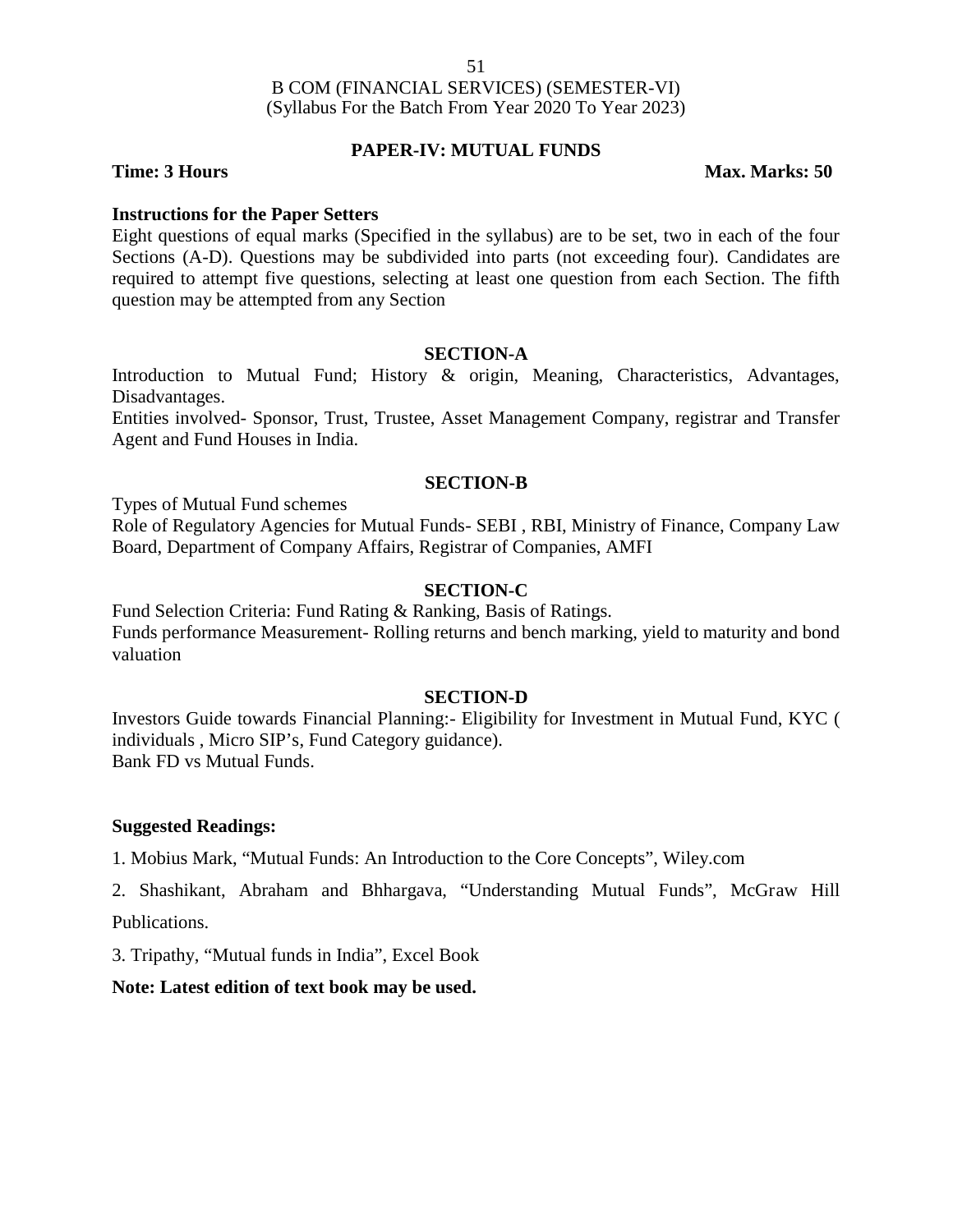### **PAPER-V: CORPORATE GOVERNANCE**

### **Instructions for the Paper Setters**

Eight questions of equal marks (Specified in the syllabus) are to be set, two in each of the four Sections (A-D). Questions may be subdivided into parts (not exceeding four). Candidates are required to attempt five questions, selecting at least one question from each Section. The fifth question may be attempted from any Section

#### **SECTION-A**

Ethics in Business: Concept of Business Ethics. Corporate Code of Ethics: Environment,

Accountability, Responsibility, Leadership, Diversity, Discrimination.

Principles of Business Ethics, Characteristics of Ethical Organisation, Theories of Business Ethics, Globalization and Business Ethics, Stake holder's Protection, Corporate Governance and Business Ethics.

#### **SECTION-B**

Corporate Governance: Conceptual framework of Corporate Governance, Insider Trading, Rating Agencies, Whistle Blowing, Corporate Governance Reforms, Initiatives in India including clause 49.

#### **SECTION-C**

Major Corporate Scandals in India: Harshad Mehta Scam, Satyam Computer Services Ltd, Kingfisher Airlines and PNB, Nirav Modi and PNB,

International Scandals : Enron (USA), WorldCom (USA), Tyco (USA), Andersen Worldwide (USA), Kirch Media (Germany), Vivendi (France).

#### **SECTION-D**

Common Governance Problems Noticed in various Corporate Failures, Is Corporate Governance and Corporate Failures.

Codes & Standards on Corporate Governance: Sir Adrian Cadbury Committee (UK), 1992, Calpers Global Corporate Governance Principles (USA), 1996, Hampel Committee on Corporate Governance (UK), 1997, Combined Code of Best Practices (London Stock Exchange), 1998, OECD Principles of Corporate Governance, 1999, CACG Guidelines/Principles for Corporate Governance in Commonwealth, 1999, Euro share holders Corporate Governance Guidelines, 2000, Principles of Good Governance and Code of Best Practice (UK), 2000, Sarbanes–Oxley (SOX) Act, 2002 (USA), Smith Report, 2003 (UK)

#### **Suggested Readings:**

- 1. Murthy, K.V. Bhanu and Krishna, U., "*Politics Ethics and Social Responsibilities of Business",* 2009, Pearson Education, New Delhi.
- 2. Sharma, J. P., "*Corporate Governance, Business Ethics & CSR"*, 2011, Ane Books Pvt. Ltd., New Delhi.
- 3. Mallin, C., "*Corporate Governance"* (Indian Edition), 2012, Oxford University Press, New Delhi.
- *4.* Tricker, B., "*Corporate Governance–Principles, Policies, and Practice",* (Indian Edition), 2012, Oxford University Press, New Delhi.
- 5. Crane, A. and Matten, D., "*Business Ethic"* (Indian Edition), 2003, Oxford University Press,New Delhi.
- 6. Albuquerque, D., "*Business Ethics, Principles and Practices",* (Indian Edition), 2010, Oxford University Press, New Delhi.
- 7. Blowfield, M. and Murray, A., "*Corporate Responsibility–A Critical Introduction",* 2008, Oxford

University Press.

**Note: Latest edition of text book may be used.**

#### **Time: 3 Hours Max. Marks: 50**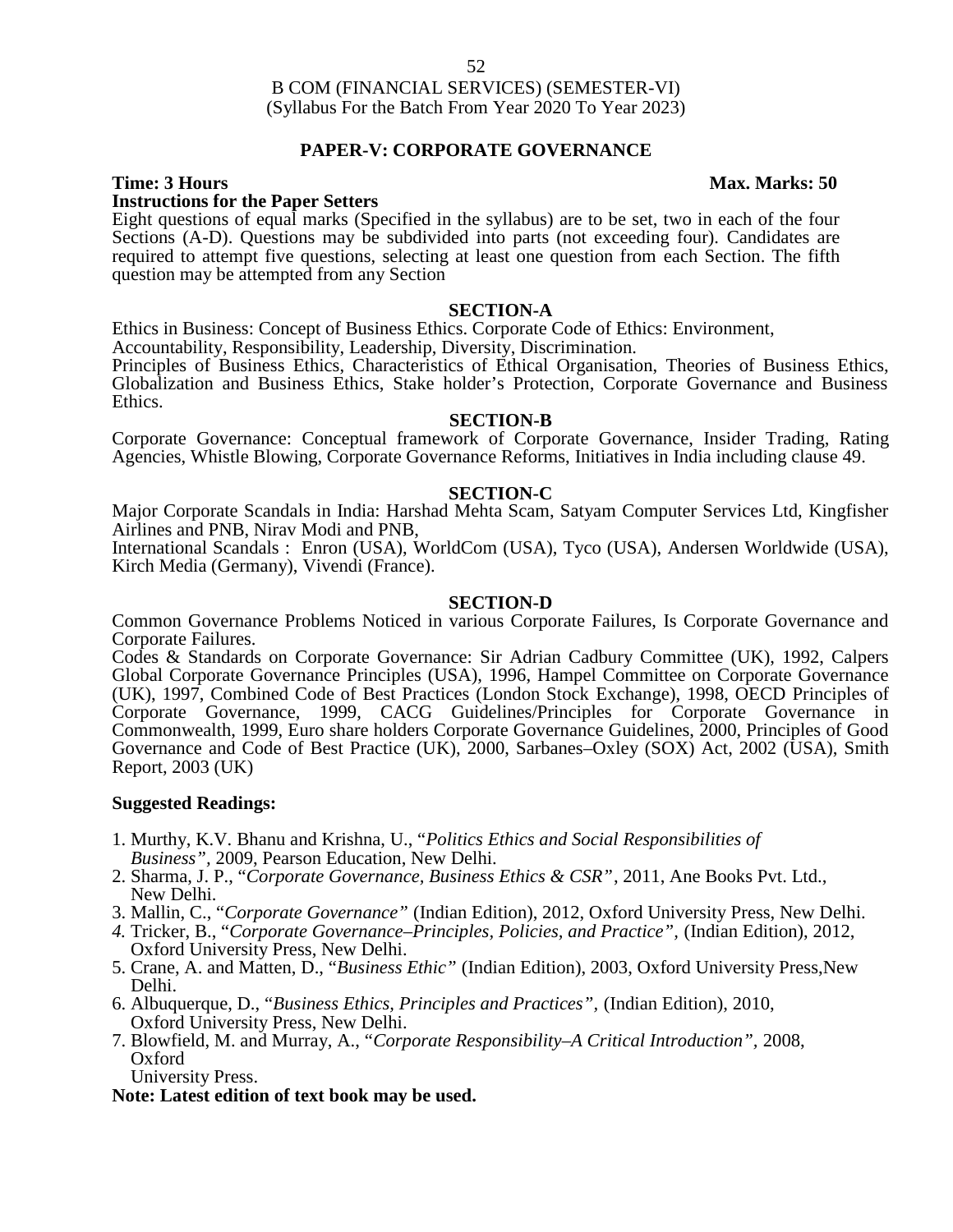#### **PAPER-VI: INCOME TAX LAW-II**

#### **Time: 3 Hours Max. Marks: 50**

**Instructions for the Paper Setters:-**<br>Eight questions of equal marks (Specified in the syllabus) are to be set, two in each of the four Sections (A-D). Questions may be subdivided into parts (not exceeding four). Candidates are required to attempt five questions, selecting at least one question from each Section. The fifth question may be attempted five questions, selecting at least one question from each Section. The fifth question may be attempted from any Section

#### **SECTION-A**

Definition and Meaning of person and assesses under Income Tax Act 1961; Concept of Tax<br>Management, Tax Planning, Tax Avoidance and Tax Evasion;<br>Assessment of Individual- Scope of income, Alternate Minimum Tax, computation liability;

#### **SECTION-B**

Assessment of HUF- Conditions for Assessment, Tax implications of Partition of HUF, computation of Income &tax liability. Assessment of Partnership Firm (including LLP) and AOP- treatment of Remuneration to partners and members, conditions U/S 184, conditions for claiming deduction U/S 40b.<br>Computation of income and tax liability of firm and AOP/BOI and its partners and members;

#### **SECTION-C**

Income Tax Authorities; Preparation and filing of return of income; Assessment Procedure- General Provisions, Permanent Account Number, Tax Return Preparer, types of assessment, time limit for completion of assessment; Deduction and Collection of tax at source and E-TDS; Advance Payment of Tax.

#### **SECTION-D**

Recovery and Refund of tax- procedure for claiming refund; Appeals and Revisions- Appealable orders and procedure; Penalties- General Provisions, power to waive penalty; Offences and Prosecutions; Double Taxation Relief.

Practical Work----Applying PAN, E filing of ITRs.

- **Suggested Readings:** 1. Ahuja, G. 2019. Systematic Approach to Income Tax. Bharat Law House, New Delhi.
- 2. Kumar, R. Hand Book on Income Tax. Bharat Law House, New Delhi.
- 3. Singhania, V.K. 2019. Direct Taxes: Law & Practice. Taxmann Publications, New Delhi. 4. Lal, B.B. and Vashisht, N. Direct Taxes. Pearson Education, New Delhi.
- 5. Chandra, M., Goyal, S.P. and Shukla, D.C. Income Tax Law and Practice. Pragati Prakashan, New Delhi.
- 6. Mehrotra, H.C.,Goyal, S.P. Income Tax Law and Accounts. Sahitya Bhawan Publications, Agra. 7.Jain, R.K. Income Tax Law and Practice. SBPD Publications, Agra. Website: www.incometaxindia.gov.in
- 
-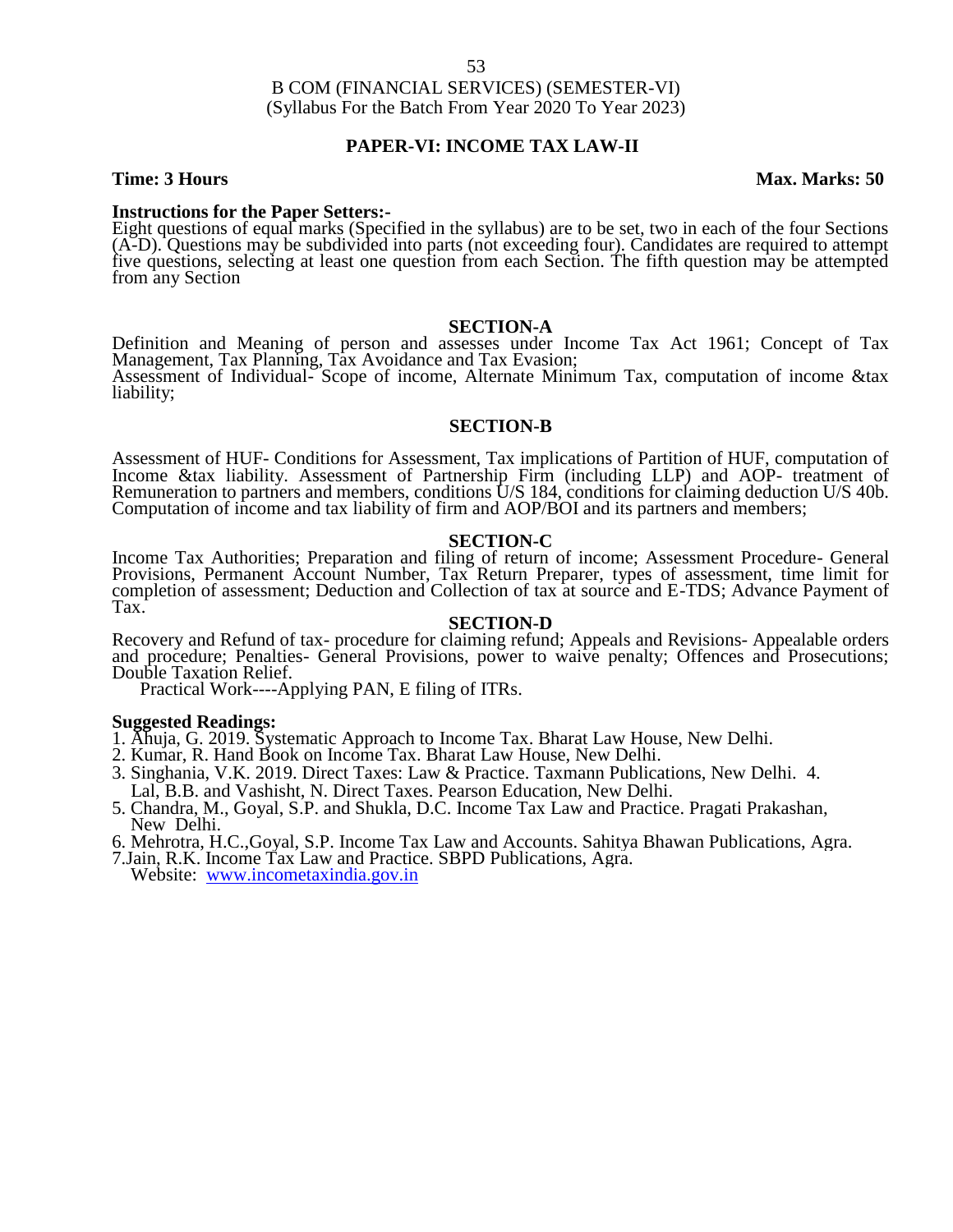#### **PAPER-VII: GENERAL STUDIES**

**Time: 3 Hours Max Marks: 50** 

#### **Instructions for the Paper Setters**

Eight questions of equal marks (Specified in the syllabus) are to be set, two in each of the four Sections (A-D). Questions may be subdivided into parts (not exceeding four). Candidates are required to attempt five questions, selecting at least one question from each Section. The fifth question may be attempted from any Section

#### **SECTION-A**

Issues of national importance, Indian National Movement and Polity. Sports, Science and Technology, Place and Personalities in news, awards etc.

#### **SECTION-B**

Constitutional bodies: Statutory and regulatory bodies.

Ethics and Human Interface: Human values lessons from the lives and teachings of great leader reformers, administrators and business tycoons/ CEO's

#### **SECTION-C**

Mental Ability:- Logical Reasoning; Analytical Reasoning and inferences; Time and Distance Numerical and Mathematical Ability;

#### **SECTION-D**

Probability; Spatial Direction; Coding-Decoding; Determination and Relationship Statistics. Data Analysis

#### **Suggested Readings:**

Latest published reports by various government agencies and literature available on various websites be consulted.

- 1. Nelson, J, Better Your I.Q., Goodwill Publishing House, New Delhi.
- 2. General Studies Manual (2016), Tata McGraw Hills Publishing Company Ltd., New Delhi.
- 3. Ebenstein, William, Great Political Thinkers: Plato to the Present, Delhi, Oxford and IBM Publishing Co. 1973.

4. Prasad, Beni, Theory of Government in Ancient India, (Central Book Dept) Allahabad, 1974.

- 5. Verma, V.P., Modern Indian Political Thought Agra: Lakshmi Narain Agarwal Educational Publishers), 1971
- 6. Appadorai, A., Indian Political Thinking in the Twentieth Century-An Introductory Survey, (South Asian Publishers), New Delhi. 1987.
- 7. Basu, Durga Das, Introduction to the Constitution of India, PHI Delhi, 2014